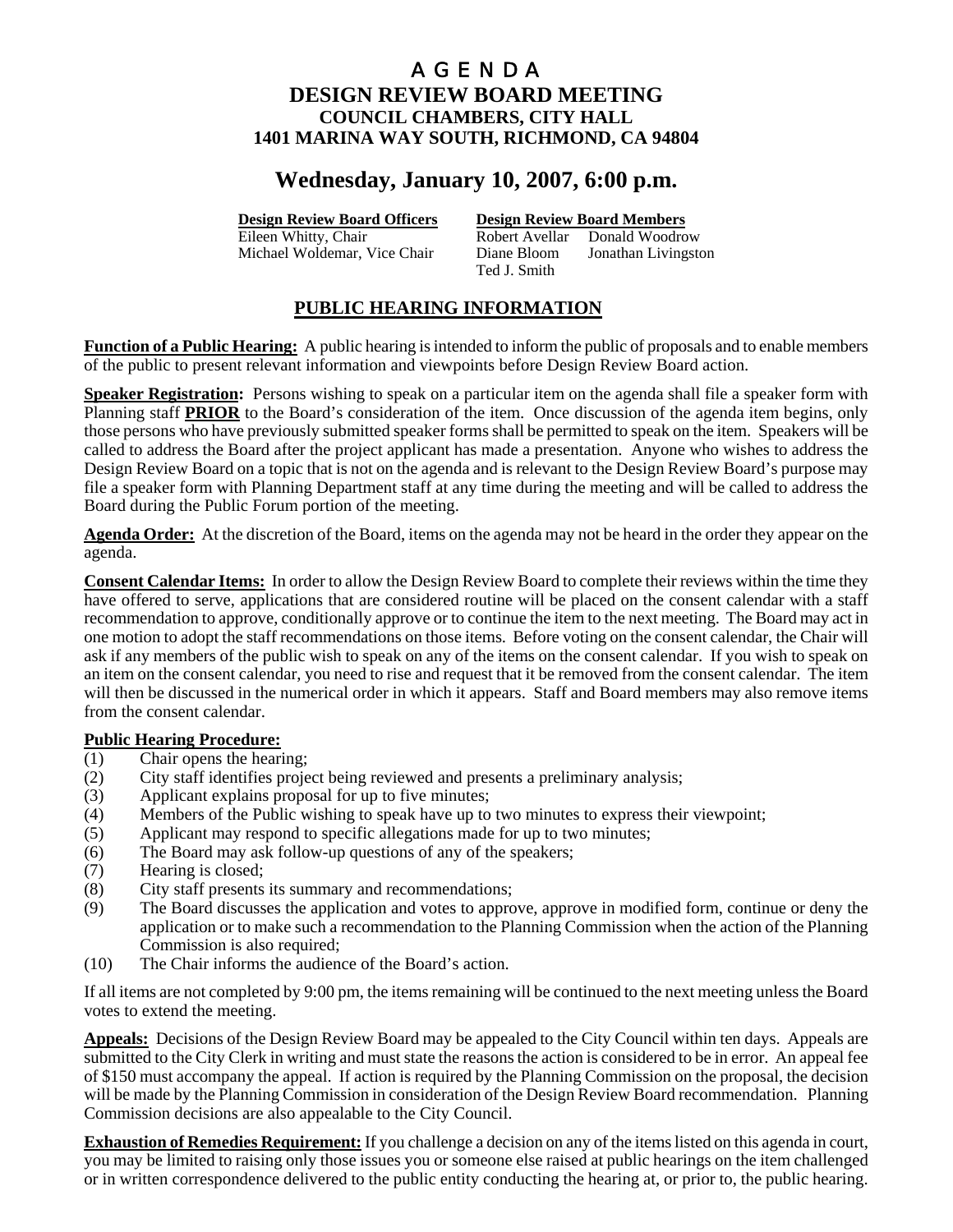## **DESIGN REVIEW BOARD MEETING 1/10/2007 ROLL CALL INTRODUCTIONS APPROVAL OF MINUTES APPROVAL OF AGENDA CONSENT CALENDAR**<sup>1</sup> **: 7, 8**

**BROWN ACT** (see "Public Forum" note at the end of Agenda)

# **INFORMATIONAL ITEM**

### **1. 9900011 – Proposed Green Principles and Conditions**

INFORMATIONAL ITEM to review draft standard Green Building conditions and requirements for large scale commercial and City sponsored building projects. **This item will not be presented tonight and will be discussed at a future meeting, date to be determined.**  *Staff Contact: Joe Light* 

## **HELD OVER ITEMS**

### **2. DR 1102921 – Addition to Single-Family Residence on Alameda Avenue**

PUBLIC HEARING to consider a request for Design Review approval to construct a two-story room addition at the rear of the existing residence that would contain additional living area and  $a \pm 630$ square foot second dwelling unit located at 5607 Alameda Avenue (APN: 509-160-017). The applicant proposes interior modifications and reconfiguration of the existing garage. SFR-3, Single Family Low Density Residential Zoning District.

Yusuf Taj, owner; Mohammed Subhani, applicant

*Staff Contact: Lamont Thompson* 

Tentative Recommendation: Hold Over To 3/14/2007

## **3. DR 1102720 – Two-Story Addition to Single-Family Dwelling on McLaughlin Street**

PUBLIC HEARING to consider a request for Design Review approval to construct  $a \pm 1,152$  square foot two-story addition to an existing single-family dwelling located at 673 McLaughlin Street (APN: 519-010-008). SFR-3, Single-Family Low Density Residential Zoning District. Ella McKinniss, owner; Tammy Jones, applicant *Staff Contact: Hector Rojas* 

Tentative Recommendation: Hold Over To 2/28/2007

#### **4. DR 1103365 – Two-Story Addition to Single-Family Dwelling on Gaynor Avenue**

PUBLIC HEARING to consider a request for Design Review approval to construct a  $\pm$ 935 square foot two-story addition to an existing single-family dwelling located at 2200 Gaynor Avenue (APN: 529-170-037). SFR-3, Single-Family Low Density Residential Zoning District. Mark Bucciarelli, owner/applicant *Staff Contact: Hector Rojas*  Tentative Recommendation: Conditional Approval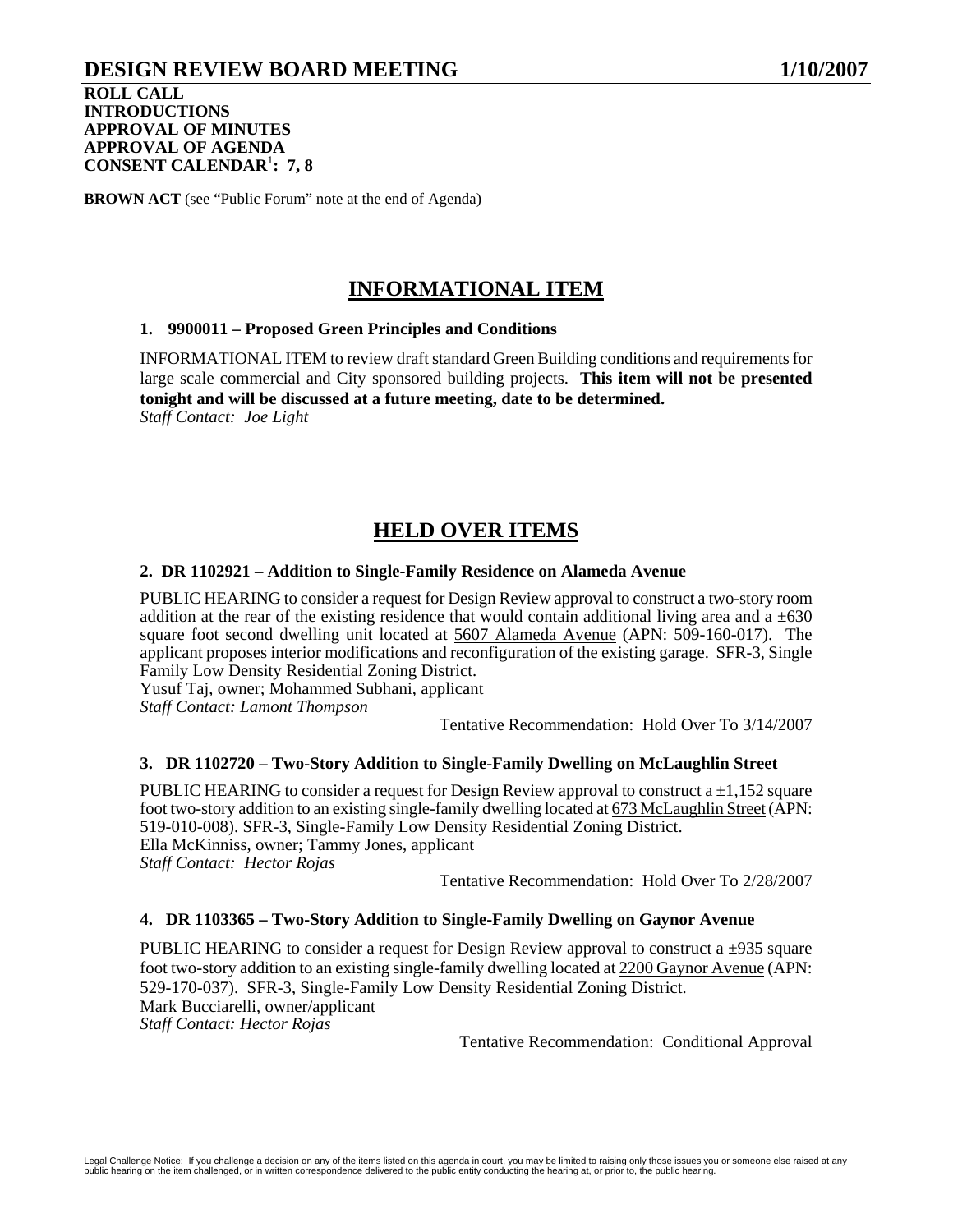## **5. DR 1103272 – Construct Mixed-Use Buildings on Macdonald Avenue**

PUBLIC HEARING to consider a request for Design Review approval to construct a three-story, 35 foot high mixed-use development consisting of 27 low-income residential units, common rooms, and a  $\pm$ 9,575 square foot medical office building on a  $\pm$ 38,175 square foot parcel located at 100 & 180 Macdonald Avenue (APN: 538-181-001). C-1, Neighborhood Commercial and SFR-3, Single-Family Low Density Residential Zoning Districts.

Community Housing and Development Corp, owner; Jacobson Silverstein, Winslow Degenhardt Architects, applicant

*Staff Contact: Joe Light* 

Tentative Recommendation: Recommend Conditional Approval To Planning Commission

## **6. DR 1103240 – Second-Story Addition above Garage on Rheem Avenue**

PUBLIC HEARING to consider a request for Design Review approval to allow a ±275 square foot second-story addition built over the garage without permits to remain with slight modifications. Some of the proposed modifications include matching exterior materials and colors, and removing the front balcony which will bring the structure into conformance with the requirements of the Zoning Ordinance. The dwelling is located at 3033 Rheem Avenue (APN: 526-220-014). SFR-3, Single Family: Low-Density Residential District.

Blanca Baeza, owner/applicant *Staff Contact: Lina Velasco* 

Tentative Recommendation: Conditional Approval

# **NEW ITEMS**

## **CC 7. DR 1103385 – Addition to Single-Story Residence and Accessory Structure on Cutting Blvd**

PUBLIC HEARING to consider a request for Design Review approval to construct a  $\pm 881$  square foot addition onto an existing single-story residence located at 2716 & 2716 ½ Cutting Boulevard (APN: 549-150-006). The existing residence will be elevated to become the second floor and the addition will be the new ground floor. The project also includes a new detached 2-car garage and a ±187 square foot addition to the existing detached second dwelling unit. MFR-2, Multi-Family Medium Density Residential Zoning District. Jake Sloan, owner; Charles Brown, applicant

*Staff Contact: Lina Velasco* 

Tentative Recommendation: Conditional Approval

## **CC 8. DR 1103246 – 16 Building Trade Studio Live/Work Units on Ohio Avenue**

PUBLIC HEARING to consider a request for Design Review approval of 16 live/work units, 27 parking spaces, a driveway, and landscaping on five parcels (Parcels A through E) totaling  $\pm$ 46,250 square feet. Parcel A is located on the northwest corner of Ohio Avenue and Eighth Street (APN: 538-410-021), and the contiguous Parcels B, C, D, and E are located on the north side of Ohio Avenue between Eighth Street and Harbour Way South (APNs: 538-420-004, 538-420-022, 538-420- 001, and 538-430-018). Light Industrial (Knox Cutting Specific Plan) Zoning District. Raymond Knox, Helga Gruber, Kathy Rogers, Alexa Wilkie, Beth Gerstein, Karen Bowen, Tom Lawrence, Karen Sprague, and Kyle and Natalia Reicher, owners; Kathryn A. Rogers, applicant *Staff Contact: Lina Velasco* 

Tentative Recommendation: Recommend Conditional Approval To Planning Commission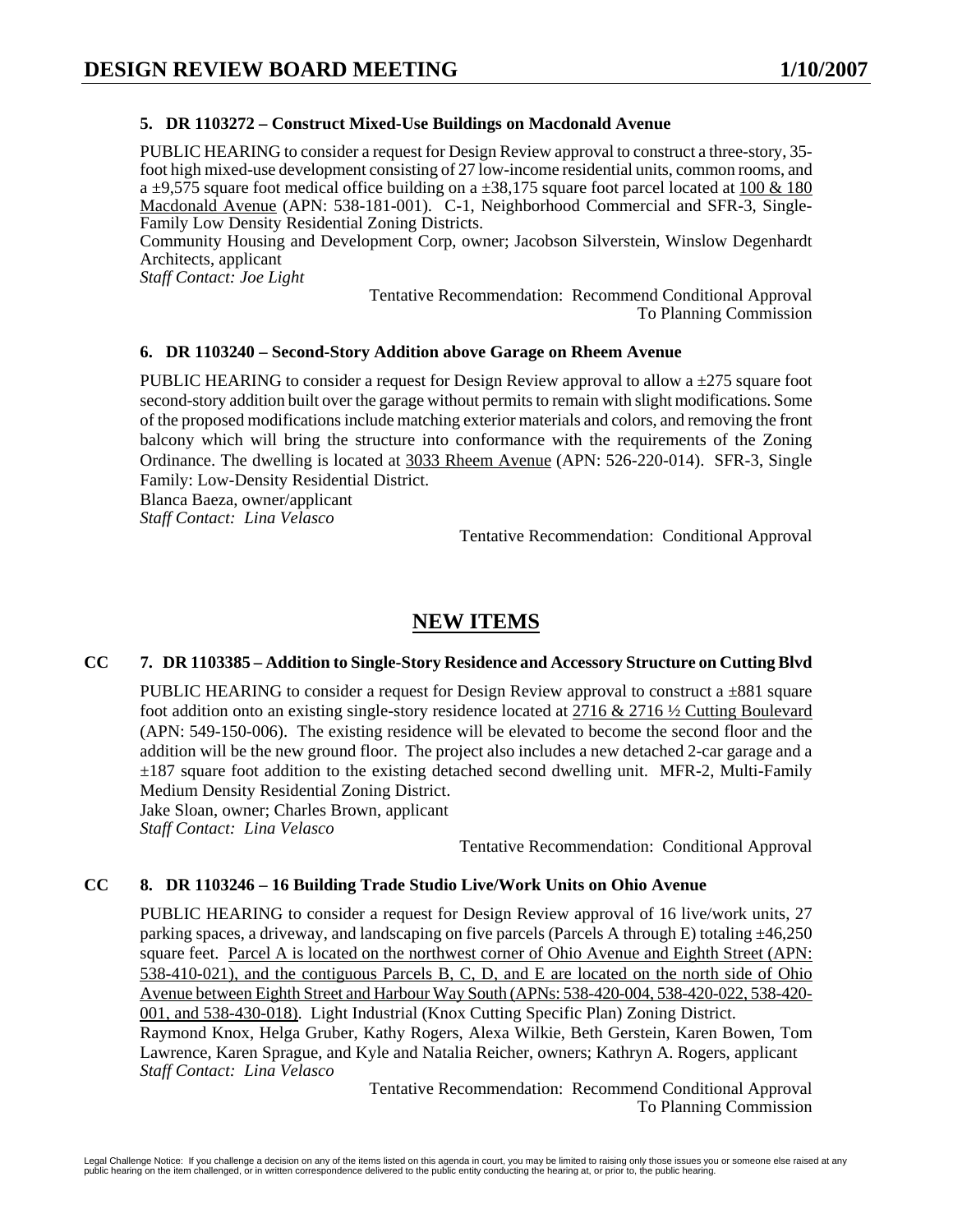## **BOARD BUSINESS**

- **9. Reports of Officers, Board Members, and Staff** 
	- **a. Discussion of the January 24, and February 14, 2007 meetings cancellations and proposed Special Design Review Board meeting on January 31, 2007**
	- **b. Proposed Design Review Process Modifications Q&A with Richard Mitchell**

**Public Forum - Brown Act** 

**Anyone who wishes to address the Design Review Board on a topic relevant to the Design Review Board's purpose that is not already on the agenda must submit a speaker form to Planning Department staff prior to the start of Design Review Board meeting. A three-minutes-per-speaker time limit shall apply.** 

 $\mathbf{1}$ Items recommended for denial will not be on the Consent Calendar.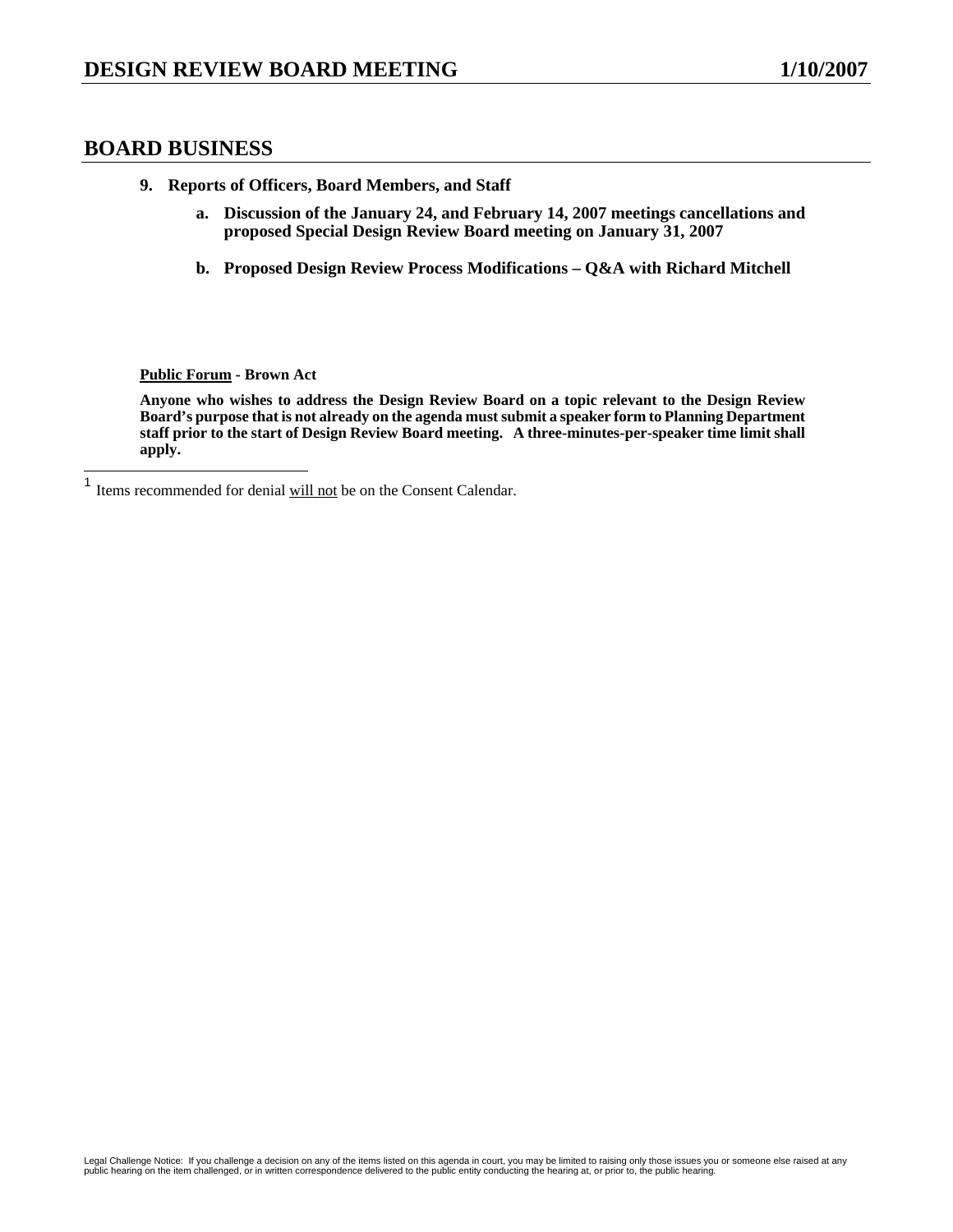# **Wednesday, January 31, 2007, 6:00 p.m.**

**Design Review Board Officers Design Review Board Members**

Eileen Whitty, Chair **Robert Avellar** Donald Woodrow Michael Woldemar, Vice Chair Diane Bloom Jonathan Livingston Ted J. Smith

## **PUBLIC HEARING INFORMATION**

**Function of a Public Hearing:** A public hearing is intended to inform the public of proposals and to enable members of the public to present relevant information and viewpoints before Design Review Board action.

**Speaker Registration:** Persons wishing to speak on a particular item on the agenda shall file a speaker form with Planning staff **PRIOR** to the Board's consideration of the item. Once discussion of the agenda item begins, only those persons who have previously submitted speaker forms shall be permitted to speak on the item. Speakers will be called to address the Board after the project applicant has made a presentation. Anyone who wishes to address the Design Review Board on a topic that is not on the agenda and is relevant to the Design Review Board's purpose may file a speaker form with Planning Department staff at any time during the meeting and will be called to address the Board during the Public Forum portion of the meeting.

**Agenda Order:** At the discretion of the Board, items on the agenda may not be heard in the order they appear on the agenda.

**Consent Calendar Items:** In order to allow the Design Review Board to complete their reviews within the time they have offered to serve, applications that are considered routine will be placed on the consent calendar with a staff recommendation to approve, conditionally approve or to continue the item to the next meeting. The Board may act in one motion to adopt the staff recommendations on those items. Before voting on the consent calendar, the Chair will ask if any members of the public wish to speak on any of the items on the consent calendar. If you wish to speak on an item on the consent calendar, you need to rise and request that it be removed from the consent calendar. The item will then be discussed in the numerical order in which it appears. Staff and Board members may also remove items from the consent calendar.

## **Public Hearing Procedure:**

- (1) Chair opens the hearing;
- (2) City staff identifies project being reviewed and presents a preliminary analysis;
- (3) Applicant explains proposal for up to five minutes;
- (4) Members of the Public wishing to speak have up to two minutes to express their viewpoint;
- (5) Applicant may respond to specific allegations made for up to two minutes;
- (6) The Board may ask follow-up questions of any of the speakers;
- (7) Hearing is closed;
- (8) City staff presents its summary and recommendations;
- (9) The Board discusses the application and votes to approve, approve in modified form, continue or deny the application or to make such a recommendation to the Planning Commission when the action of the Planning Commission is also required;
- (10) The Chair informs the audience of the Board's action.

If all items are not completed by 9:00 pm, the items remaining will be continued to the next meeting unless the Board votes to extend the meeting.

**Appeals:** Decisions of the Design Review Board may be appealed to the City Council within ten days. Appeals are submitted to the City Clerk in writing and must state the reasons the action is considered to be in error. An appeal fee of \$150 must accompany the appeal. If action is required by the Planning Commission on the proposal, the decision will be made by the Planning Commission in consideration of the Design Review Board recommendation. Planning Commission decisions are also appealable to the City Council.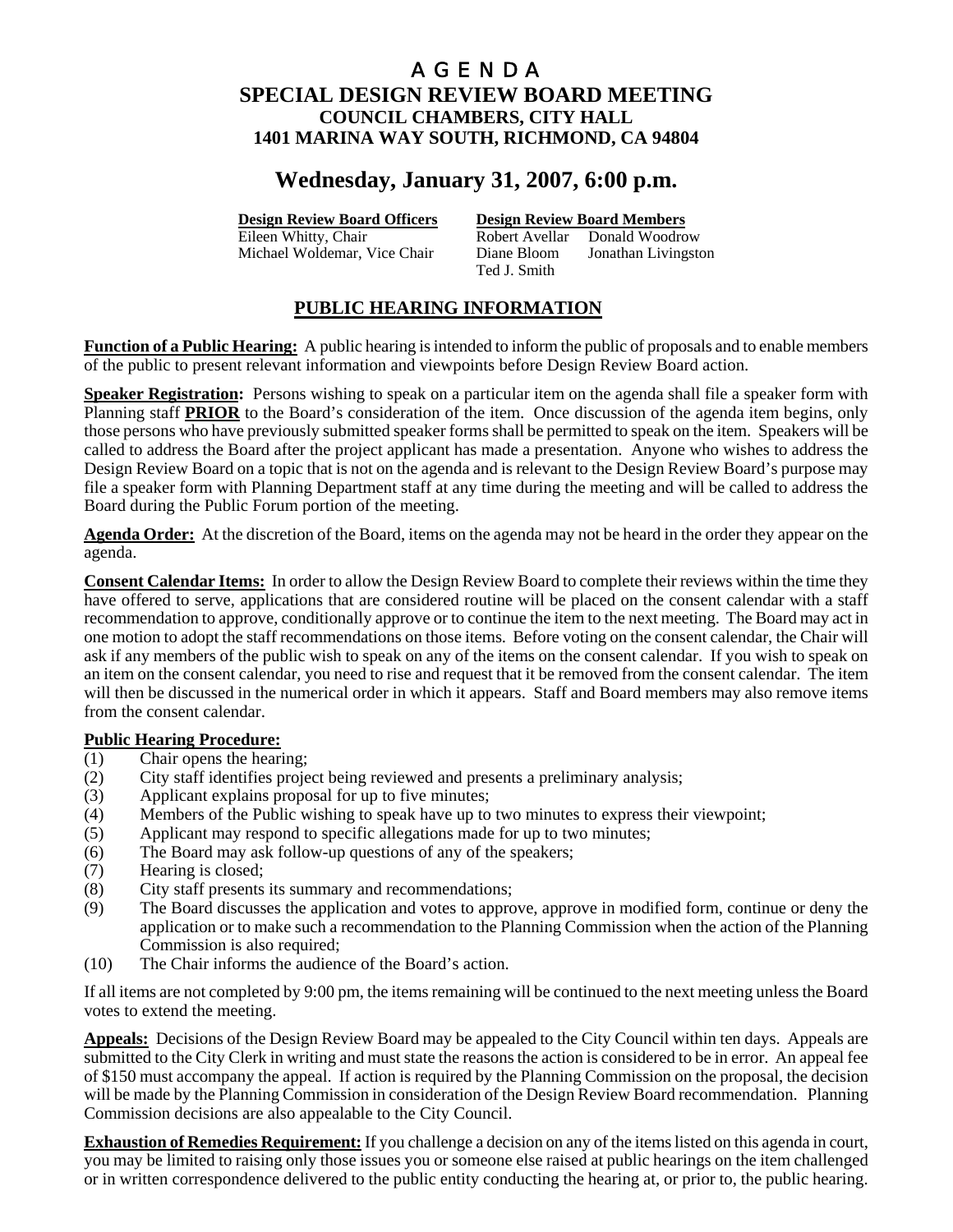# **SPECIAL DESIGN REVIEW BOARD MEETING 1/31/2007**

## **ROLL CALL INTRODUCTIONS APPROVAL OF MINUTES APPROVAL OF AGENDA CONSENT CALENDAR**<sup>1</sup> **: 3, 4, 5, 6, 7, 8, 9**

**BROWN ACT** (see "Public Forum" note at the end of Agenda)

# **HELD OVER ITEMS**

## **1. DR 1103219 – Construct Two-Story Commercial Building on Washington Ave.**

PUBLIC HEARING to consider a request for Design Review approval to construct a ±4,900 square foot two-story commercial building on a vacant lot located at 146 Washington Avenue (APN: 558-140-008). C-1, Neighborhood Commercial Zoning District. Roberto Varriale, owner/applicant *Staff Contact: Jonelyn Whales* 

Tentative Recommendation: Conditional Approval

## **2. DR 1102710 – Construct Single-Family Dwelling on Montana Street**

PUBLIC HEARING to consider a request for Design Review approval to construct a new  $\pm 3.167$ square foot single-family dwelling on a vacant lot located on Montana Street between Buena Vista and Nevada Avenue (APN: 556-141-002). SFR-3, Single-Family Low Density Residential Zoning District.

Bulmare Gonzales, owner/applicant *Staff Contact: Jonelyn Whales* 

Tentative Recommendation: Hold Over To 4/25/2007

# **NEW ITEMS**

## **CC 3. DR 1103580 – Construct Residential Duplex on 17th Street**

PUBLIC HEARING to consider a request for Design Review approval to construct a new  $\pm 2.729$ square foot residential duplex located at  $640 - 17^{th}$  Street (APN: 514-290-036). MFR-1, Multi-Family Residential Zoning District. Carlos Guerrero, owner/applicant *Staff Contact: Jonelyn Whales* 

Tentative Recommendation: Conditional Approval

## **CC 4. DR 1103450 – Review Design of Second Dwelling Unit on Ventura Street**

PUBLIC HEARING to consider a request for Design Review approval of an existing second dwelling unit built without prior design review located at 727 Ventura Street (APN: 523-053-009). SFR-3, Single-Family Low Density Residential Zoning District. Robert Onweller, owner/applicant *Staff Contact: Jonelyn Whales* 

Tentative Recommendation: Conditional Approval

## **CC 5. DR 1103589 – Construct Two-Story Addition to Single-Family Dwelling on Gertrude Ave.**

PUBLIC HEARING to consider a request for Design Review approval to construct a  $\pm 1,104$  square foot two-story addition to an existing single-family dwelling located at 407 Gertrude Avenue (APN: 561-181-026). SFR-3, Single-Family Low Density Zoning District. Rafael Castaneda, owner/applicant *Staff Contact: Hector Rojas* 

Tentative Recommendation: Conditional Approval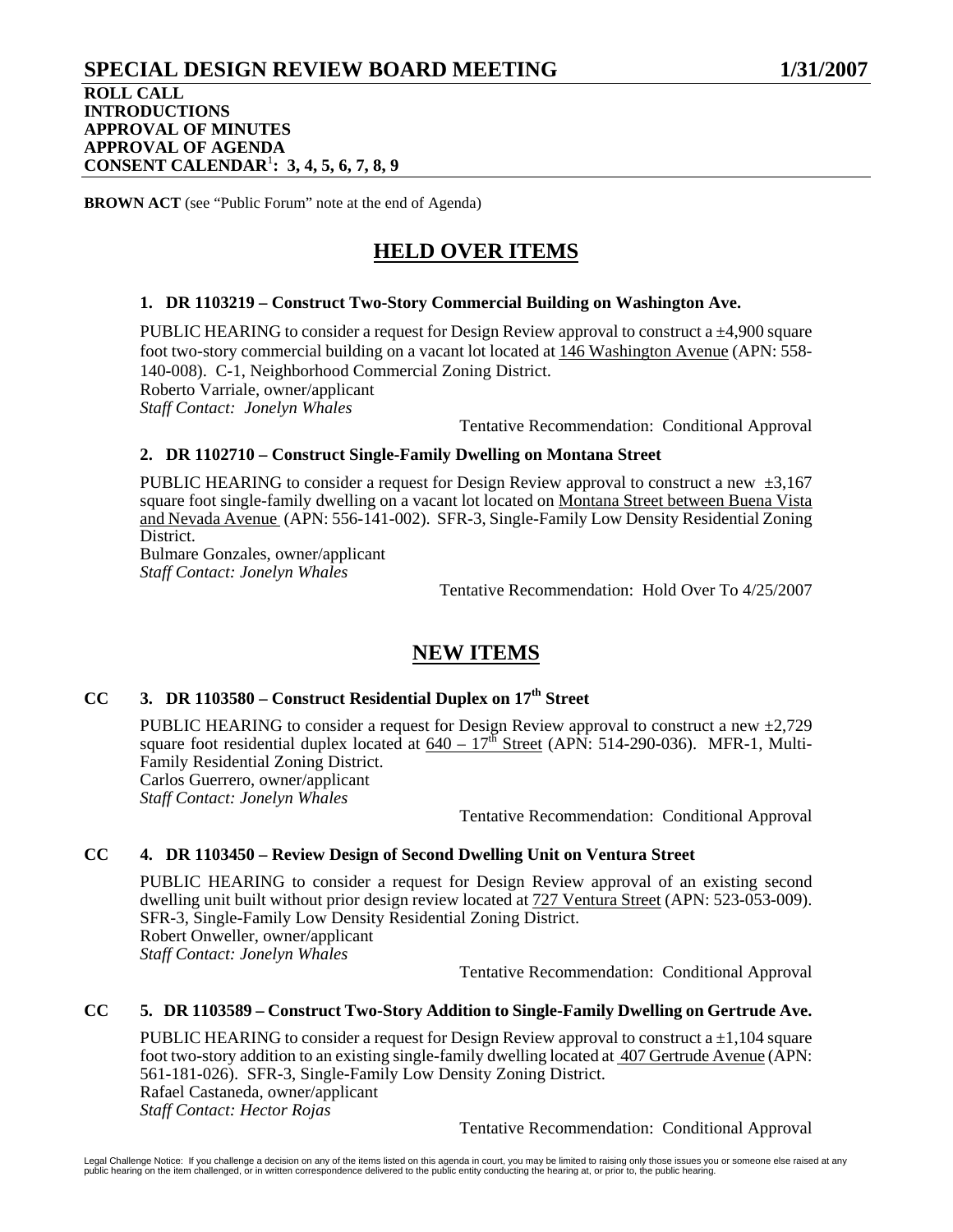## **CC 6. DR 1103081 – Construct Two-Story Addition to Single-Family Dwelling on Chanslor Ave.**

PUBLIC HEARING to consider a request for Design Review approval to construct a  $\pm 1,884$  square foot two-story addition to an existing single-family dwelling located at 2514 Chanslor Avenue (APN: 515-380-020). SFR-3, Single-Family Low Density Zoning District. Larry White, owner/applicant *Staff Contact: Hector Rojas* 

Tentative Recommendation: Hold Over To 2/28/2007

### **CC 7. DR 1103620 – Construct Two-Story Addition to Single-Family Residence on Cutting Blvd.**

PUBLIC HEARING to consider a request for Design Review approval to construct a  $\pm 1.923$  square foot two-story addition to an existing single-family residence located at 2729 Cutting Blvd. (APN: 549-081-010). Residential Medium Density (Knox Cutting Specific Plan) Zoning District. Jose Castillo, owner; Daniela DiNucci, applicant *Staff Contact: Lina Velasco* 

Tentative Recommendation: Conditional Approval

## CC 8. DR 1103590 – Rehabilitate Historic Winter's Building on 11<sup>th</sup> Street

PUBLIC HEARING to consider a request for Design Review approval to rehabilitate the exterior ground level façade of the historic Winter's Building located at  $\frac{339 - 11^{th}}{3}$  Street (APN: 540-091- $011$ ). The rehabilitation will include the repair and, in some cases, the replication of missing ornamental plaster work and storefronts. Retail/Office/Institutional (City Center Specific Plan) Zoning District.

Richmond Community Redevelopment Agency, owner; East Bay Center for the Performing Arts, applicant *Staff Contact: Lina Velasco* 

Tentative Recommendation: Conditional Approval

## **CC 9. DR 1103610 – Demolish and Replace Existing Single-Family Residence on Cherry Street**

PUBLIC HEARING to consider a request for Design Review approval to demolish the existing residence and construct a new  $\pm 2.073$  square foot one-story residence located at 1354 Cherry Street (APN: 561-261-025). SFR-3, Single-Family Low Density Residential Zoning District. Jose Serrano, owner/applicant *Staff Contact: Lamont Thompson* 

Tentative Recommendation: Conditional Approval

# **INFORMATIONAL ITEM**

## **10. 9900011 – Proposed Green Principles and Conditions**

INFORMATIONAL ITEM to review draft standard Green Building conditions and requirements for large scale commercial and City sponsored building projects. *Staff Contact: Joe Light*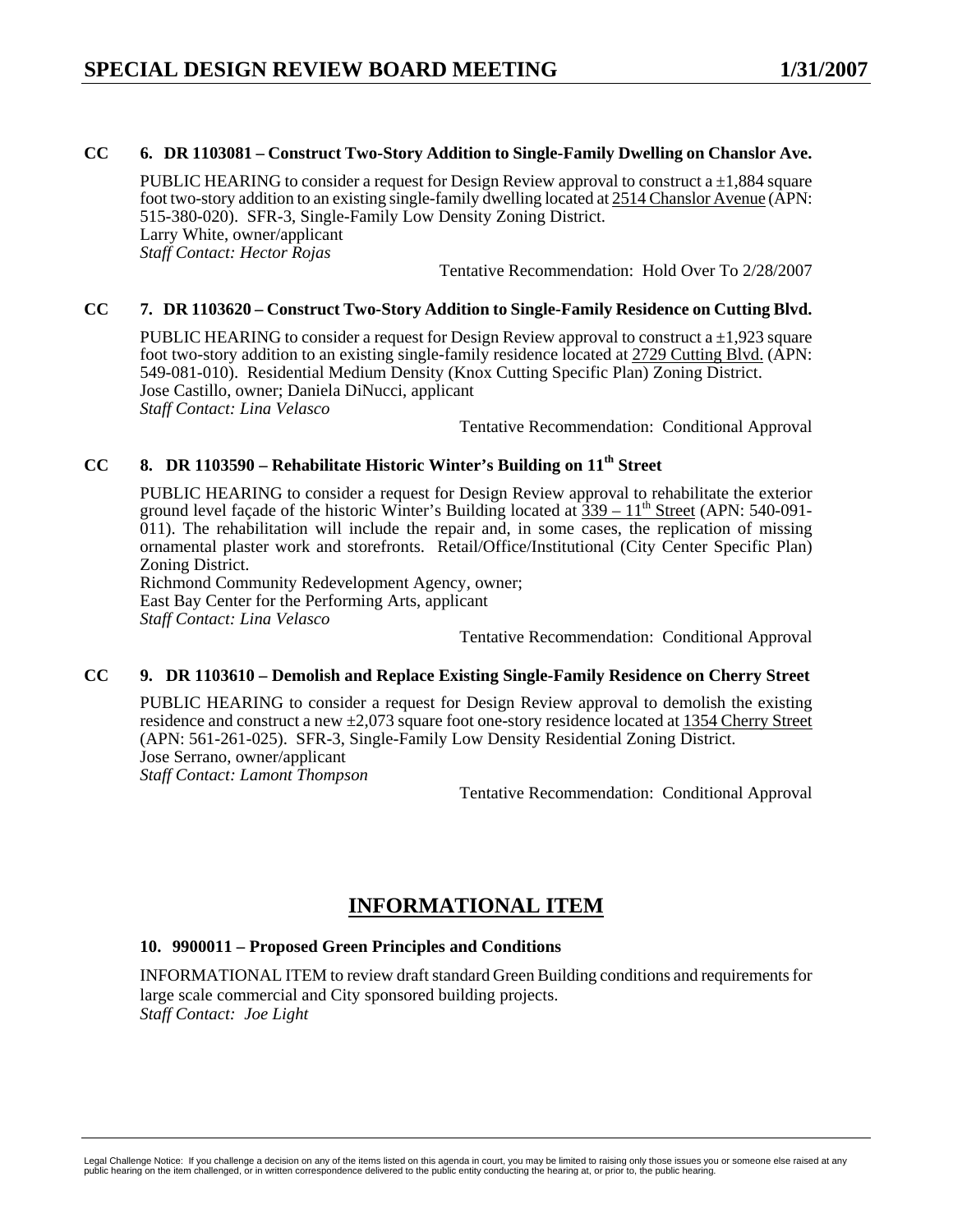## **BOARD BUSINESS**

**11. Reports of Officers, Board Members, and Staff** 

**Public Forum - Brown Act** 

**Anyone who wishes to address the Design Review Board on a topic relevant to the Design Review Board's purpose that is not already on the agenda must submit a speaker form to Planning Department staff prior to the start of Design Review Board meeting. A three-minutes-per-speaker time limit shall apply.** 

 $\mathbf{1}$ Items recommended for denial will not be on the Consent Calendar.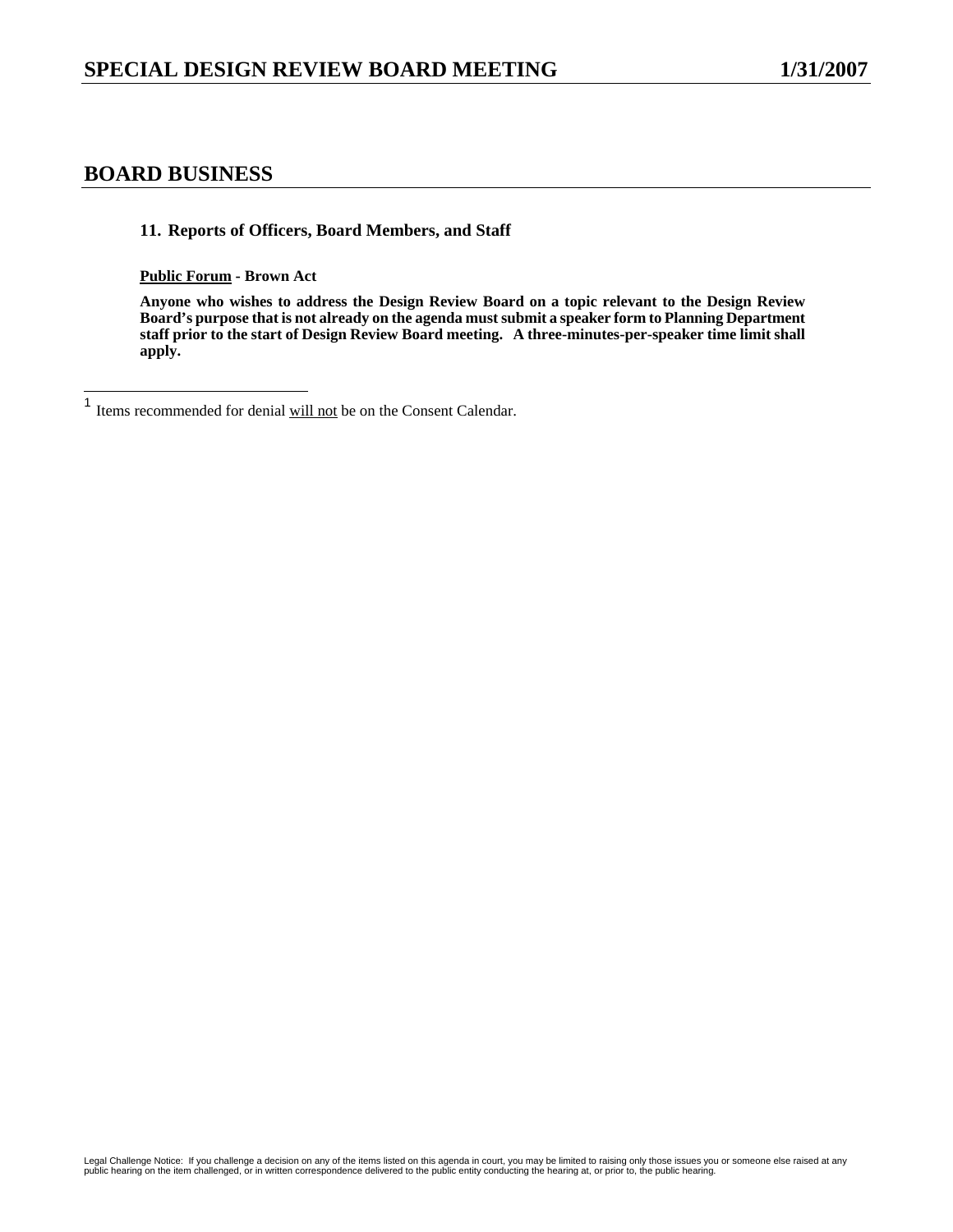# **Wednesday, February 28, 2007, 6:00 p.m.**

## **Design Review Board Officers Design Review Board Members**

Eileen Whitty, Chair **Robert Avellar** Donald Woodrow Michael Woldemar, Vice Chair Diane Bloom Jonathan Livingston Ted J. Smith

## **PUBLIC HEARING INFORMATION**

**Function of a Public Hearing:** A public hearing is intended to inform the public of proposals and to enable members of the public to present relevant information and viewpoints before Design Review Board action.

**Speaker Registration:** Persons wishing to speak on a particular item on the agenda shall file a speaker form with Planning staff **PRIOR** to the Board's consideration of the item. Once discussion of the agenda item begins, only those persons who have previously submitted speaker forms shall be permitted to speak on the item. Speakers will be called to address the Board after the project applicant has made a presentation. Anyone who wishes to address the Design Review Board on a topic that is not on the agenda and is relevant to the Design Review Board's purpose may file a speaker form with Planning Department staff at any time during the meeting and will be called to address the Board during the Public Forum portion of the meeting.

**Agenda Order:** At the discretion of the Board, items on the agenda may not be heard in the order they appear on the agenda.

**Consent Calendar Items:** In order to allow the Design Review Board to complete their reviews within the time they have offered to serve, applications that are considered routine will be placed on the consent calendar with a staff recommendation to approve, conditionally approve or to continue the item to the next meeting. The Board may act in one motion to adopt the staff recommendations on those items. Before voting on the consent calendar, the Chair will ask if any members of the public wish to speak on any of the items on the consent calendar. If you wish to speak on an item on the consent calendar, you need to rise and request that it be removed from the consent calendar. The item will then be discussed in the numerical order in which it appears. Staff and Board members may also remove items from the consent calendar.

## **Public Hearing Procedure:**

- (1) Chair opens the hearing;
- (2) City staff identifies project being reviewed and presents a preliminary analysis;
- (3) Applicant explains proposal for up to five minutes;
- (4) Members of the Public wishing to speak have up to two minutes to express their viewpoint;
- (5) Applicant may respond to specific allegations made for up to two minutes;
- (6) The Board may ask follow-up questions of any of the speakers;
- (7) Hearing is closed;
- (8) City staff presents its summary and recommendations;
- (9) The Board discusses the application and votes to approve, approve in modified form, continue or deny the application or to make such a recommendation to the Planning Commission when the action of the Planning Commission is also required;
- (10) The Chair informs the audience of the Board's action.

If all items are not completed by 9:00 pm, the items remaining will be continued to the next meeting unless the Board votes to extend the meeting.

**Appeals:** Decisions of the Design Review Board may be appealed to the City Council within ten days. Appeals are submitted to the City Clerk in writing and must state the reasons the action is considered to be in error. An appeal fee of \$150 must accompany the appeal. If action is required by the Planning Commission on the proposal, the decision will be made by the Planning Commission in consideration of the Design Review Board recommendation. Planning Commission decisions are also appealable to the City Council.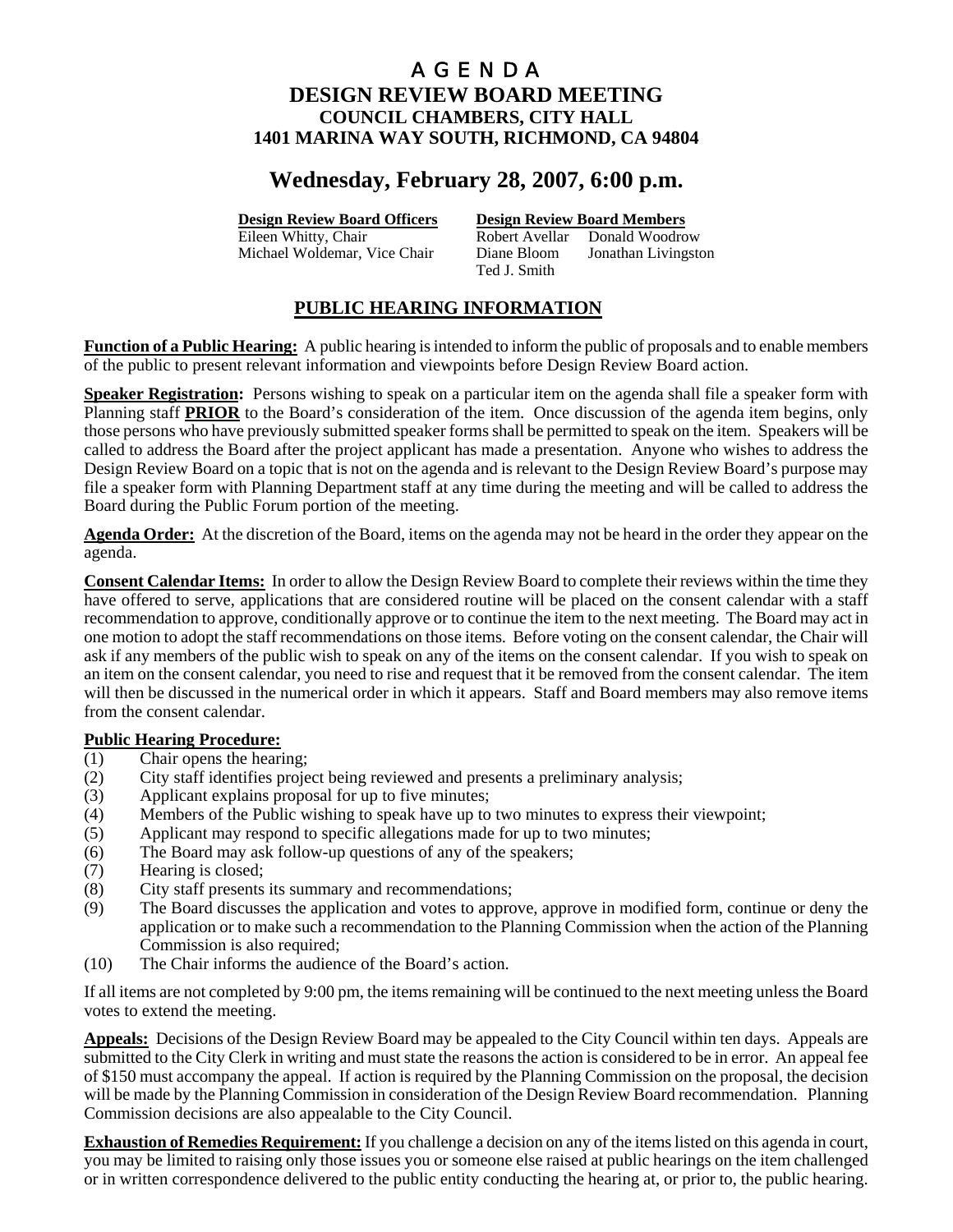## **DESIGN REVIEW BOARD MEETING 2/28/2007 ROLL CALL INTRODUCTIONS APPROVAL OF MINUTES APPROVAL OF AGENDA CONSENT CALENDAR**<sup>1</sup> **: 7, 8**

**BROWN ACT** (see "Public Forum" note at the end of Agenda)

# **INFORMATIONAL ITEM**

### **1. Richmond General Plan Update Visioning Process – Status Update (6pm – 7pm)**

PRESENTATION updating the Design Review Board on the General Plan visioning process, including the discussion of land use phototypes and development alternatives for the General Plan Update Program. **No staff report**

*Staff Contact: Lori Reese-Brown* 

Tentative Recommendation: No Formal Action – Provide Comments Only

## **HELD OVER ITEMS**

## **2. DR 1103246 – 16 Building Trade Studio Live/Work Units on Ohio Avenue**

PUBLIC HEARING to consider a request for Design Review approval of 16 live/work units, 27 parking spaces, a driveway, and landscaping on five parcels (Parcels A through E) totaling  $\pm$ 46,250 square feet. Parcel A is located on the northwest corner of Ohio Avenue and Eighth Street (APN: 538-410-021), and the contiguous Parcels B, C, D, and E are located on the north side of Ohio Avenue between Eighth Street and Harbour Way South (APNs: 538-420-004, 538-420-022, 538-420- 001, and 538-430-018). Light Industrial (Knox Cutting Specific Plan) Zoning District. Raymond Knox, Helga Gruber, Kathy Rogers, Alexa Wilkie, Beth Gerstein, Karen Bowen, Tom Lawrence, Karen Sprague, and Kyle and Natalia Reicher, owners; Kathryn A. Rogers, applicant *Staff Contact: Lina Velasco* 

Tentative Recommendation: Hold Over To 4/11/2007

### **3. DR 1102910 – Construct 11 Residential Condominium Units on Cutting Blvd.**

PUBLIC HEARING to consider a request for Design Review approval to construct 11 residential condominium units located on Cutting Boulevard between South 12th and South 13th Streets (APNs: 544-240-009, 544-240-015, & 544-240-014). MFR-2, Multi-Family Medium Density Residential Zoning District; Knox Cutting Specific Plan Area.

Charles Q. Fields, James J. Walton, & Ed S. Wasniowski, owners; Charles Q. Fields, applicant *Staff Contact: Hector Rojas* 

Tentative Recommendation: Conditional Approval

#### **4. DR 1103081 – Construct Two-Story Addition to Single-Family Dwelling on Chanslor Ave.**

PUBLIC HEARING to consider a request for Design Review approval to construct  $a \pm 1,884$  square foot two-story addition to an existing single-family dwelling located at 2514 Chanslor Avenue (APN: 515-380-020). SFR-3, Single-Family Low Density Zoning District. Larry White, owner/applicant *Staff Contact: Hector Rojas* 

Tentative Recommendation: Conditional Approval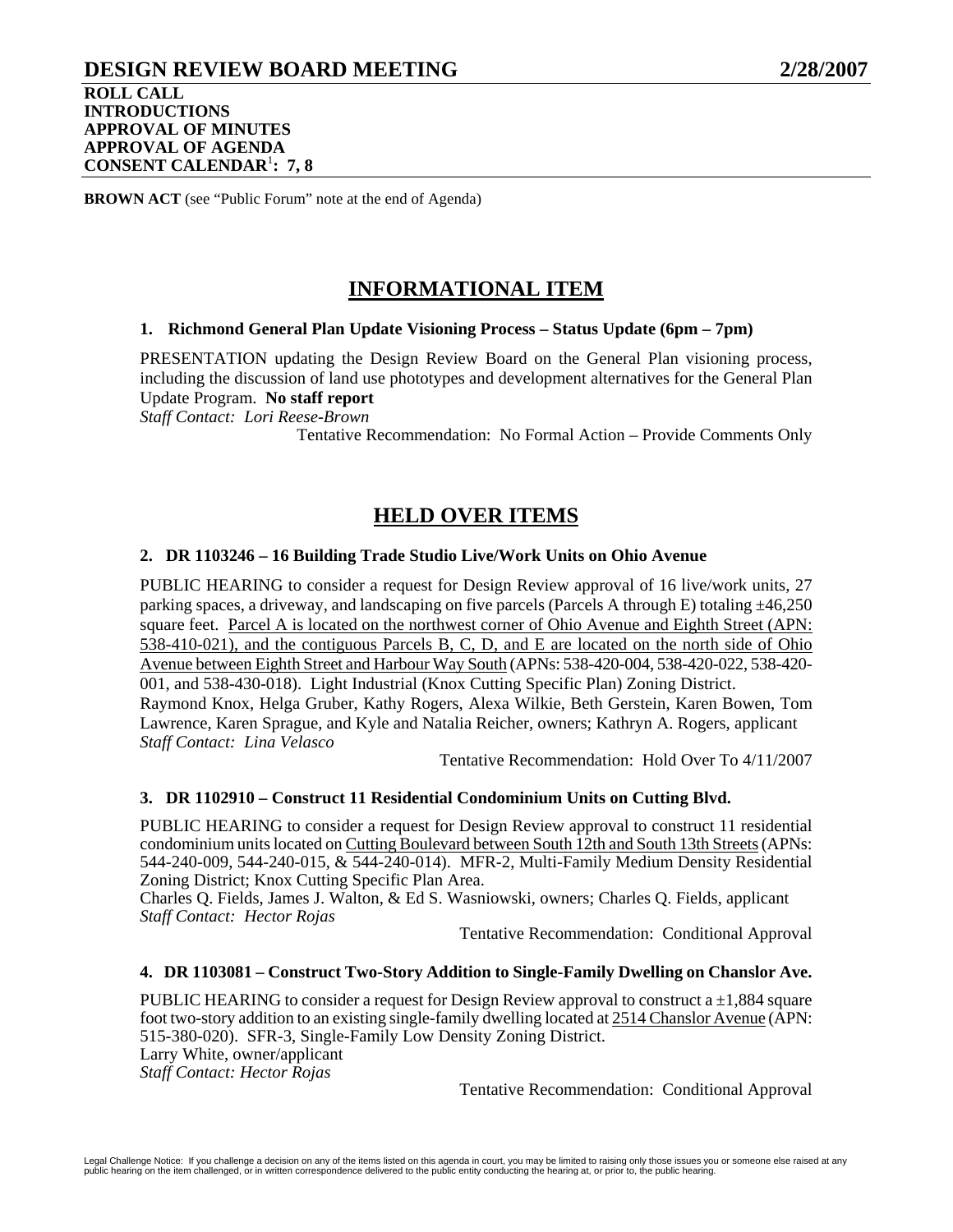## **5. DR 1103590 – Rehabilitate Historic Winter's Building on 11<sup>th</sup> Street**

PUBLIC HEARING to consider a request for Design Review approval to rehabilitate the exterior ground level façade of the historic Winter's Building located at  $\frac{339 - 11^{th}}{3}$  Street (APN: 540-091-011). The rehabilitation will include the repair and, in some cases, the replication of missing ornamental plaster work and storefronts. Retail/Office/Institutional (City Center Specific Plan) Zoning District.

Richmond Community Redevelopment Agency, owner; East Bay Center for the Performing Arts, applicant *Staff Contact: Lina Velasco* 

Tentative Recommendation: Conditional Approval

# **NEW ITEMS**

### **6. DR 1103502 – Construct Light Industrial Live/Work Buildings on Marina Way South**

PUBLIC HEARING to consider a request for Design Review approval to construct seven light industrial buildings ranging in size from  $\pm 5,400$  square feet to  $\pm 14,000$  square feet and a community building located on the west side of the 900 block of Marina Way South, between Wright Avenue and Regatta Blvd (APN: 560-260-003). The project will include the development of 64 independent light industrial units with 49 of these units as live/work units. M-2, Light Industrial Zoning District. David Spatz, owner/applicant

*Staff Contact: David Barbary* 

Tentative Recommendation: Direct Applicant to Make Additional Revisions and Return to the Board for Review

## **CC 7. DR 1103597 – Construct Two-Story Office Building on Cutting Blvd.**

PUBLIC HEARING to consider a request for Design Review approval to construct a ±4,953 square foot two-story office building on a vacant lot located at 2901Cutting Blvd. (APN: 549-071-025). Neighborhood Commercial (Knox Cutting Specific Plan Area) Zoning District. Helen H. Yu, owner; and Bob Wirth, applicant *Staff Contact: Hector Rojas* 

Tentative Recommendation: Conditional Approval

## **CC 8. DR 1103676 – Addition to Single-Family Residence on Dunn Avenue**

PUBLIC HEARING to consider a request for Design Review approval to construct a  $\pm$ 472 square foot addition to the existing single-family residence located at 1530 Dunn Avenue (APN: 530-180- 005). The project includes raising the roofline of the existing residence to convert the attic into living space. SFR-3, Low- Density Residential Zoning District. Marisol & Julio Rodriguez, owners; Brenda Muñoz, applicant *Staff Contact: Lina Velasco* 

Tentative Recommendation: Conditional Approval

## **9. Macdonald Avenue Street Improvements**

DISCUSSION of the design phase of improvements for Richmond's historic downtown segment of Macdonald Avenue from 19th Street (near BART Overcrossing) to Garrard Boulevard (Richmond Parkway). C-B, Central Business; and C-1, Neighborhood Commercial Zoning Districts. City of Richmond, owner; Craig Murray, Richmond Community Redevelopment Agency, applicant

*Staff Contact: Lamont Thompson* 

Tentative Recommendation: No Formal Action – Provide Comments Only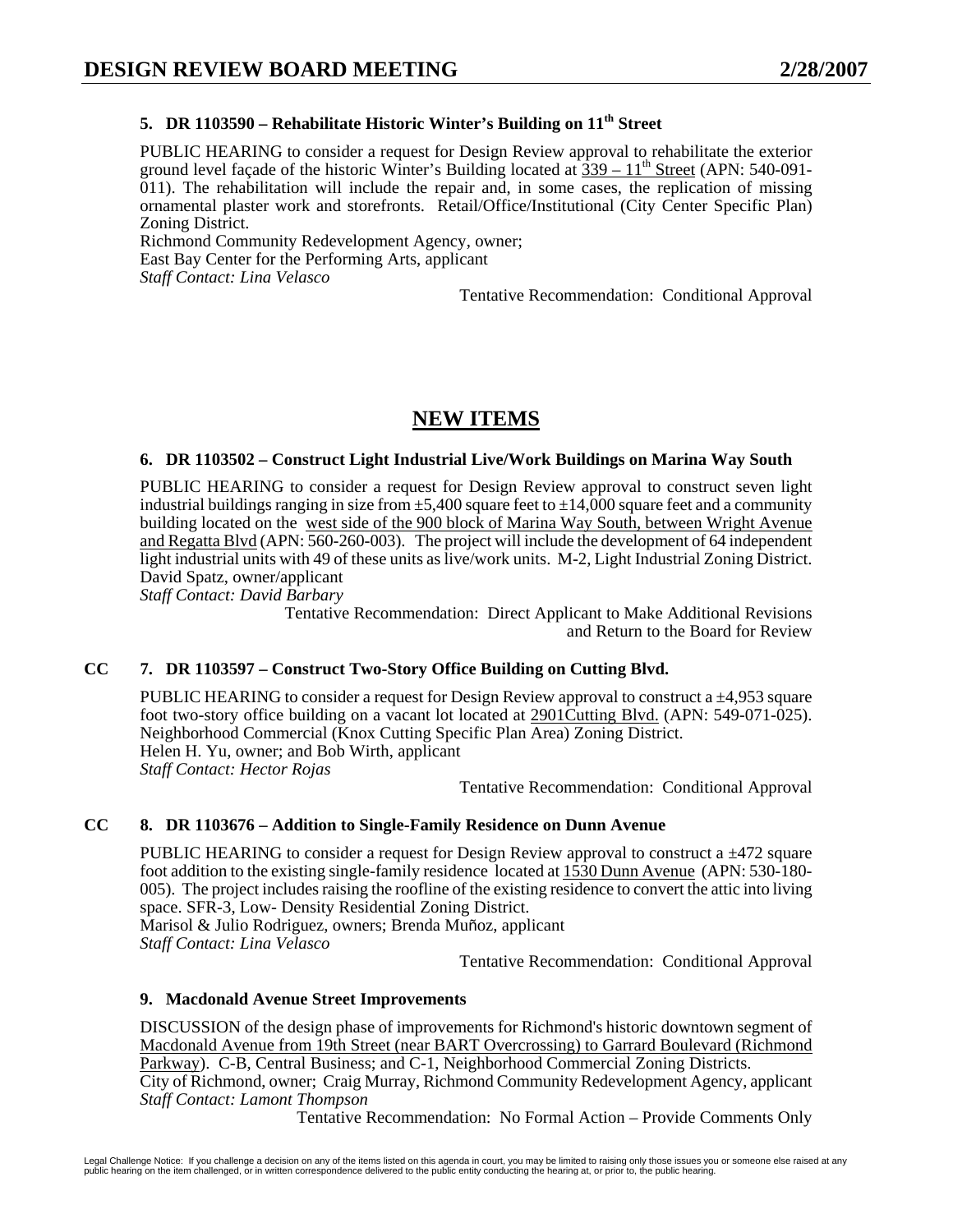## **BOARD BUSINESS**

**10. Reports of Officers, Board Members, and Staff** 

**Public Forum - Brown Act** 

**Anyone who wishes to address the Design Review Board on a topic relevant to the Design Review Board's purpose that is not already on the agenda must submit a speaker form to Planning Department staff prior to the start of Design Review Board meeting. A three-minutes-per-speaker time limit shall apply.** 

 $\mathbf{1}$ Items recommended for denial will not be on the Consent Calendar.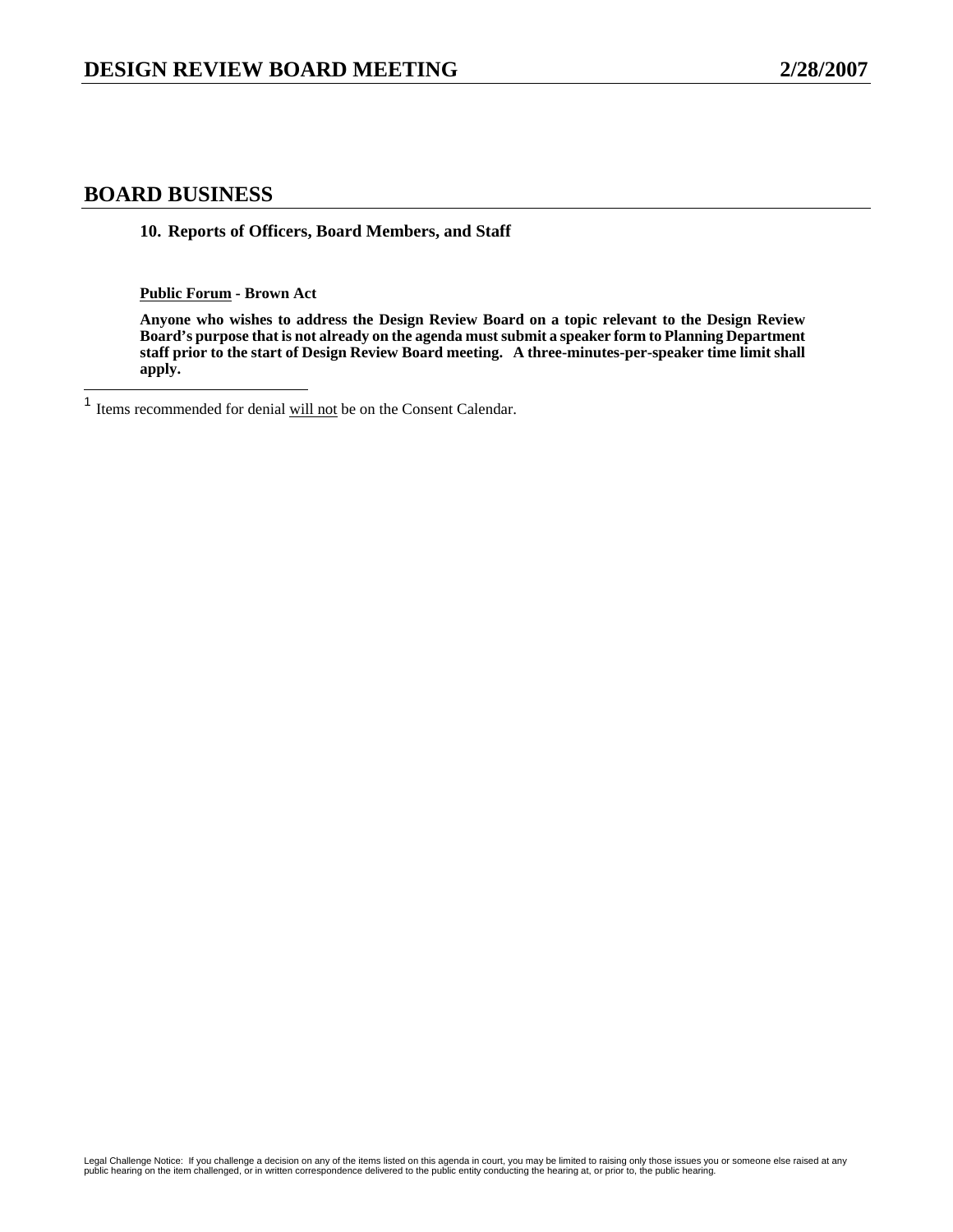# **Wednesday, March 14, 2007, 6:00 p.m.**

**Design Review Board Officers Design Review Board Members**

Eileen Whitty, Chair **Robert Avellar** Donald Woodrow Michael Woldemar, Vice Chair Diane Bloom Jonathan Livingston Ted J. Smith

## **PUBLIC HEARING INFORMATION**

**Function of a Public Hearing:** A public hearing is intended to inform the public of proposals and to enable members of the public to present relevant information and viewpoints before Design Review Board action.

**Speaker Registration:** Persons wishing to speak on a particular item on the agenda shall file a speaker form with Planning staff **PRIOR** to the Board's consideration of the item. Once discussion of the agenda item begins, only those persons who have previously submitted speaker forms shall be permitted to speak on the item. Speakers will be called to address the Board after the project applicant has made a presentation. Anyone who wishes to address the Design Review Board on a topic that is not on the agenda and is relevant to the Design Review Board's purpose may file a speaker form with Planning Department staff at any time during the meeting and will be called to address the Board during the Public Forum portion of the meeting.

**Agenda Order:** At the discretion of the Board, items on the agenda may not be heard in the order they appear on the agenda.

**Consent Calendar Items:** In order to allow the Design Review Board to complete their reviews within the time they have offered to serve, applications that are considered routine will be placed on the consent calendar with a staff recommendation to approve, conditionally approve or to continue the item to the next meeting. The Board may act in one motion to adopt the staff recommendations on those items. Before voting on the consent calendar, the Chair will ask if any members of the public wish to speak on any of the items on the consent calendar. If you wish to speak on an item on the consent calendar, you need to rise and request that it be removed from the consent calendar. The item will then be discussed in the numerical order in which it appears. Staff and Board members may also remove items from the consent calendar.

## **Public Hearing Procedure:**

- (1) Chair opens the hearing;
- (2) City staff identifies project being reviewed and presents a preliminary analysis;
- (3) Applicant explains proposal for up to five minutes;
- (4) Members of the Public wishing to speak have up to two minutes to express their viewpoint;
- (5) Applicant may respond to specific allegations made for up to two minutes;
- (6) The Board may ask follow-up questions of any of the speakers;
- (7) Hearing is closed;
- (8) City staff presents its summary and recommendations;
- (9) The Board discusses the application and votes to approve, approve in modified form, continue or deny the application or to make such a recommendation to the Planning Commission when the action of the Planning Commission is also required;
- (10) The Chair informs the audience of the Board's action.

If all items are not completed by 9:00 pm, the items remaining will be continued to the next meeting unless the Board votes to extend the meeting.

**Appeals:** Decisions of the Design Review Board may be appealed to the City Council within ten days. Appeals are submitted to the City Clerk in writing and must state the reasons the action is considered to be in error. An appeal fee of \$150 must accompany the appeal. If action is required by the Planning Commission on the proposal, the decision will be made by the Planning Commission in consideration of the Design Review Board recommendation. Planning Commission decisions are also appealable to the City Council.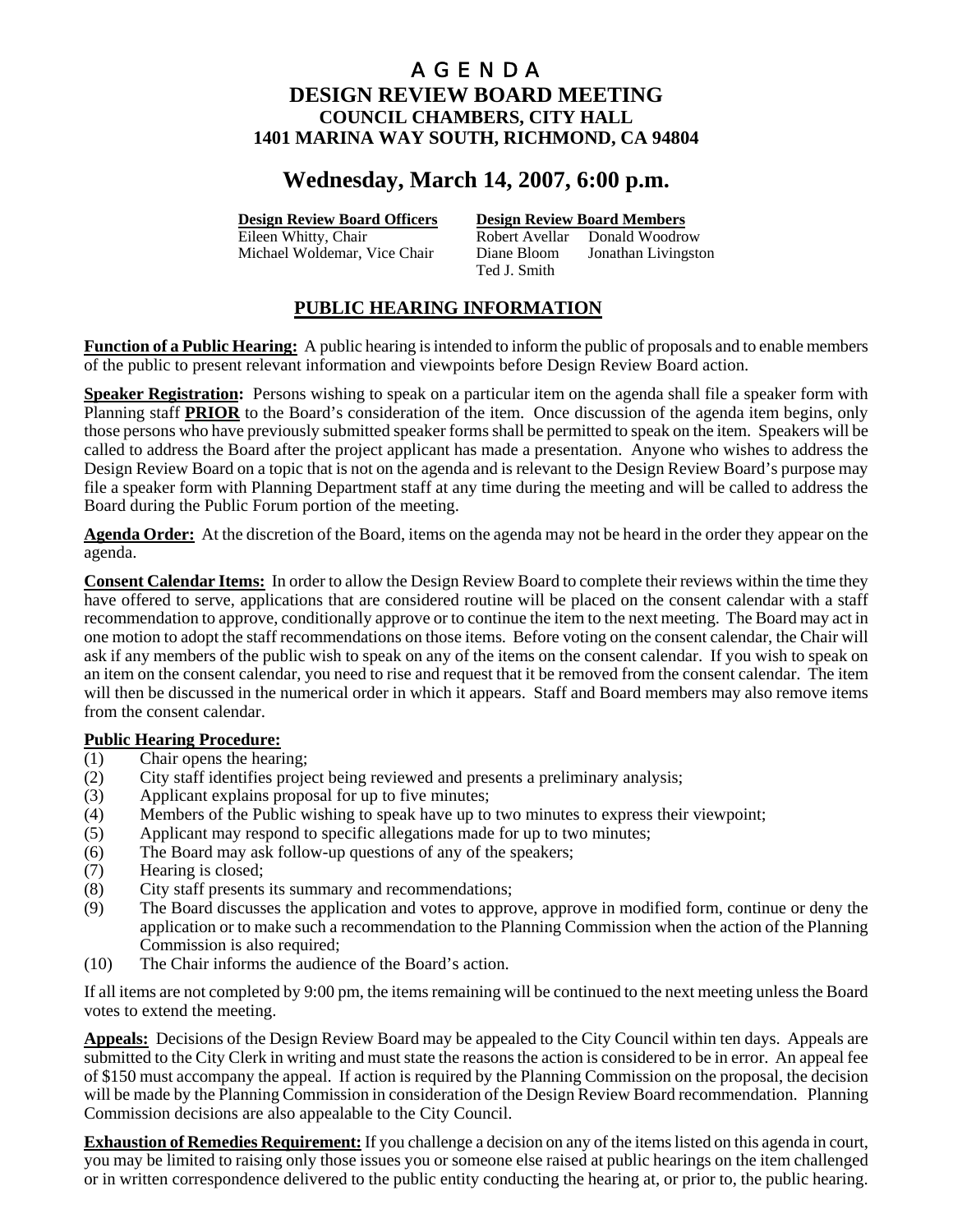## **DESIGN REVIEW BOARD MEETING 3/14/2007 ROLL CALL INTRODUCTIONS**

## **APPROVAL OF MINUTES APPROVAL OF AGENDA CONSENT CALENDAR**<sup>1</sup> **: 4, 5, 6, 7, 8**

**BROWN ACT** (see "Public Forum" note at the end of Agenda)

# **HELD OVER ITEMS**

### **1. DR 1102921 – Addition to Single-Family Residence on Alameda Ave.**

PUBLIC HEARING to consider a request for Design Review approval to construct a two-story room addition at the rear of the existing residence that would contain additional living area and a  $\pm 630$ square foot second dwelling unit located at 5607 Alameda Avenue (APN: 509-160-017). The applicant proposes interior modifications and reconfiguration of the existing garage. SFR-3, Single Family Low Density Residential Zoning District.

Yusuf Taj, owner; Mohammed Subhani, applicant

*Staff Contact: Lamont Thompson* 

Tentative Recommendation: Withdrawal

### **2. DR 1103620 – Construct Two-Story Addition to Single-Family Residence on Cutting Blvd.**

PUBLIC HEARING to consider a request for Design Review approval to construct a  $\pm 1,923$  square foot two-story addition to an existing single-family residence located at 2729 Cutting Blvd. (APN: 549-081-010). Residential Medium Density (Knox Cutting Specific Plan) Zoning District. Jose Castillo, owner; Daniela DiNucci, applicant *Staff Contact: Lina Velasco* 

Tentative Recommendation: Conditional Approval

## **3. DR 1103580 – Construct Residential Duplex on 17th Street**

PUBLIC HEARING to consider a request for Design Review approval to construct a new  $\pm 2,729$ square foot residential duplex located at  $640 - 17^{h}$  Street (APN: 514-290-036). MFR-1, Multi-Family Residential Zoning District.

Carlos Guerrero, owner/applicant *Staff Contact: Jonelyn Whales* 

Tentative Recommendation: Conditional Approval

## **NEW ITEMS**

#### **CC 4. DR 1102584 – Richmond Civic Center Revitalization on Barrett Ave.**

PUBLIC HEARING to consider a request for Design Review approval of the revitalization plan for the Richmond Civic Center buildings located at 2600 Barrett Avenue (APN: 515-210-001). The City has formulated a master plan concept for the phased renovation, retrofit and expansion of the Civic Center complex. The proposed project before the Design Review Board is Phase I design drawings which include renovation, seismic retrofit and expansion of the existing City Hall building; improvements to the Auditorium and landscaping in the Civic Center plaza. PC, Public and Civic Uses Zoning District and Public and Institutional/964 General Commercial/922. City of Richmond, owner; Richmond Community Redevelopment Agency and Harley Searcy, representative for Richmond Civic Center Partners, LLC, applicants *Staff Contact: Jonelyn Whales* 

Tentative Recommendation: Recommend Conditional Approval To Planning Commission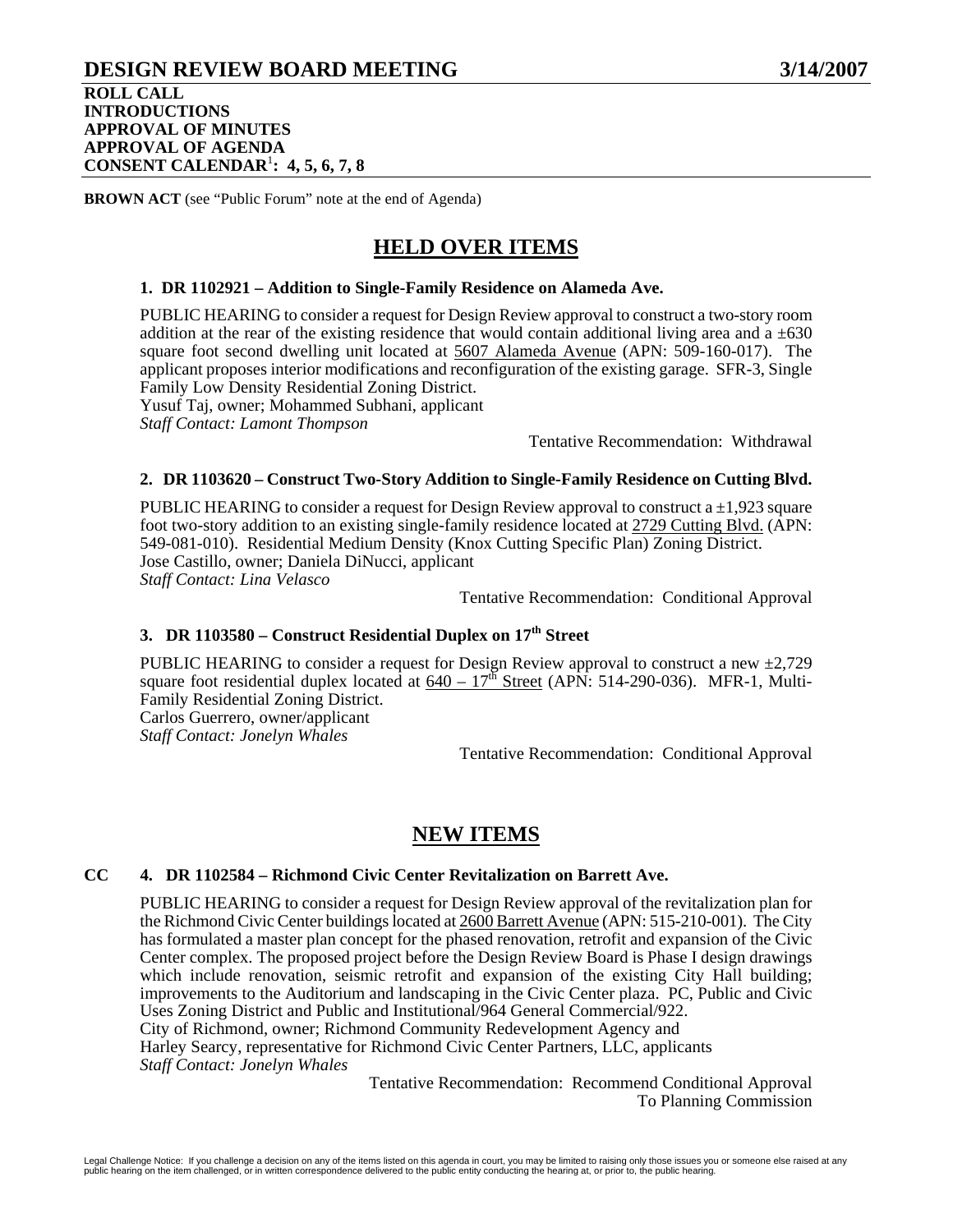## **CC 5. DR 1103418 – Construct New Firehouse at the Richmond Chevron Refinery**

PUBLIC HEARING to consider a request for Design Review approval to construct a new  $\pm 22,896$ square foot single-story concrete masonry firehouse building and emergency communications facility located immediately south of the intersection of Standard Avenue and Scofield Avenue (APN: 561- 100-040) within the Richmond Chevron Refinery. M-3, Heavy Industrial Zoning District. John Jensen, representative for Chevron Products Company, owner; John Parezo, Cal-Am Planning & Design Group, applicant *Staff Contact: David Barbary* 

Tentative Recommendation: Conditional Approval

## **CC 6. DR 1102705 & 06 – Construct Two Buildings at Macdonald Ave. and 15th Street**

PUBLIC HEARING to consider a request for Design Review approval to construct two buildings that would have a total of eight residential condominium units and one retail tenant space on the corner of Macdonald Avenue and 15th Street (APNs: 540-150-002, 540-150-025, 540-150-026). Office / Retail / and/or Urban High Density Residential, City Center Specific Plan Area. Chi Nguyen, owner/applicant *Staff Contact: Hector Rojas* 

Tentative Recommendation: No Formal Action Receive and Review Comments Only

## **CC 7. DR 1102583 – Construct Detached Second Dwelling Unit on Humphrey Ave.**

PUBLIC HEARING to consider a request for Design Review approval to construct a new detached  $\pm 638$  square foot second dwelling unit above a new  $\pm 714$  square foot garage located at 2886 Humphrey Avenue (APN: 528-180-024). SFR-3, Single-Family Low-Density Residential Zoning District.

Jorge Ruiz, owner; Hector De Leon, applicant *Staff Contact: David Barbary* 

Tentative Recommendation: Hold Over To 4/11/2007

#### **CC 8. DR 1103518 – Construct Detached Second Dwelling Unit on Gaynor Ave.**

PUBLIC HEARING to consider a request for Design Review approval to construct a new detached ±555 square foot single-story second dwelling unit located at 2427 Gaynor Avenue (APN: 528-180- 024). SFR-3, Single-Family Low Density Residential Zoning District. Harjit Bains, owner; Maxwell Beaumont, applicant *Staff Contact: David Barbary* 

Tentative Recommendation: Conditional Approval

## **BOARD BUSINESS**

 $\overline{\phantom{a}}$ 

## **9. Reports of Officers, Board Members, and Staff**

**Public Forum - Brown Act** 

**Anyone who wishes to address the Design Review Board on a topic relevant to the Design Review Board's purpose that is not already on the agenda must submit a speaker form to Planning Department staff prior to the start of Design Review Board meeting. A three-minutes-per-speaker time limit shall apply.** 

<sup>1</sup> Items recommended for denial will not be on the Consent Calendar.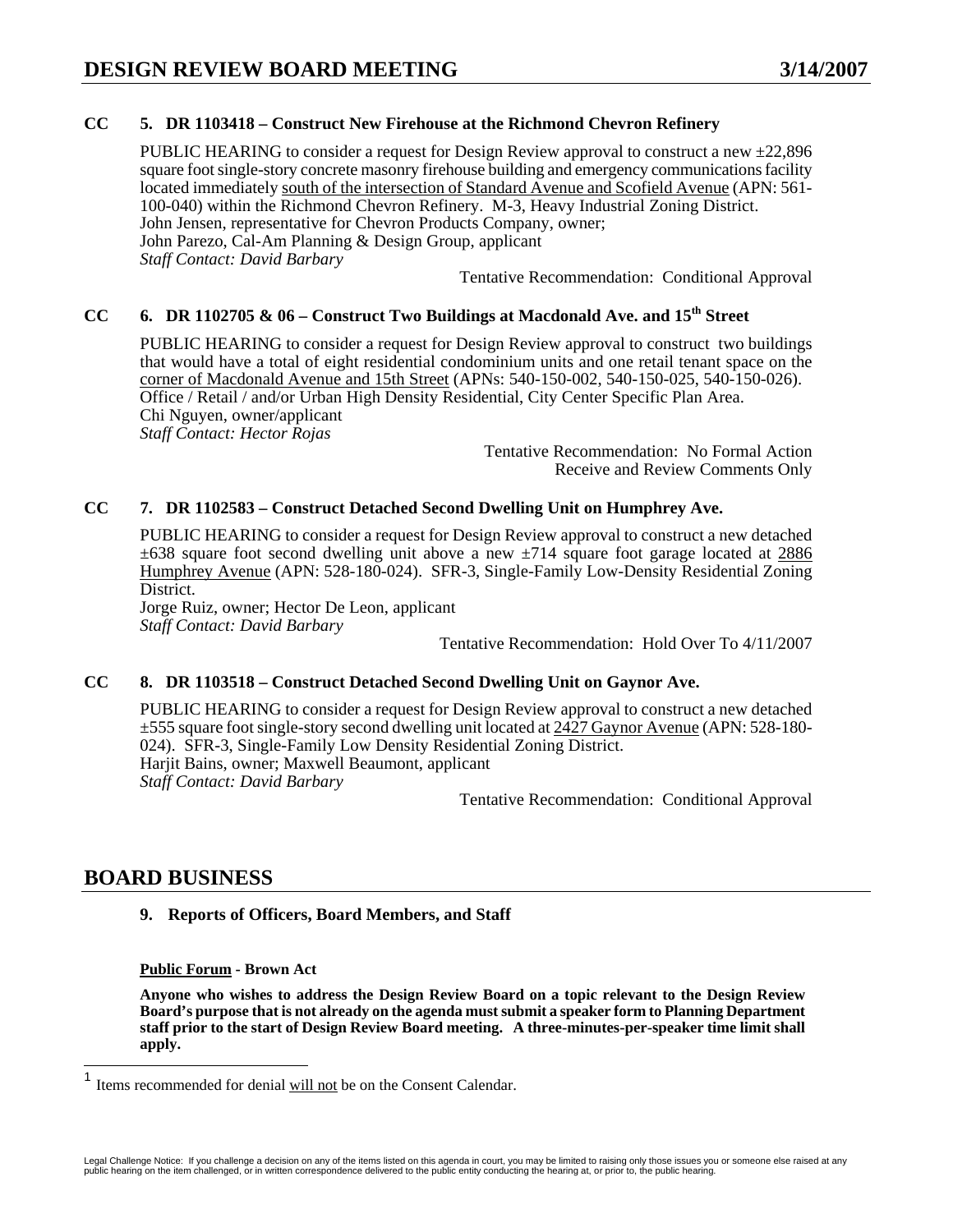# **Wednesday, April 11, 2007, 6:00 p.m.**

**Design Review Board Officers Design Review Board Members**

Eileen Whitty, Chair **Robert Avellar** Donald Woodrow Vacant, Vice Chair Diane Bloom Jonathan Livingston Ted J. Smith

## **PUBLIC HEARING INFORMATION**

**Function of a Public Hearing:** A public hearing is intended to inform the public of proposals and to enable members of the public to present relevant information and viewpoints before Design Review Board action.

**Speaker Registration:** Persons wishing to speak on a particular item on the agenda shall file a speaker form with Planning staff **PRIOR** to the Board's consideration of the item. Once discussion of the agenda item begins, only those persons who have previously submitted speaker forms shall be permitted to speak on the item. Speakers will be called to address the Board after the project applicant has made a presentation. Anyone who wishes to address the Design Review Board on a topic that is not on the agenda and is relevant to the Design Review Board's purpose may file a speaker form with Planning Department staff at any time during the meeting and will be called to address the Board during the Public Forum portion of the meeting.

**Agenda Order:** At the discretion of the Board, items on the agenda may not be heard in the order they appear on the agenda.

**Consent Calendar Items:** In order to allow the Design Review Board to complete their reviews within the time they have offered to serve, applications that are considered routine will be placed on the consent calendar with a staff recommendation to approve, conditionally approve or to continue the item to the next meeting. The Board may act in one motion to adopt the staff recommendations on those items. Before voting on the consent calendar, the Chair will ask if any members of the public wish to speak on any of the items on the consent calendar. If you wish to speak on an item on the consent calendar, you need to rise and request that it be removed from the consent calendar. The item will then be discussed in the numerical order in which it appears. Staff and Board members may also remove items from the consent calendar.

## **Public Hearing Procedure:**

- (1) Chair opens the hearing;
- (2) City staff identifies project being reviewed and presents a preliminary analysis;
- (3) Applicant explains proposal for up to five minutes;
- (4) Members of the Public wishing to speak have up to two minutes to express their viewpoint;
- (5) Applicant may respond to specific allegations made for up to two minutes;
- (6) The Board may ask follow-up questions of any of the speakers;
- (7) Hearing is closed;
- (8) City staff presents its summary and recommendations;
- (9) The Board discusses the application and votes to approve, approve in modified form, continue or deny the application or to make such a recommendation to the Planning Commission when the action of the Planning Commission is also required;
- (10) The Chair informs the audience of the Board's action.

If all items are not completed by 9:00 pm, the items remaining will be continued to the next meeting unless the Board votes to extend the meeting.

**Appeals:** Decisions of the Design Review Board may be appealed to the City Council within ten days. Appeals are submitted to the City Clerk in writing and must state the reasons the action is considered to be in error. An appeal fee of \$150 must accompany the appeal. If action is required by the Planning Commission on the proposal, the decision will be made by the Planning Commission in consideration of the Design Review Board recommendation. Planning Commission decisions are also appealable to the City Council.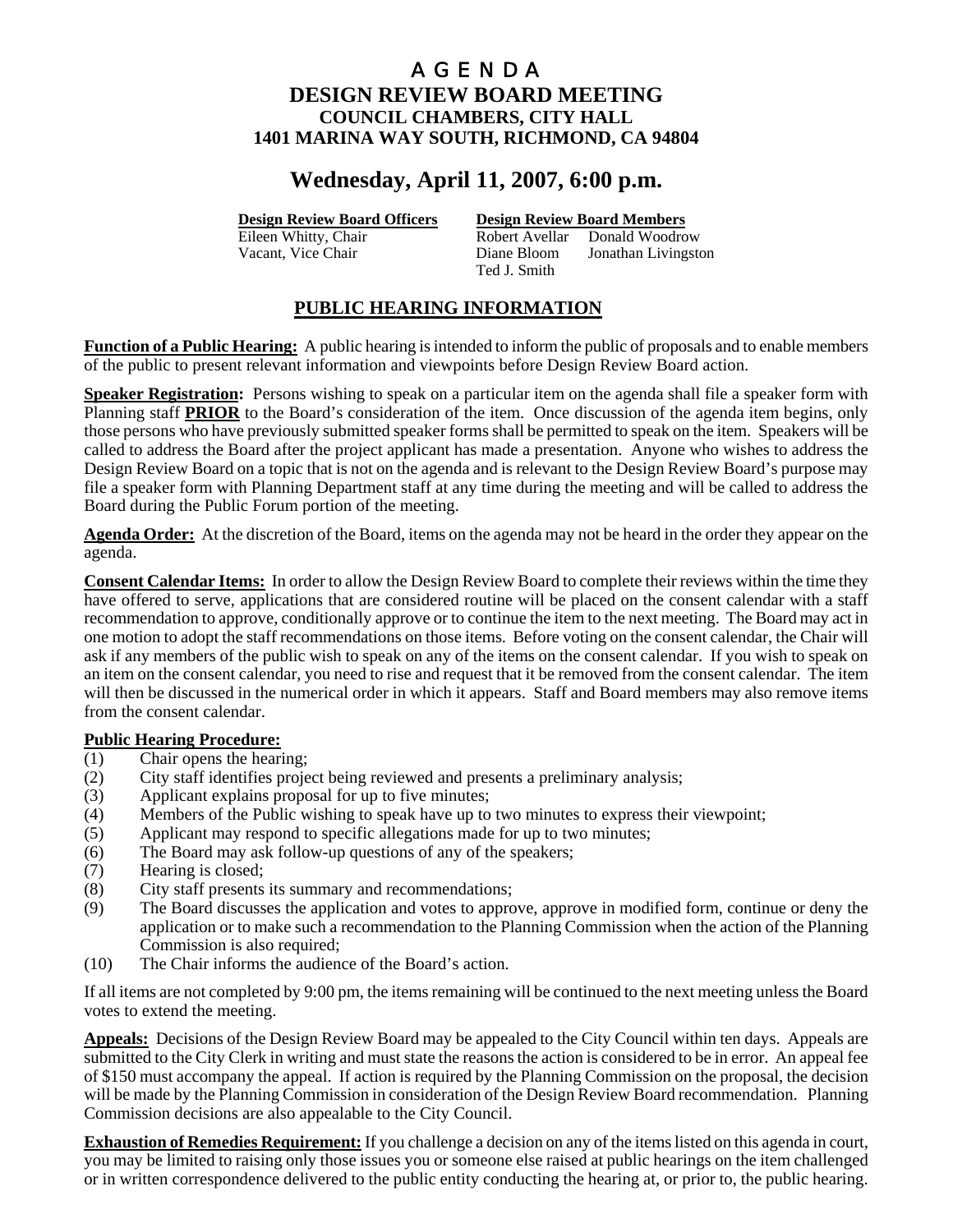## **DESIGN REVIEW BOARD MEETING 4/11/2007 ROLL CALL INTRODUCTIONS APPROVAL OF MINUTES APPROVAL OF AGENDA CONSENT CALENDAR**[1](#page-17-0) **: 5**

**BROWN ACT** (see "Public Forum" note at the end of Agenda)

# **HELD OVER ITEMS**

### **1. DR 1100433 – Target Store at Macdonald 80 Shopping Center**

PUBLIC HEARING to consider a request for Design Review approval of the Target Store/Macdonald 80 Regional Shopping center building architecture for Pads A, B, C, and F, landscaping, and parking field configuration located at 4500 Macdonald Avenue (APNs: 517-280- 003, 517-280, 517-280-004, 517-280-007, 517-290-011, 517-290-004, 517-290-010, 517-310-001, 517-310-002, 517-310-003, 517-320-028, 517-320-029, 517-320-016, 517-320-017, 517-280-006). C-3, Regional Commercial Zoning District.

Peter Meier, SPI Management, owner/applicant *Staff Contact: Lamont Thompson* 

Tentative Recommendation: Conditional Approval

### **2. DR 1103246 – 16 Building Trade Studio Live/Work Units on Ohio Avenue**

PUBLIC HEARING to consider a request for Design Review approval of 16 live/work units, 27 parking spaces, a driveway, and landscaping on five parcels (Parcels A through E) totaling  $\pm 46,250$ square feet. Parcel A is located on the northwest corner of Ohio Avenue and Eighth Street (APN: 538-410-021), and the contiguous Parcels B, C, D, and E are located on the north side of Ohio Avenue between Eighth Street and Harbour Way South (APNs: 538-420-004, 538-420-022, 538-420- 001, and 538-430-018). Light Industrial (Knox Cutting Specific Plan) Zoning District. Raymond Knox, Helga Gruber, Kathy Rogers, Alexa Wilkie, Beth Gerstein, Karen Bowen, Tom Lawrence, Karen Sprague, and Kyle and Natalia Reicher, owners; Kathryn A. Rogers, applicant *Staff Contact: Lina Velasco* 

Tentative Recommendation: Hold Over To 4/25/2007

#### **3. DR 1103081 – Construct Two-Story Addition to Single-Family Dwelling on Chanslor Ave.**

PUBLIC HEARING to consider a request for Design Review approval to construct  $a \pm 1.884$  square foot two-story addition to an existing single-family dwelling located at 2514 Chanslor Avenue (APN: 515-380-020). SFR-3, Single-Family Low Density Zoning District. Larry White, owner/applicant *Staff Contact: Hector Rojas* 

Tentative Recommendation**:** Conditional Approval

#### **4. DR 1102583 – Construct Detached Second Dwelling Unit on Humphrey Ave.**

PUBLIC HEARING to consider a request for Design Review approval to construct a new detached  $\pm 638$  square foot second dwelling unit above a new  $\pm 714$  square foot garage located at 2886 Humphrey Avenue (APN: 528-180-024). SFR-3, Single-Family Low-Density Residential Zoning District.

Jorge Ruiz, owner; Hector De Leon, applicant *Staff Contact: David Barbary* 

Tentative Recommendation: Conditional Approval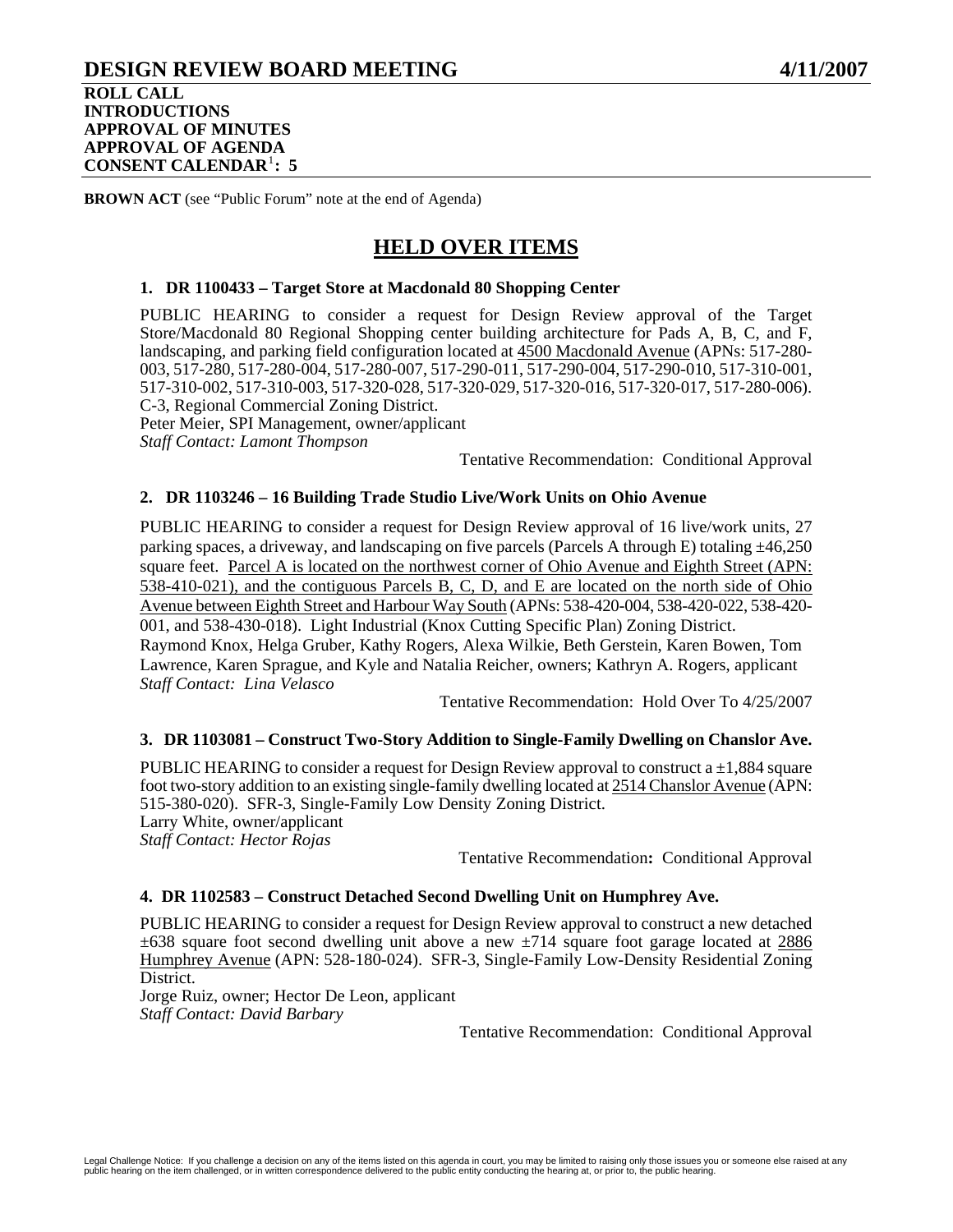# **NEW ITEM**

## **CC 5. DR 1103747 – Addition to Existing Single-Family Dwelling**

PUBLIC HEARING to consider a request for Design Review approval to construct a  $\pm$ 973 square foot two-story addition to an existing single-family dwelling located at 2217 Carlson Boulevard (APN 507-200-014). SFR-3, Low Density Residential Zoning District. Walter J. Clegg & Mary V. Reid, owners; Ron Bogley (Architect), applicant *Staff Contact: Hector Rojas* 

Tentative Recommendation: Conditional Approval

## **BOARD BUSINESS**

### **6. Reports of Officers, Board Members, and Staff**

**a. Nominate and elect Vice Chair** 

#### **Public Forum - Brown Act**

**Anyone who wishes to address the Design Review Board on a topic relevant to the Design Review Board's purpose that is not already on the agenda must submit a speaker form to Planning Department staff prior to the start of Design Review Board meeting. A three-minutes-per-speaker time limit shall apply.** 

<span id="page-17-0"></span> $\mathbf{1}$ Items recommended for denial will not be on the Consent Calendar.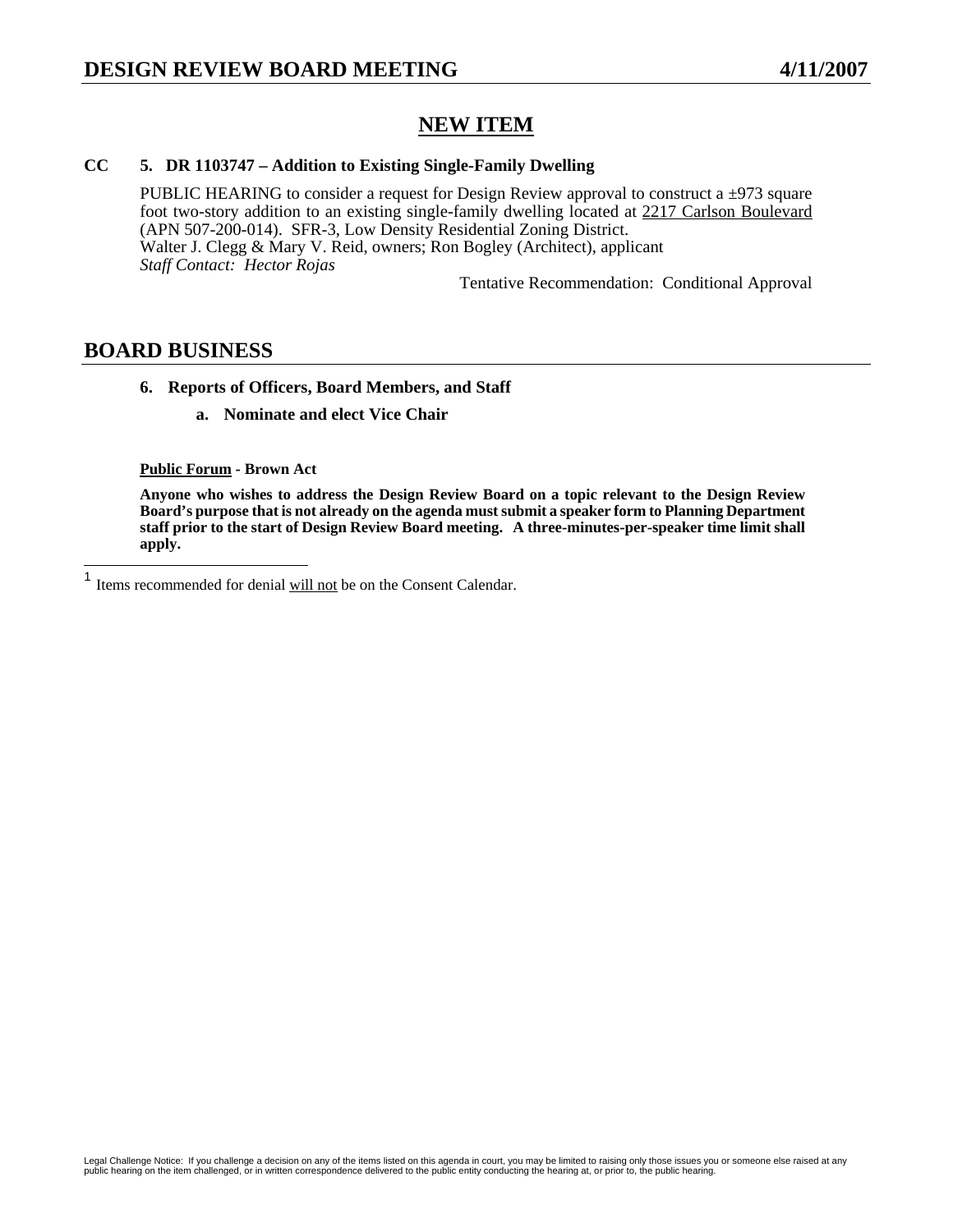# **Wednesday, April 25, 2007, 6:00 p.m.**

**Design Review Board Officers Design Review Board Members**

Eileen Whitty, Chair **Diane Bloom** Donald Woodrow Robert Avellar, Vice Chair Ted J. Smith Jonathan Livingston

## **PUBLIC HEARING INFORMATION**

**Function of a Public Hearing:** A public hearing is intended to inform the public of proposals and to enable members of the public to present relevant information and viewpoints before Design Review Board action.

**Speaker Registration:** Persons wishing to speak on a particular item on the agenda shall file a speaker form with Planning staff **PRIOR** to the Board's consideration of the item. Once discussion of the agenda item begins, only those persons who have previously submitted speaker forms shall be permitted to speak on the item. Speakers will be called to address the Board after the project applicant has made a presentation. Anyone who wishes to address the Design Review Board on a topic that is not on the agenda and is relevant to the Design Review Board's purpose may file a speaker form with Planning Department staff at any time during the meeting and will be called to address the Board during the Public Forum portion of the meeting.

**Agenda Order:** At the discretion of the Board, items on the agenda may not be heard in the order they appear on the agenda.

**Consent Calendar Items:** In order to allow the Design Review Board to complete their reviews within the time they have offered to serve, applications that are considered routine will be placed on the consent calendar with a staff recommendation to approve, conditionally approve or to continue the item to the next meeting. The Board may act in one motion to adopt the staff recommendations on those items. Before voting on the consent calendar, the Chair will ask if any members of the public wish to speak on any of the items on the consent calendar. If you wish to speak on an item on the consent calendar, you need to rise and request that it be removed from the consent calendar. The item will then be discussed in the numerical order in which it appears. Staff and Board members may also remove items from the consent calendar.

## **Public Hearing Procedure:**

- (1) Chair opens the hearing;
- (2) City staff identifies project being reviewed and presents a preliminary analysis;
- (3) Applicant explains proposal for up to five minutes;
- (4) Members of the Public wishing to speak have up to two minutes to express their viewpoint;
- (5) Applicant may respond to specific allegations made for up to two minutes;
- (6) The Board may ask follow-up questions of any of the speakers;
- (7) Hearing is closed;
- (8) City staff presents its summary and recommendations;
- (9) The Board discusses the application and votes to approve, approve in modified form, continue or deny the application or to make such a recommendation to the Planning Commission when the action of the Planning Commission is also required;
- (10) The Chair informs the audience of the Board's action.

If all items are not completed by 9:00 pm, the items remaining will be continued to the next meeting unless the Board votes to extend the meeting.

**Appeals:** Decisions of the Design Review Board may be appealed to the City Council within ten days. Appeals are submitted to the City Clerk in writing and must state the reasons the action is considered to be in error. An appeal fee of \$150 must accompany the appeal. If action is required by the Planning Commission on the proposal, the decision will be made by the Planning Commission in consideration of the Design Review Board recommendation. Planning Commission decisions are also appealable to the City Council.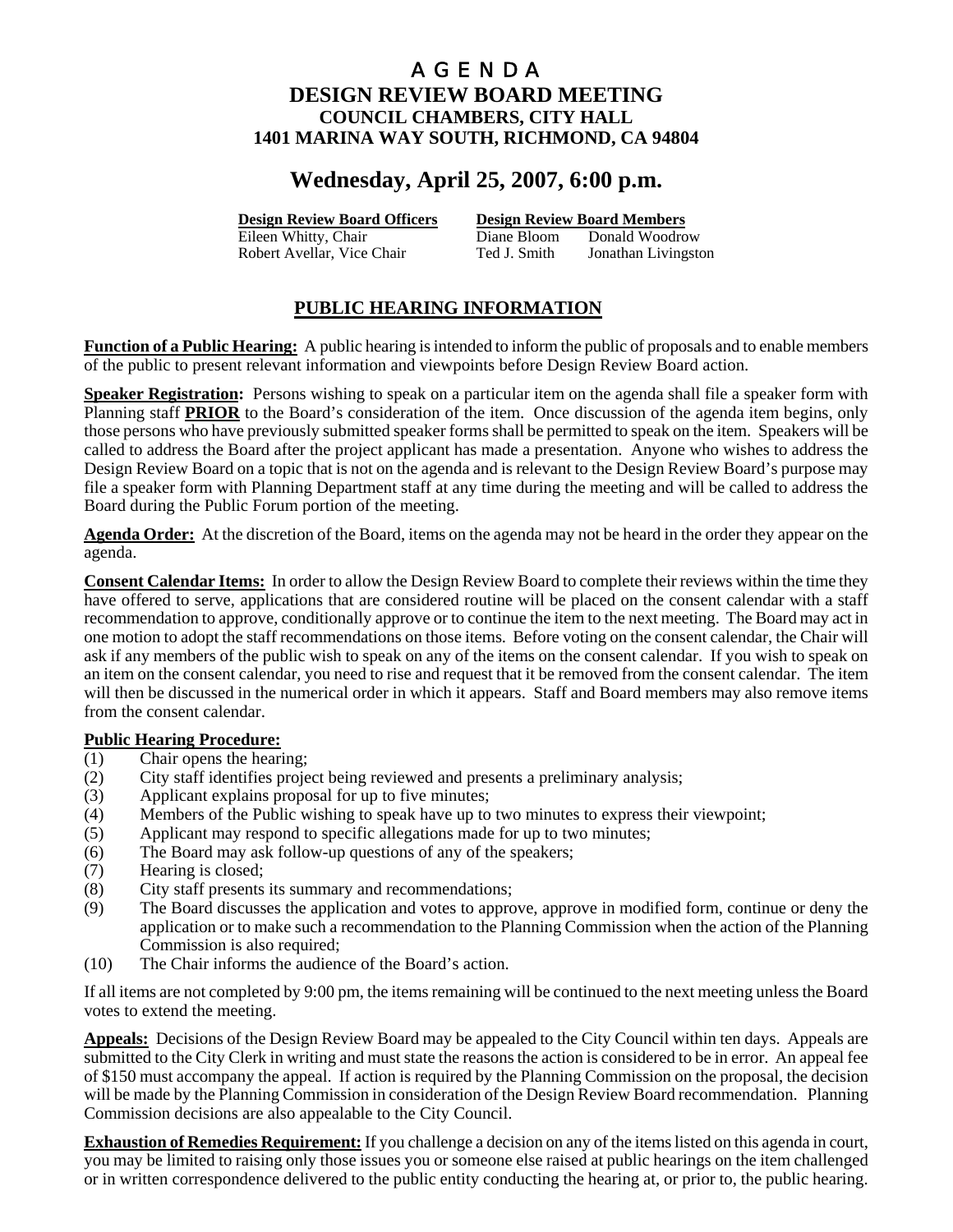## **DESIGN REVIEW BOARD MEETING 4/25/2007 ROLL CALL INTRODUCTIONS APPROVAL OF MINUTES APPROVAL OF AGENDA CONSENT CALENDAR**[1](#page-21-0) **: 4, 5, 6, 7, 8, 9, 10, 11**

**BROWN ACT** (see "Public Forum" note at the end of Agenda)

# **HELD OVER ITEMS**

### **1. DR 1103246 – 16 Building Trade Studio Live/Work Units on Ohio Avenue**

PUBLIC HEARING to consider a request for Design Review approval of 16 live/work units, 27 parking spaces, a driveway, and landscaping on five parcels (Parcels A through E) totaling  $\pm 46,250$ square feet. Parcel A is located on the northwest corner of Ohio Avenue and Eighth Street (APN: 538-410-021), and the contiguous Parcels B, C, D, and E are located on the north side of Ohio Avenue between Eighth Street and Harbour Way South (APNs: 538-420-004, 538-420-022, 538-420- 001, and 538-430-018). Light Industrial (Knox Cutting Specific Plan) Zoning District. Raymond Knox, Helga Gruber, Kathy Rogers, Alexa Wilkie, Beth Gerstein, Karen Bowen, Tom Lawrence, Karen Sprague, and Kyle and Natalia Reicher, owners; Kathryn A. Rogers, applicant

*Staff Contact: Lina Velasco* Tentative Recommendation: Hold Over To 5/23/2007

## **2. DR 1102705 & 06 – Construct Two Buildings on Macdonald Avenue & 15th Street**

PUBLIC HEARING to consider a request for Design Review approval to construct two buildings that would have a total of eight residential condominium units and one retail tenant space on the corner of Macdonald Avenue & 15th Street (APNs: 540-150-002, 540-150-025, 540-150-026). Office / Retail / and/or Urban High Density Residential, City Center Specific Plan Area. Chi Nguyen, owner/applicant *Staff Contact: Hector Rojas* Tentative Recommendation: Recommend Conditional Approval to Planning Commission

## **3. DR 1102710 – Construct Single-Family Dwelling on Montana Street**

PUBLIC HEARING to consider a request for Design Review approval to construct a new  $\pm 3.167$ square foot single-family dwelling on a vacant lot located on Montana Street between Buena Vista and Nevada Avenue (APN: 556-141-002). SFR-3, Single-Family Low Density Residential Zoning District.

Bulmare Gonzales, owner/applicant

*Staff Contact: Jonelyn Whales* Tentative Recommendation: Hold Over To 5/23/2007

## **NEW ITEMS**

## **CC 4. DR 1103840 – Trainmaster's Building Bank at Garrard Blvd. & W. Richmond Avenue**

PUBLIC HEARING to consider a request for Design Review approval to consider modifications to the existing Trainmaster's Building and site, located at the northwest corner of Garrard Blvd. and West Richmond Avenue (no APN), for a bank use. The improvements to the building include new lighting, a wood porch, and an accessible ramp. The site improvements include landscaping, a new ATM kiosk, parking, and lighting. PC, Public and Civic Zoning District. City of Richmond, owners; Mechanic's Bank, applicant

*Staff Contact: Lina Velasco* Tentative Recommendation: Conditional Approval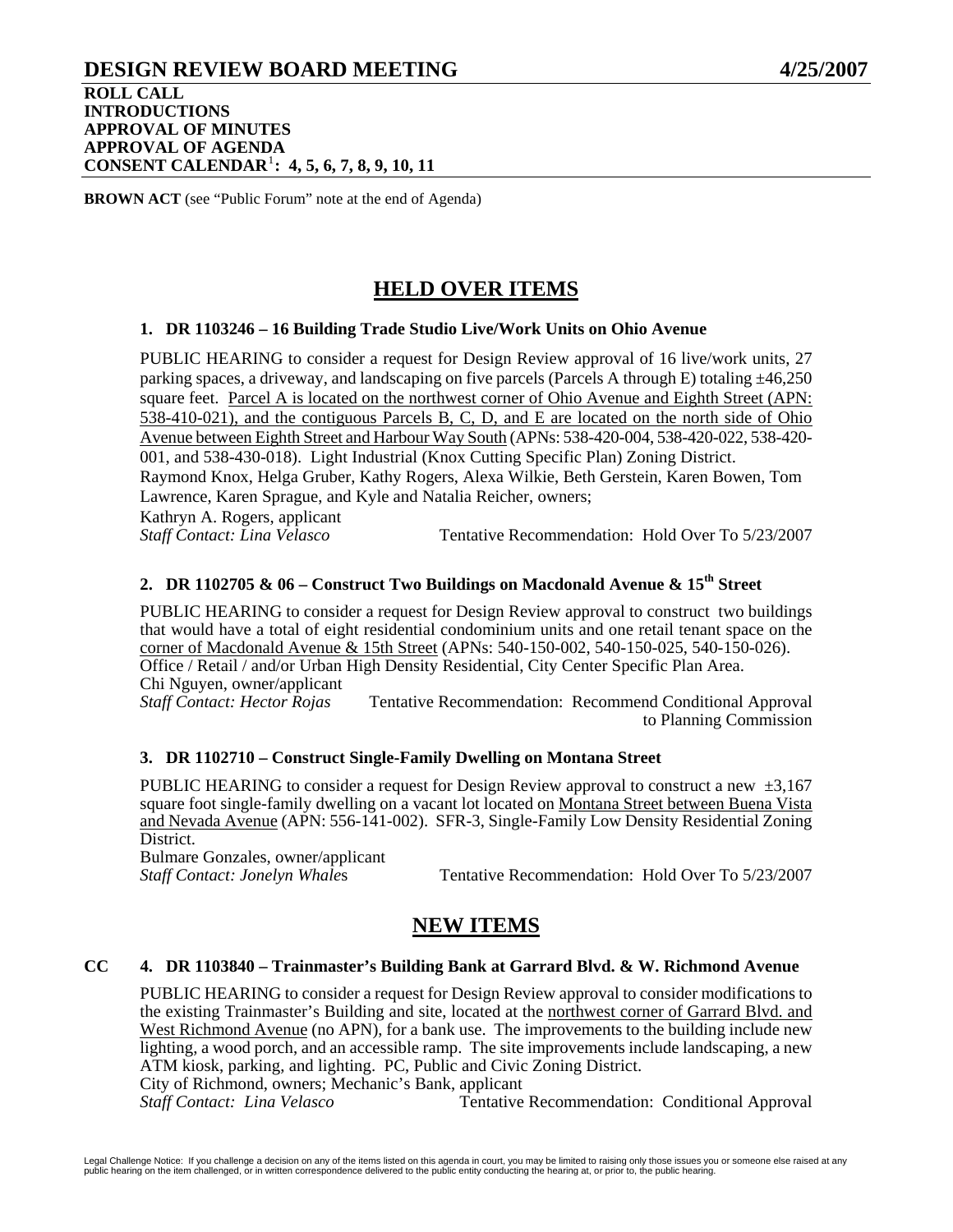## **CC 5. DR 1102806R – Nevin Court Townhomes Design Revisions at Nevin Avenue & First Street**

PUBLIC HEARING to consider a request for Design Review approval to revise the previously approved design for eleven (11) townhomes situated on a  $\pm 14,450$  square foot lot located at the southwest corner of Nevin Avenue & First Street (APN: 538-171-001). MFR-1, Multi-Family Residential Zoning District.

Community Housing and Development Corporation of North Richmond, owner; Tomas Dolan Architects, applicant<br>Staff Contact: Joe Light

Tentative Recommendation: Conditional Approval

## **CC 6. DR 1103782 – Construct Second-Story Deck on San Mateo Street**

PUBLIC HEARING to consider a request for Design Review approval to construct a  $\pm 150$  square foot second-story deck at the rear of the existing residence located at 1919 San Mateo Street (APN: 507-130-011). SFR-3, Low Density Residential Zoning District. Leigh Costain, owner; Joshua Tomlinson, Dialogue Design-Build, applicant *Staff Contact: Lina Velasco* Tentative Recommendation: Conditional Approval

### **CC 7. DR 1103796 – Additions & Alterations to Residential Dwelling Units on Western Drive**

PUBLIC HEARING to consider a request for Design Review approval to construct a  $\pm$ 392 square foot two-story addition to an existing single-family dwelling located in the rear of the property and to alter the exterior of the existing nonconforming second unit located in the front at 399 & 401 Western Drive (APN: 558-191-001). SFR-2, Single-Family Very Low Density Residential Zoning District. Andrea L. Biren and Richard F. Beal, owners; Judith Mattingly (Architect), applicant **Staff Contact: Hector Lopez Tentative Recommendation: Conditional Approval** 

## **CC 8. DR 1103757 – Construct Second Dwelling Unit on Meadowbrook Drive**

PUBLIC HEARING to consider a request for Design Review approval to construct a  $\pm 640$  square foot second detached dwelling unit on  $a \pm 25,300$  square foot lot located at  $4450$  Meadowbrook Drive (APN: 431-301-025). SFR-3, Low-Density Residential Zoning District. Mohammadali Askarbiuki, owner/applicant **Staff Contact: Hector Lopez Tentative Recommendation: Conditional Approval** 

## **CC 9. DR 1103731 – Construct New Two-Story Residence on Virginia Avenue**

PUBLIC HEARING to consider a request for Design Review approval to construct a new  $\pm 1,818$ square foot two-story residence located on Virginia Avenue (unaddressed, APN: 544-162-020) and to allow uncovered parking on the front half of the lot. SFR-3, Low Density Residential Zoning District.

RRP, LLC, owners; Pete Peterson, applicant *Staff Contact: Jonelyn Whales* Tentative Recommendation: Hold Over To 5/9/2007

## **CC 10. DR 1103787 – Addition to Single-Family Residence on Lowell Avenue**

PUBLIC HEARING to consider a request for Design Review approval to add  $\pm$ 994 square feet to an existing ±1,002 square foot residence located at 2639 Lowell Avenue (APN: 527-160-016). SFR-3, Low Density Residential Zoning District.

Juan Rodriguez, owner; Brenda Munoz, applicant

*Staff Contact: Hector Lopez* Tentative Recommendation: Hold Over To 5/9/2007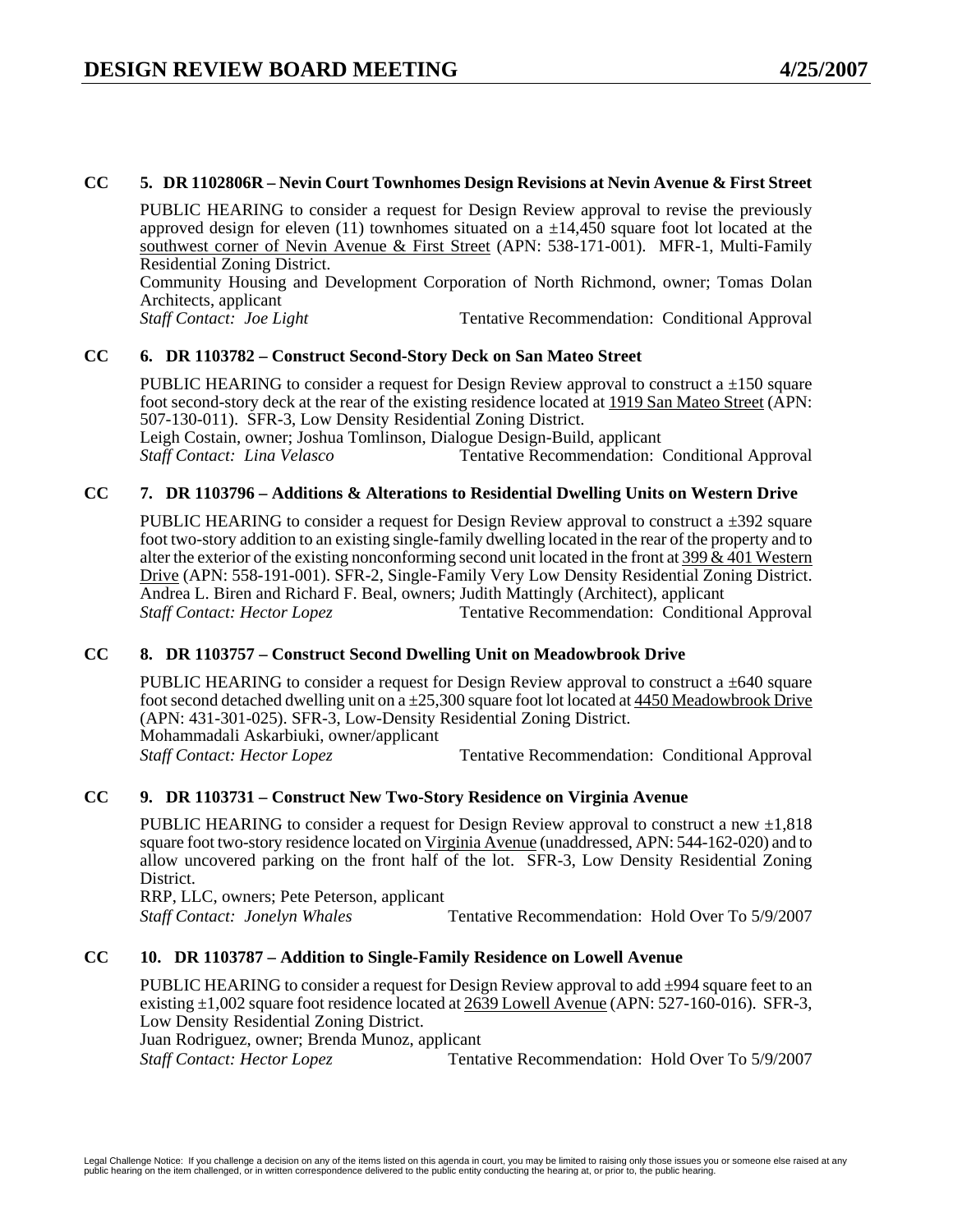## **CC 11. DR 1103864 – Construct New Single-Story Second Dwelling Unit on Kern Street**

PUBLIC HEARING to consider a request for Design Review approval to construct a new detached±637 square foot single-story second dwelling unit located at 936 Kern Street (APN: 523- 093-018). SFR-3, Low Density Residential Zoning District. Sedigheh Forbati, owner; Brenda Munoz, applicant *Staff Contact: Hector Rojas* Tentative Recommendation: Hold Over To 5/9/2007

## **BOARD BUSINESS**

<span id="page-21-0"></span> $\mathbf{1}$ 

### **12. Reports of Officers, Board Members, and Staff**

**a. Joint Design Review Board and Planning Commission General Plan Visioning Process Presentation, May 3, 2007, 7pm-8pm, City Council Chambers** 

### **Public Forum - Brown Act**

**Anyone who wishes to address the Design Review Board on a topic relevant to the Design Review Board's purpose that is not already on the agenda must submit a speaker form to Planning Department staff prior to the start of Design Review Board meeting. A three-minutes-per-speaker time limit shall apply.** 

Items recommended for denial will not be on the Consent Calendar.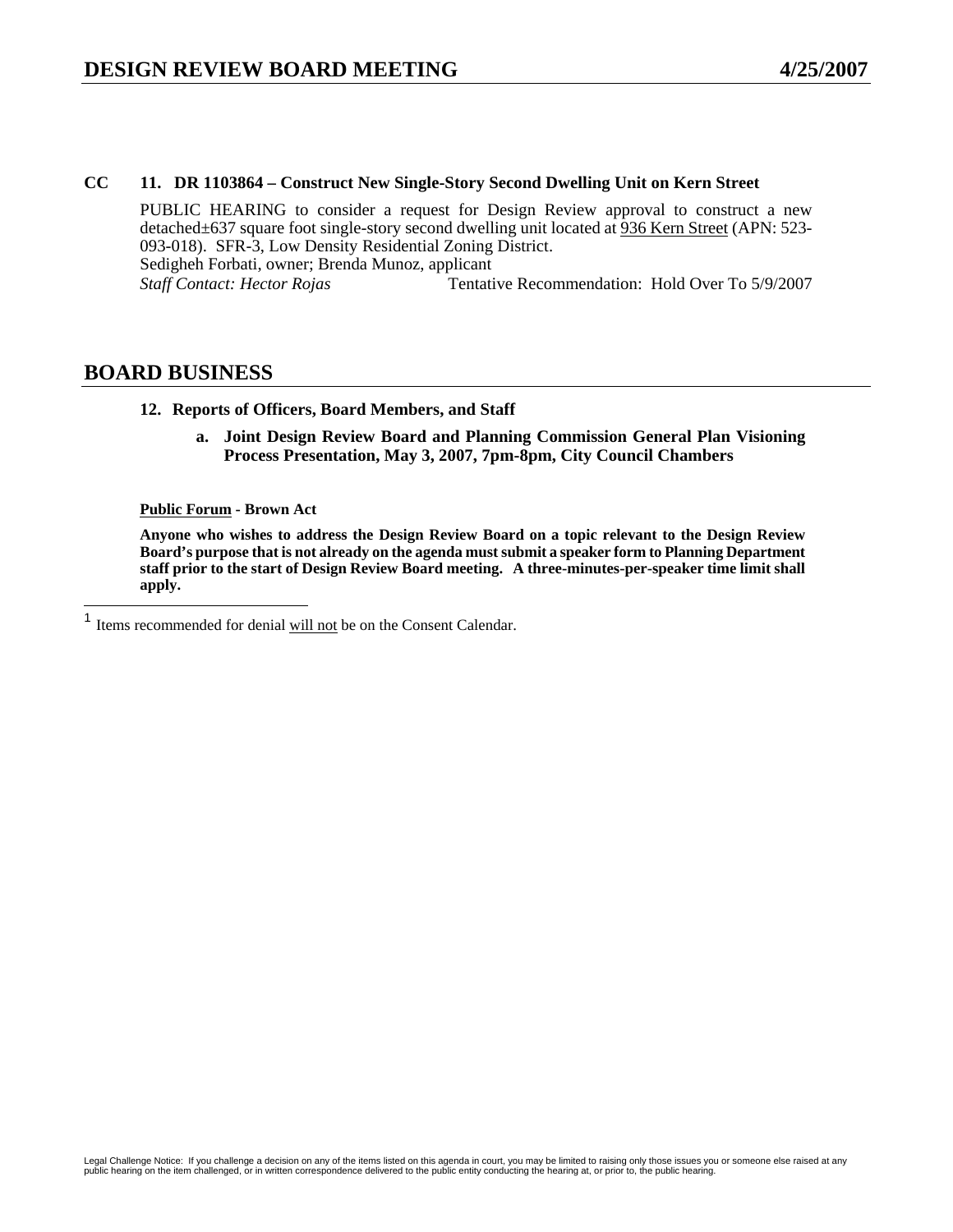# **Wednesday, May 9, 2007, 6:00 p.m.**

**Design Review Board Officers Design Review Board Members**

Eileen Whitty, Chair **Diane Bloom** Donald Woodrow Robert Avellar, Vice Chair Ted J. Smith Jonathan Livingston

## **PUBLIC HEARING INFORMATION**

**Function of a Public Hearing:** A public hearing is intended to inform the public of proposals and to enable members of the public to present relevant information and viewpoints before Design Review Board action.

**Speaker Registration:** Persons wishing to speak on a particular item on the agenda shall file a speaker form with Planning staff **PRIOR** to the Board's consideration of the item. Once discussion of the agenda item begins, only those persons who have previously submitted speaker forms shall be permitted to speak on the item. Speakers will be called to address the Board after the project applicant has made a presentation. Anyone who wishes to address the Design Review Board on a topic that is not on the agenda and is relevant to the Design Review Board's purpose may file a speaker form with Planning Department staff at any time during the meeting and will be called to address the Board during the Public Forum portion of the meeting.

**Agenda Order:** At the discretion of the Board, items on the agenda may not be heard in the order they appear on the agenda.

**Consent Calendar Items:** In order to allow the Design Review Board to complete their reviews within the time they have offered to serve, applications that are considered routine will be placed on the consent calendar with a staff recommendation to approve, conditionally approve or to continue the item to the next meeting. The Board may act in one motion to adopt the staff recommendations on those items. Before voting on the consent calendar, the Chair will ask if any members of the public wish to speak on any of the items on the consent calendar. If you wish to speak on an item on the consent calendar, you need to rise and request that it be removed from the consent calendar. The item will then be discussed in the numerical order in which it appears. Staff and Board members may also remove items from the consent calendar.

## **Public Hearing Procedure:**

- (1) Chair opens the hearing;
- (2) City staff identifies project being reviewed and presents a preliminary analysis;
- (3) Applicant explains proposal for up to five minutes;
- (4) Members of the Public wishing to speak have up to two minutes to express their viewpoint;
- (5) Applicant may respond to specific allegations made for up to two minutes;
- (6) The Board may ask follow-up questions of any of the speakers;
- (7) Hearing is closed;
- (8) City staff presents its summary and recommendations;
- (9) The Board discusses the application and votes to approve, approve in modified form, continue or deny the application or to make such a recommendation to the Planning Commission when the action of the Planning Commission is also required;
- (10) The Chair informs the audience of the Board's action.

If all items are not completed by 9:00 pm, the items remaining will be continued to the next meeting unless the Board votes to extend the meeting.

**Appeals:** Decisions of the Design Review Board may be appealed to the City Council within ten days. Appeals are submitted to the City Clerk in writing and must state the reasons the action is considered to be in error. An appeal fee of \$150 must accompany the appeal. If action is required by the Planning Commission on the proposal, the decision will be made by the Planning Commission in consideration of the Design Review Board recommendation. Planning Commission decisions are also appealable to the City Council.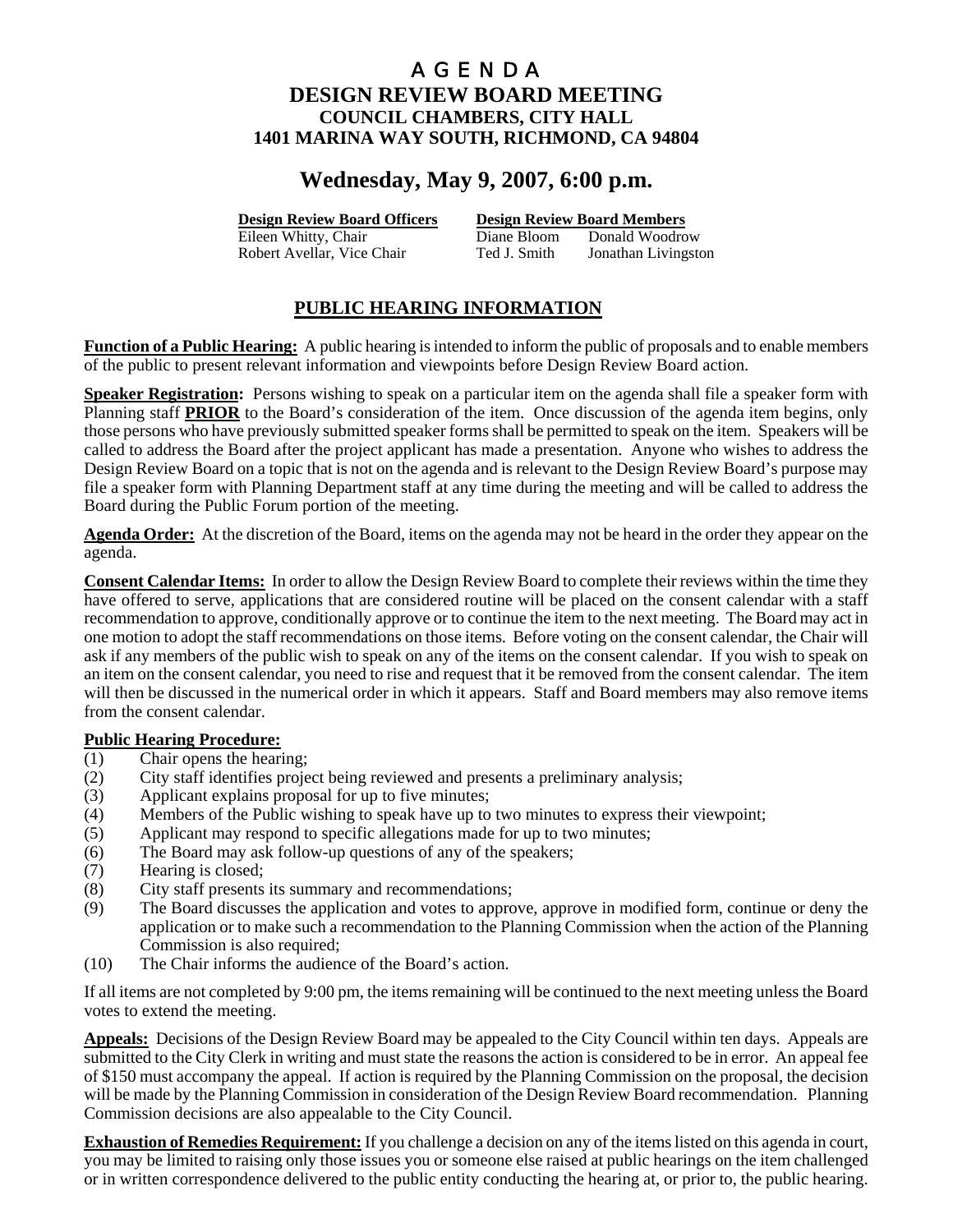## **DESIGN REVIEW BOARD MEETING 5/9/2007 ROLL CALL INTRODUCTIONS APPROVAL OF MINUTES APPROVAL OF AGENDA**

**CONSENT CALENDAR**[1](#page-24-0) **: 4, 5, 6, 7, 8**

**BROWN ACT** (see "Public Forum" note at the end of Agenda)

# **HELD OVER ITEMS**

## **1. DR 1103731 – Construct New Two-Story Residence on Virginia Avenue**

PUBLIC HEARING to consider a request for Design Review approval to construct a new  $\pm 1,818$ square foot two-story residence located on Virginia Avenue (unaddressed, APN: 544-162-020) and to allow uncovered parking on the front half of the lot. SFR-3, Low Density Residential Zoning District.

RRP, LLC, owners; Pete Peterson, applicant

*Staff Contact: Jonelyn Whales* Tentative Recommendation: Conditional Approval

## **2. DR 1103864 – Construct New Single-Story Second Dwelling Unit on Kern Street**

PUBLIC HEARING to consider a request for Design Review approval to construct a new detached ±637 square foot single-story second dwelling unit located at 936 Kern Street (APN: 523-093-018). SFR-3, Low Density Residential Zoning District.

Sedigheh Forbati, owner; Brenda Munoz, applicant

*Staff Contact: Hector Rojas* **Tentative Recommendation: Conditional Approval** 

### **3. DR 1103787 – Addition to Single-Family Residence on Lowell Avenue**

PUBLIC HEARING to consider a request for Design Review approval to add  $\pm$ 994 square feet to an existing  $\pm 1,002$  square foot residence located at  $2639$  Lowell Avenue (APN: 527-160-016). SFR-3, Low Density Residential Zoning District.

Juan Rodriguez, owner; Brenda Munoz, applicant **Staff Contact: Hector Lopez Tentative Recommendation: Conditional Approval** 

## **NEW ITEMS**

## **CC 4. DR 1103829 – Addition to Existing Light Manufacturing Facility on Potrero Avenue**

PUBLIC HEARING to consider a request for Design Review approval to construct a  $\pm 6,000$  square foot addition to an existing  $\pm 10,000$  square foot manufacturing building located 1130 Potrero Avenue (APN 544-351-004, -005, and -026). Knox Cutting Specific Plan Area (Mixed-Use) and Light Industrial Zoning District.

Bill Cygan, owner; Eric L. Cox, applicant

*Staff Contact: Hector Lopez* **Tentative Recommendation: Hold Over To 5/23/2007** 

#### **CC 5. DR 1103836 – Addition to Existing Residential Dwelling Unit on Roosevelt Avenue**

PUBLIC HEARING to consider a request for Design Review approval to construct a  $\pm$ 594 square foot two-story addition to a  $\pm 1.511$  square foot existing single-family dwelling located at 4220 Roosevelt Avenue (APN: 517-060-021). SFR-3, Single-Family Low Density Residential Zoning District.

Steven Martinucci, owner; Leticia Estrada (Architect), applicant

*Staff Contact: Hector Lopez* **Tentative Recommendation: Conditional Approval**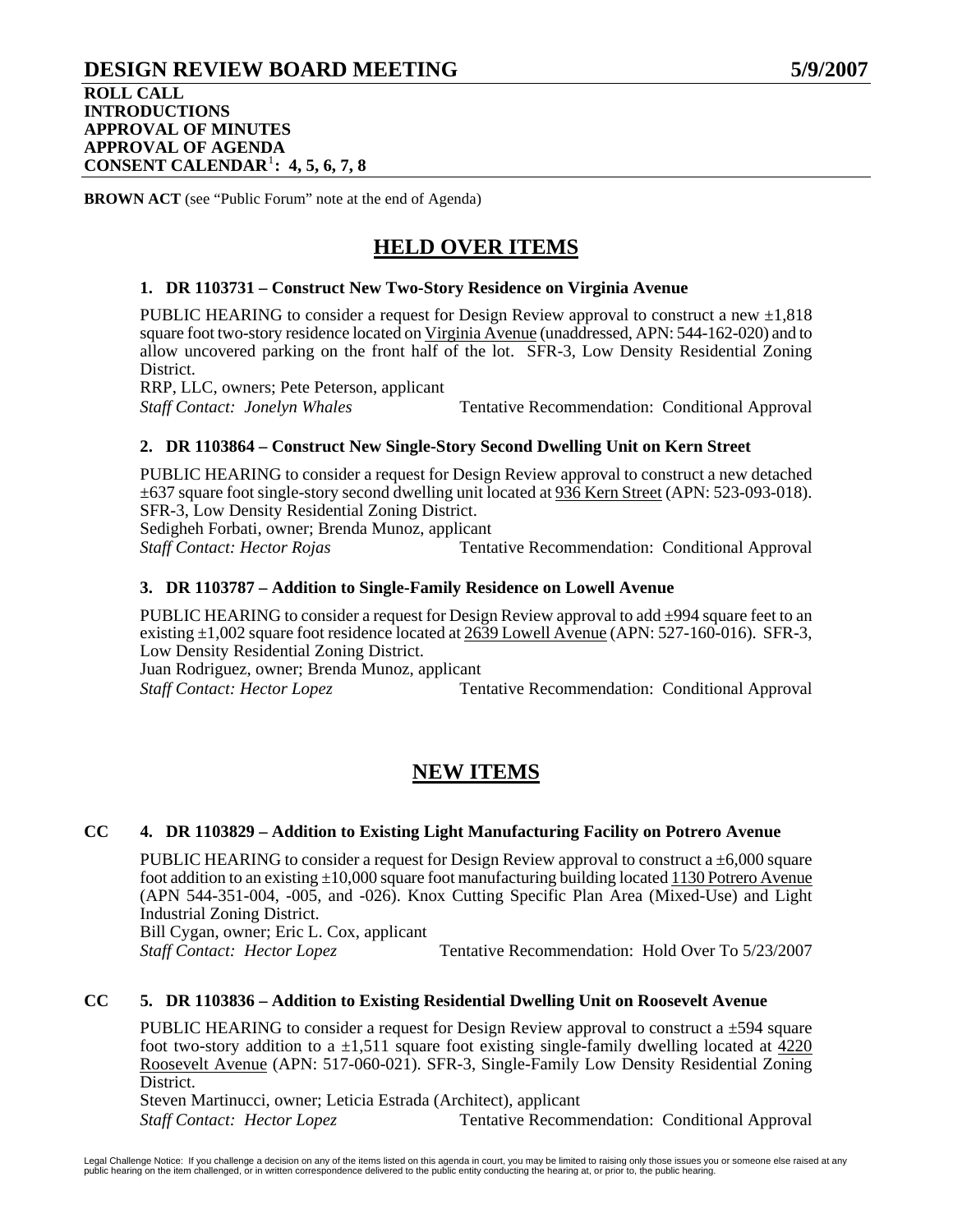### **CC 6. DR 1103872 – Construct Detached Garage & Second Dwelling Unit on Esmond Avenue**

PUBLIC HEARING to consider a request for Design Review approval to construct a  $\pm$ 484 square foot detached garage with a  $\pm 506$  square foot second dwelling unit in the rear yard of the singlefamily residence located at 2337 Esmond Avenue (APN: 528-162-013). The exterior materials and colors of the proposed accessory structure will match those of the existing residence. MFR-1, Multi-Family Residential Zoning District.

Noe Beltran, owner; Brenda Munoz, applicant

*Staff Contact: Lina Velasco* Tentative Recommendation: Conditional Approval

### **CC 7. DR 1103928 – Roof Modifications & Addition to Single-Family Residence on Ocean Avenue**

PUBLIC HEARING to consider a request for Design Review approval to modify the roof and convert area of the existing 3rd floor structure, windows, and deck of the residence located at 841 Ocean Avenue (APN: 558-233-006) to capture ±254 square feet of additional living space. SFR-2, Very Low Density Residential Zoning District.

Deborah Reynolds, owner; Anne-Catrin Schultz, applicant

*Staff Contact: Lina Velasco* Tentative Recommendation: Conditional Approval

## **CC 8. DR 1103503 – Construct Mixed-Use Complex on Humphrey Avenue**

PUBLIC HEARING to consider a request for Design Review approval to construct a mixed-use complex, consisting of five  $(5)$  apartments on the second and third floors of the proposed  $\pm 5,592$ square foot building above  $\pm 4.072$  square feet of commercial space on a  $\pm 9.512$  square foot corner lot located at 2300 Humphrey Avenue (APN: 528-010-005, -006, -007, & -008). MFR-1, Multi-Family Residential and C-2, General Commercial Zoning District.

David Townsend, owner; Darryl Debor (Architect), applicant

*Staff Contact: Jonelyn Whales* Tentative Recommendation: Conditional Approval

## **BOARD BUSINESS**

<span id="page-24-0"></span> $\overline{a}$ 

#### **9. Reports of Officers, Board Members, and Staff**

#### **Public Forum - Brown Act**

**Anyone who wishes to address the Design Review Board on a topic relevant to the Design Review Board's purpose that is not already on the agenda must submit a speaker form to Planning Department staff prior to the start of Design Review Board meeting. A three-minutes-per-speaker time limit shall apply.** 

Items recommended for denial will not be on the Consent Calendar.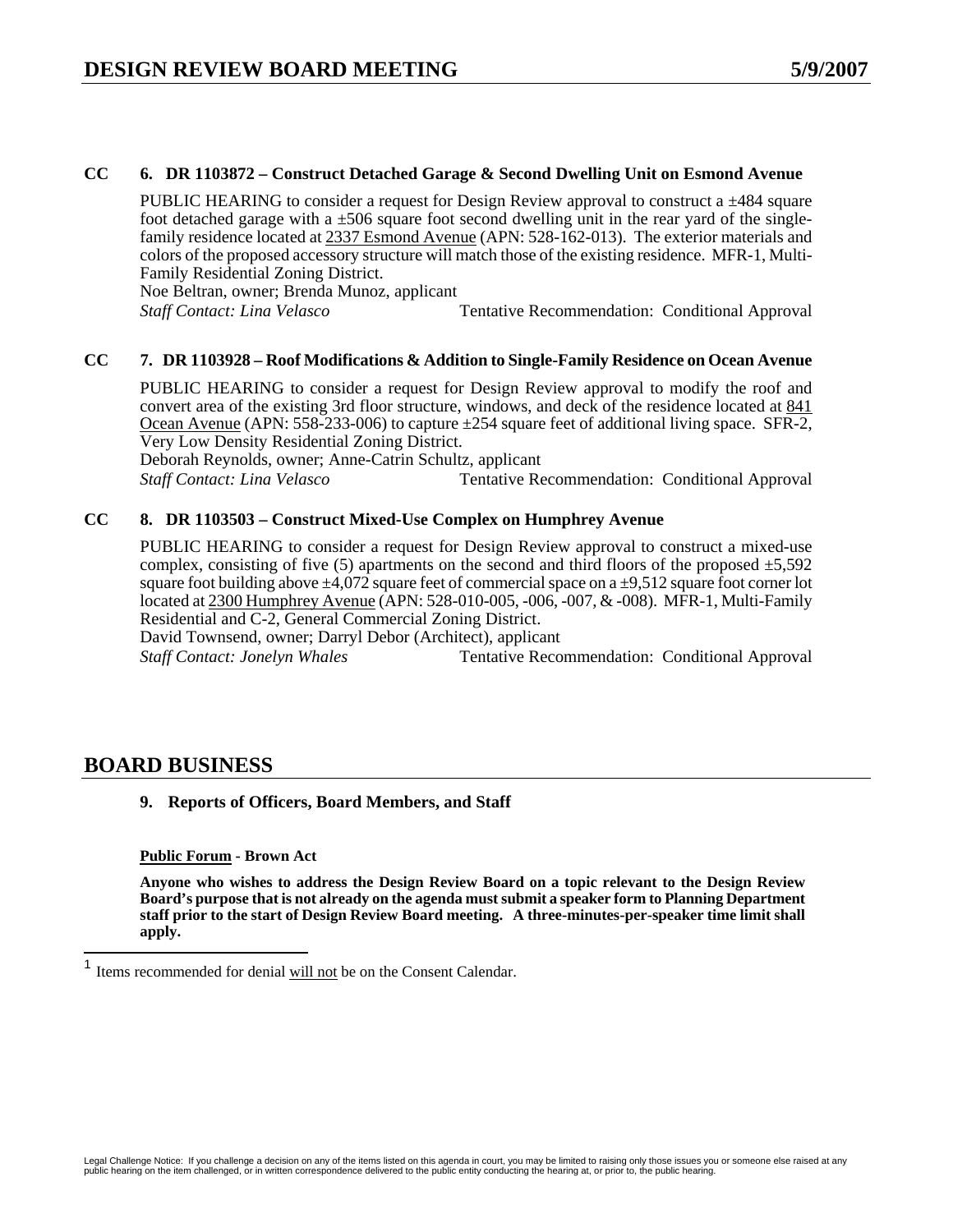# **Wednesday, May 23, 2007, 6:00 p.m.**

**Design Review Board Officers Design Review Board Members**

Eileen Whitty, Chair **Diane Bloom** Donald Woodrow Robert Avellar, Vice Chair Ted J. Smith Jonathan Livingston

## **PUBLIC HEARING INFORMATION**

**Function of a Public Hearing:** A public hearing is intended to inform the public of proposals and to enable members of the public to present relevant information and viewpoints before Design Review Board action.

**Speaker Registration:** Persons wishing to speak on a particular item on the agenda shall file a speaker form with Planning staff **PRIOR** to the Board's consideration of the item. Once discussion of the agenda item begins, only those persons who have previously submitted speaker forms shall be permitted to speak on the item. Speakers will be called to address the Board after the project applicant has made a presentation. Anyone who wishes to address the Design Review Board on a topic that is not on the agenda and is relevant to the Design Review Board's purpose may file a speaker form with Planning Department staff at any time during the meeting and will be called to address the Board during the Public Forum portion of the meeting.

**Agenda Order:** At the discretion of the Board, items on the agenda may not be heard in the order they appear on the agenda.

**Consent Calendar Items:** In order to allow the Design Review Board to complete their reviews within the time they have offered to serve, applications that are considered routine will be placed on the consent calendar with a staff recommendation to approve, conditionally approve or to continue the item to the next meeting. The Board may act in one motion to adopt the staff recommendations on those items. Before voting on the consent calendar, the Chair will ask if any members of the public wish to speak on any of the items on the consent calendar. If you wish to speak on an item on the consent calendar, you need to rise and request that it be removed from the consent calendar. The item will then be discussed in the numerical order in which it appears. Staff and Board members may also remove items from the consent calendar.

## **Public Hearing Procedure:**

- (1) Chair opens the hearing;
- (2) City staff identifies project being reviewed and presents a preliminary analysis;
- (3) Applicant explains proposal for up to five minutes;
- (4) Members of the Public wishing to speak have up to two minutes to express their viewpoint;
- (5) Applicant may respond to specific allegations made for up to two minutes;
- (6) The Board may ask follow-up questions of any of the speakers;
- (7) Hearing is closed;
- (8) City staff presents its summary and recommendations;
- (9) The Board discusses the application and votes to approve, approve in modified form, continue or deny the application or to make such a recommendation to the Planning Commission when the action of the Planning Commission is also required;
- (10) The Chair informs the audience of the Board's action.

If all items are not completed by 9:00 pm, the items remaining will be continued to the next meeting unless the Board votes to extend the meeting.

**Appeals:** Decisions of the Design Review Board may be appealed to the City Council within ten days. Appeals are submitted to the City Clerk in writing and must state the reasons the action is considered to be in error. An appeal fee of \$150 must accompany the appeal. If action is required by the Planning Commission on the proposal, the decision will be made by the Planning Commission in consideration of the Design Review Board recommendation. Planning Commission decisions are also appealable to the City Council.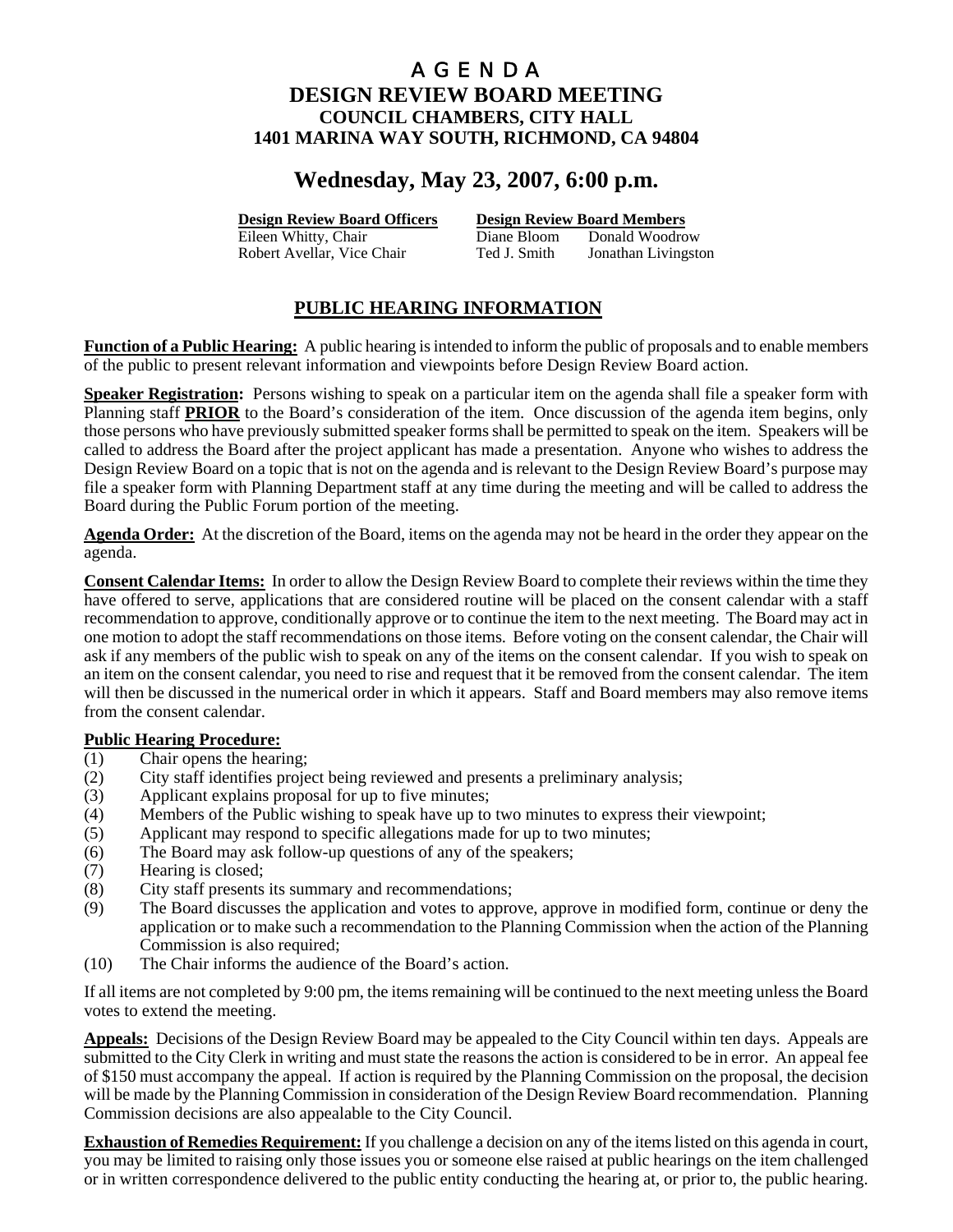## **DESIGN REVIEW BOARD MEETING 5/23/2007 ROLL CALL INTRODUCTIONS APPROVAL OF MINUTES APPROVAL OF AGENDA CONSENT CALENDAR**[1](#page-27-0) **: 4, 5, 6, 7**

**BROWN ACT** (see "Public Forum" note at the end of Agenda)

# **HELD OVER ITEMS**

## **1. DR 1103246 – 16 Building Trade Studio Live/Work Units on Ohio Avenue**

PUBLIC HEARING to consider a request for Design Review approval of 16 live/work units, 27 parking spaces, a driveway, and landscaping on five parcels (Parcels A through E) totaling  $\pm$ 46,250 square feet. Parcel A is located on the northwest corner of Ohio Avenue and Eighth Street (APN: 538-410-021), and the contiguous Parcels B, C, D, and E are located on the north side of Ohio Avenue between Eighth Street and Harbour Way South (APNs: 538-420-004, 538-420-022, 538-420- 001, and 538-430-018). Light Industrial (Knox Cutting Specific Plan) Zoning District. Raymond Knox, Helga Gruber, Kathy Rogers, Alexa Wilkie, Beth Gerstein, Karen Bowen, Tom

Lawrence, Karen Sprague, and Kyle and Natalia Reicher, owners;

Kathryn A. Rogers, applicant

*Staff Contact: Lina Velasco* Tentative Recommendation: Recommend Conditional Approval To Planning Commission

## **2. DR 1102710 – Construct Single-Family Dwelling on Montana Street**

PUBLIC HEARING to consider a request for Design Review approval to construct a new  $\pm 3.167$ square foot single-family dwelling on a vacant lot located on Montana Street between Buena Vista and Nevada Avenue (APN: 556-141-002). SFR-3, Single-Family Low Density Residential Zoning District.

Bulmare Gonzales, owner/applicant

*Staff Contact: Jonelyn Whales* Tentative Recommendation: Hold Over To 6/27/2007

## **3. DR 1103829 – Addition to Manufacturing Building on Potrero Avenue**

PUBLIC HEARING to consider a request for Design Review approval to construct a  $\pm 6,000$  square foot addition to an existing  $\pm 10,000$  square foot manufacturing building located at 1130 Potrero Avenue (APN: 544-351-004, 005, and 026), and to consider  $a \pm 1,440$  square foot office building on a 35,700 square foot site. M-2, Light Industrial Zoning District.

Bill Cygan, owner; Eric L. Cox, RSE c/o Kembcon Corp., applicant

*Staff Contact: Hector Lopez* Tentative Recommendation: Conditional Approval

## **NEW ITEMS**

#### **CC 4. DR 1103906 – Addition to the United Parcel Service (UPS) Building on Atlas Road**

PUBLIC HEARING to consider a request for Design Review approval to construct a  $\pm$ 7,452 square foot addition to an existing  $\pm 131,648$  square foot industrial building located at 1601 Atlas Road (APN 405-270-011). M-2, Light Industrial Zoning District.

United Parcel Service, owner; Associated Builders of Fresno, Inc., Susan Bane, applicant *Staff Contact: Hector Rojas* Tentative Recommendation: Conditional Approval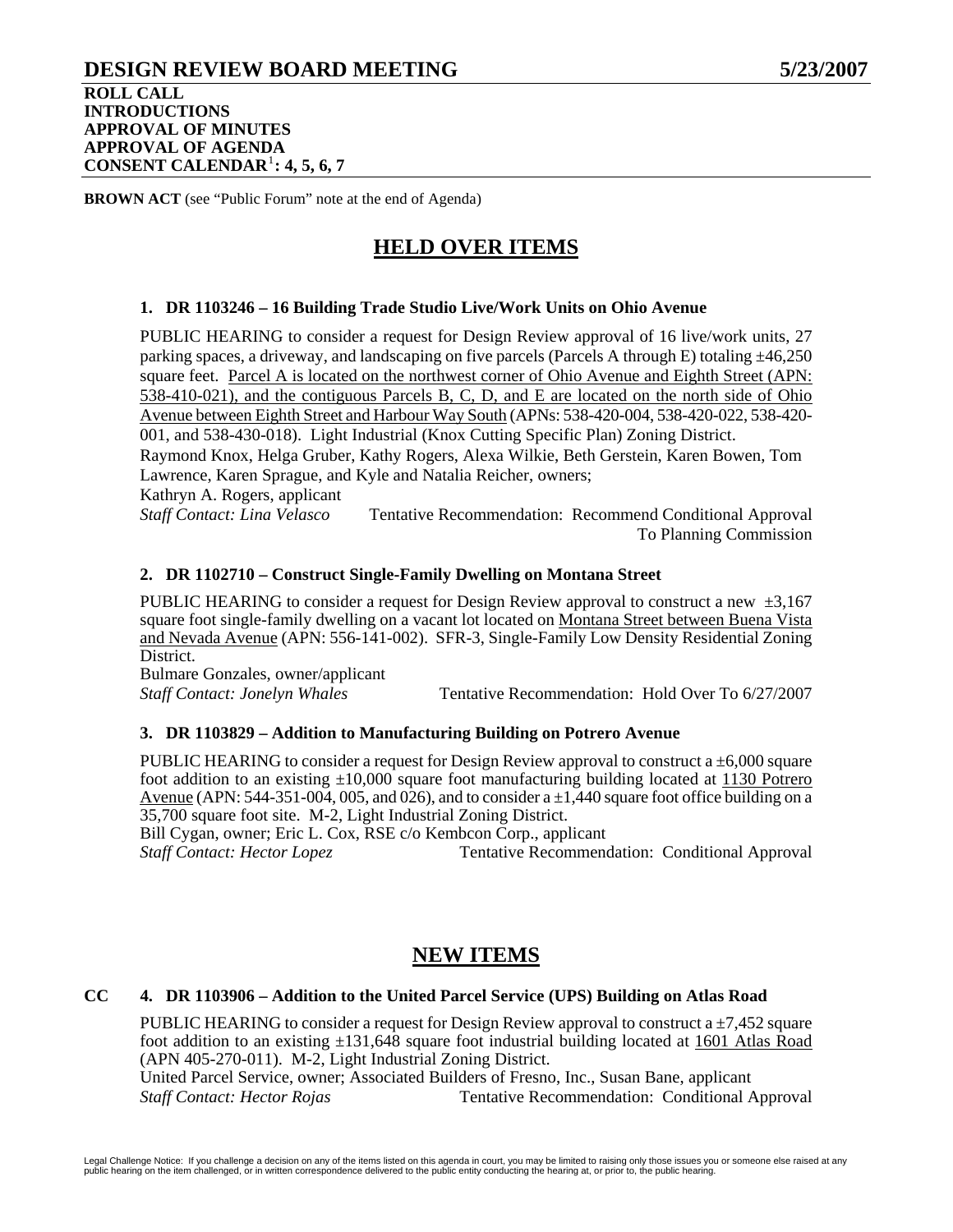## **CC 5. DR 1103976 – Addition to Single-Family Residence on Tunnel Avenue**

PUBLIC HEARING to consider a request for Design Review approval to construct a  $\pm 120$  square foot addition to an existing single-family residence located at 311 Tunnel Avenue (APN: 558-110- 019). The existing house is a contributing structure to the Point Richmond Historic District. MFR-1, Multi-Family Residential Zoning District. Glenna Mote-Yates, owner/applicant *Staff Contact: Lina Velasco* Tentative Recommendation: Conditional Approval

## **CC 6. DR 1102861 – Construct new Single-Family Residence with Garage on East Scenic Avenue**

PUBLIC HEARING to consider a request for Design Review approval to construct a  $\pm 3.554$  square foot single-family residence with a  $\pm$ 567 square foot garage on the vacant lot located at 60 East Scenic Avenue (APN: 556-151-006). SFR-2, Very Low Density Single-Family Residential Zoning District.

Michael O'Mahony, owner; David S. Vaughan, applicant *Staff Contact: Lina Velasco* Tentative Recommendation: Conditional Approval

## **CC 7. DR 1103891 – Construct Detached Second Dwelling Unit on Humboldt Street**

PUBLIC HEARING to consider a request for Design Review approval to construct a  $\pm 640$  square foot detached second dwelling unit located at 977 Humboldt Street (APN: 523-024-006). MFR-1, Multi-Family Residential Zoning District.

Candido and Paula Gutierrez, owners; Brenda Munoz, applicant

*Staff Contact: Jonelyn Whales* Tentative Recommendation: Hold Over To 6/13/2007

## **BOARD BUSINESS**

## **8. Reports of Officers, Board Members, and Staff**

**Public Forum - Brown Act** 

**Anyone who wishes to address the Design Review Board on a topic relevant to the Design Review Board's purpose that is not already on the agenda must submit a speaker form to Planning Department staff prior to the start of Design Review Board meeting. A three-minutes-per-speaker time limit shall apply.** 

<span id="page-27-0"></span> $\mathbf{1}$ Items recommended for denial will not be on the Consent Calendar.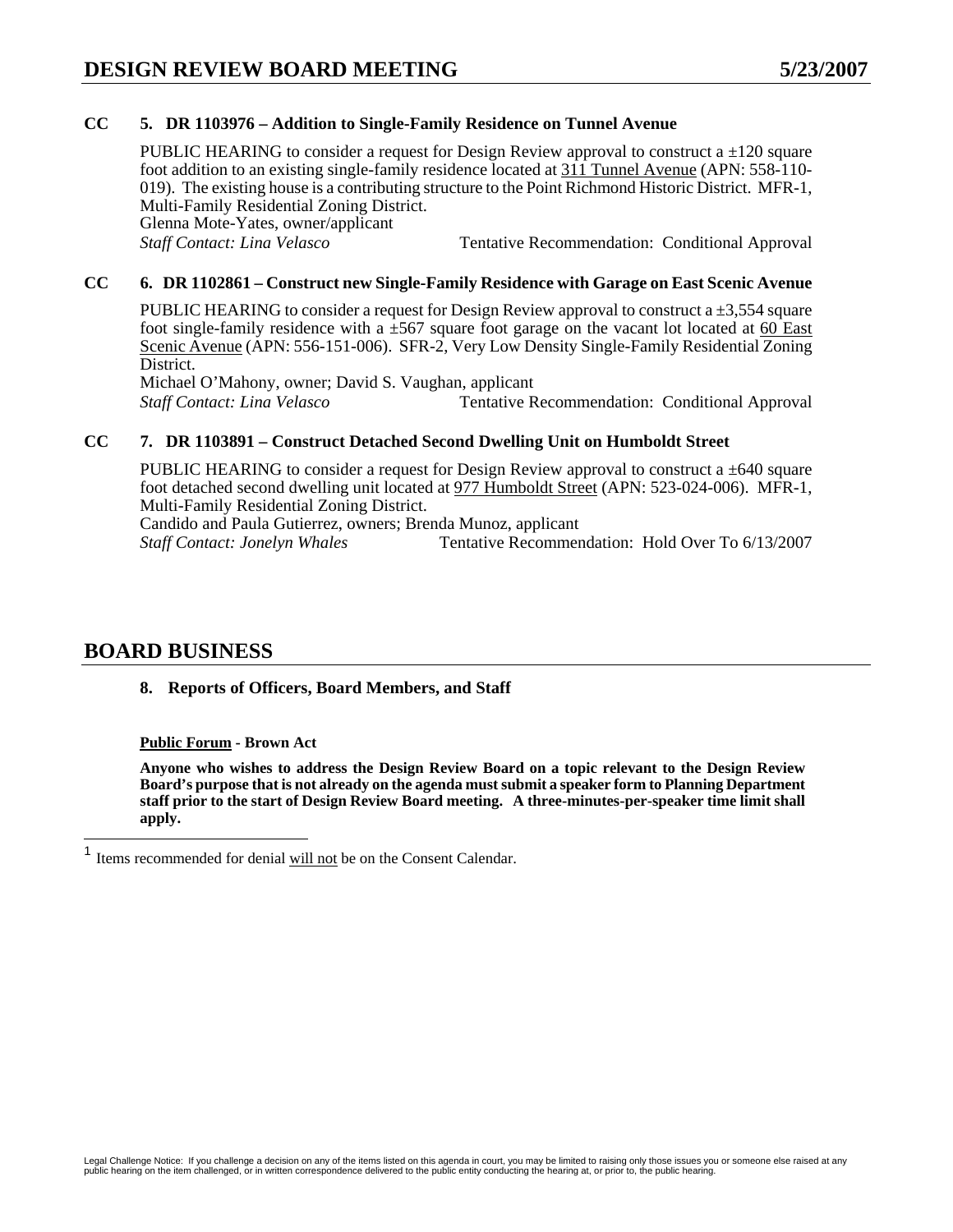# **Wednesday, June 13, 2007, 6:00 p.m.**

**Design Review Board Officers Design Review Board Members**

Eileen Whitty, Chair **Diane Bloom** Donald Woodrow Robert Avellar, Vice Chair Ted J. Smith Jonathan Livingston

## **PUBLIC HEARING INFORMATION**

**Function of a Public Hearing:** A public hearing is intended to inform the public of proposals and to enable members of the public to present relevant information and viewpoints before Design Review Board action.

**Speaker Registration:** Persons wishing to speak on a particular item on the agenda shall file a speaker form with Planning staff **PRIOR** to the Board's consideration of the item. Once discussion of the agenda item begins, only those persons who have previously submitted speaker forms shall be permitted to speak on the item. Speakers will be called to address the Board after the project applicant has made a presentation. Anyone who wishes to address the Design Review Board on a topic that is not on the agenda and is relevant to the Design Review Board's purpose may file a speaker form with Planning Department staff at any time during the meeting and will be called to address the Board during the Public Forum portion of the meeting.

**Agenda Order:** At the discretion of the Board, items on the agenda may not be heard in the order they appear on the agenda.

**Consent Calendar Items:** In order to allow the Design Review Board to complete their reviews within the time they have offered to serve, applications that are considered routine will be placed on the consent calendar with a staff recommendation to approve, conditionally approve or to continue the item to the next meeting. The Board may act in one motion to adopt the staff recommendations on those items. Before voting on the consent calendar, the Chair will ask if any members of the public wish to speak on any of the items on the consent calendar. If you wish to speak on an item on the consent calendar, you need to rise and request that it be removed from the consent calendar. The item will then be discussed in the numerical order in which it appears. Staff and Board members may also remove items from the consent calendar.

## **Public Hearing Procedure:**

- (1) Chair opens the hearing;
- (2) City staff identifies project being reviewed and presents a preliminary analysis;
- (3) Applicant explains proposal for up to five minutes;
- (4) Members of the Public wishing to speak have up to two minutes to express their viewpoint;
- (5) Applicant may respond to specific allegations made for up to two minutes;
- (6) The Board may ask follow-up questions of any of the speakers;
- (7) Hearing is closed;
- (8) City staff presents its summary and recommendations;
- (9) The Board discusses the application and votes to approve, approve in modified form, continue or deny the application or to make such a recommendation to the Planning Commission when the action of the Planning Commission is also required;
- (10) The Chair informs the audience of the Board's action.

If all items are not completed by 9:00 pm, the items remaining will be continued to the next meeting unless the Board votes to extend the meeting.

**Appeals:** Decisions of the Design Review Board may be appealed to the City Council within ten days. Appeals are submitted to the City Clerk in writing and must state the reasons the action is considered to be in error. An appeal fee of \$150 must accompany the appeal. If action is required by the Planning Commission on the proposal, the decision will be made by the Planning Commission in consideration of the Design Review Board recommendation. Planning Commission decisions are also appealable to the City Council.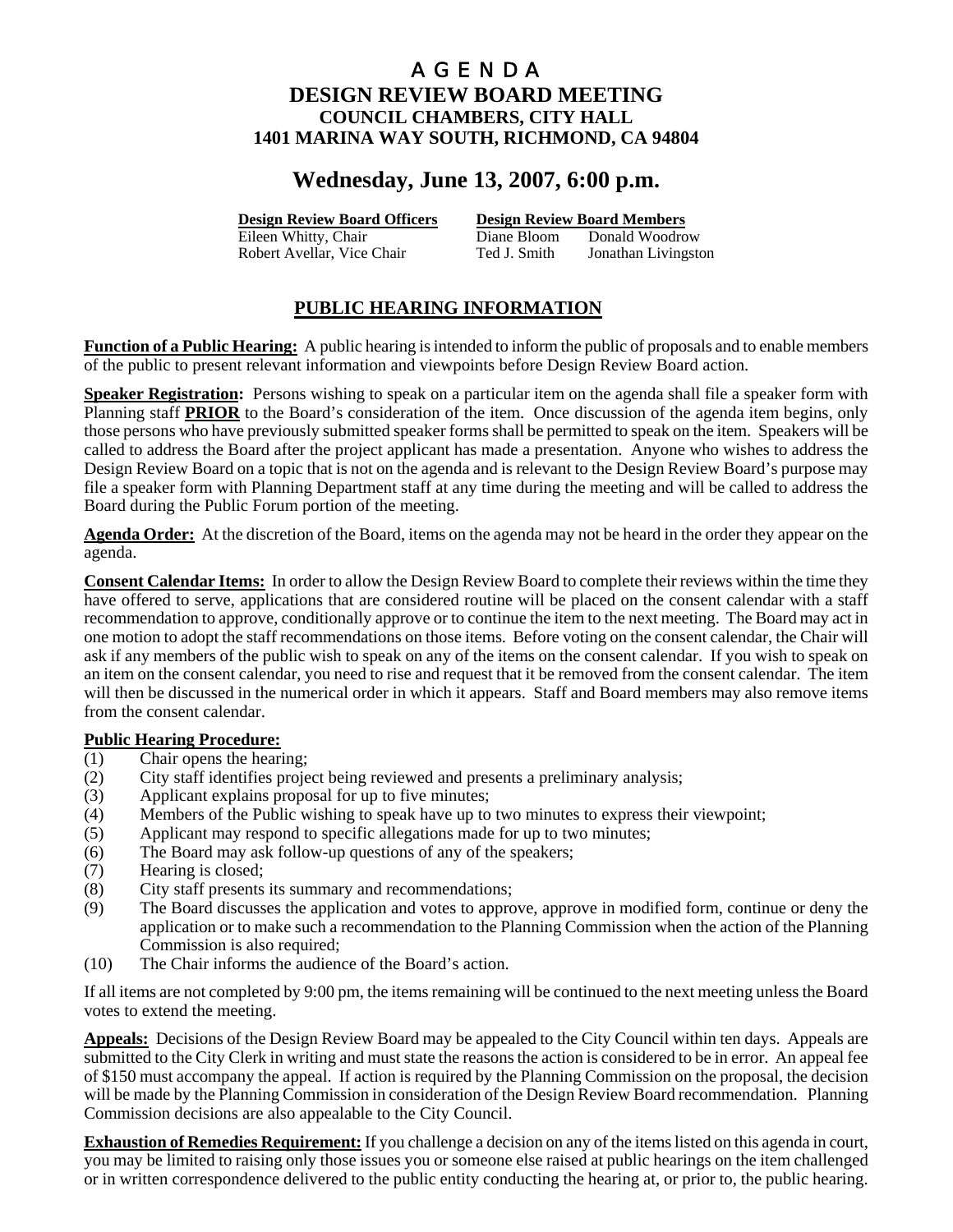## **DESIGN REVIEW BOARD MEETING 6/13/2007 ROLL CALL INTRODUCTIONS APPROVAL OF MINUTES APPROVAL OF AGENDA CONSENT CALENDAR**[1](#page-30-0) **:**

**BROWN ACT** (see "Public Forum" note at the end of Agenda)

# **HELD OVER ITEMS**

### **1. DR 1103503 – Construct Mixed-Use Complex on Humphrey Avenue**

PUBLIC HEARING to consider a request for Design Review approval to construct a mixed-use complex, consisting of five  $(5)$  apartments on the second and third floors of the proposed  $\pm 5,592$ square foot building above  $\pm 4,072$  square feet of commercial space on a  $\pm 9,512$  square foot corner lot located at 2300 Humphrey Avenue (APN: 528-010-005, -006, -007, & -008). MFR-1, Multi-Family Residential and C-2, General Commercial Zoning District.

David Townsend, owner; Darryl Debor (Architect), applicant

*Staff Contact: Jonelyn Whales* Tentative Recommendation: Hold Over To July 11, 2007

### **2. DR 1103881 – Construct Detached Second Dwelling Unit on Humboldt Street**

PUBLIC HEARING to consider a request for Design Review approval to construct a  $\pm 640$  square foot detached second dwelling unit located at 977 Humboldt Street (APN: 523-024-006). MFR-1, Multi-Family Residential Zoning District.

Candido and Paula Gutierrez, owners; Brenda Munoz, applicant

*Staff Contact: Jonelyn Whales* Tentative Recommendation: Conditional Approval

#### **3. DR 1103872 – Construct Detached Garage & Second Dwelling Unit on Esmond Avenue**

PUBLIC HEARING to consider a request for Design Review approval to construct a  $\pm$ 484 square foot detached garage with a  $\pm 506$  square foot second dwelling unit in the rear yard of the singlefamily residence located at 2337 Esmond Avenue (APN: 528-162-013). The exterior materials and colors of the proposed accessory structure will match those of the existing residence. MFR-1, Multi-Family Residential Zoning District.

Noe Beltran, owner; Brenda Munoz, applicant

*Staff Contact: Lina Velasco & Hector Rojas* Tentative Recommendation: Conditional Approval

#### **4. DR 1103787 – Addition to Single-Family Residence on Lowell Avenue**

PUBLIC HEARING to consider a request for Design Review approval to add  $\pm$ 994 square feet to an existing ±1,002 square foot residence located at 2639 Lowell Avenue (APN: 527-160-016). SFR-3, Low Density Residential Zoning District. Juan Rodriguez, owner; Brenda Munoz, applicant

**Staff Contact: Hector Lopez Tentative Recommendation: Conditional Approval**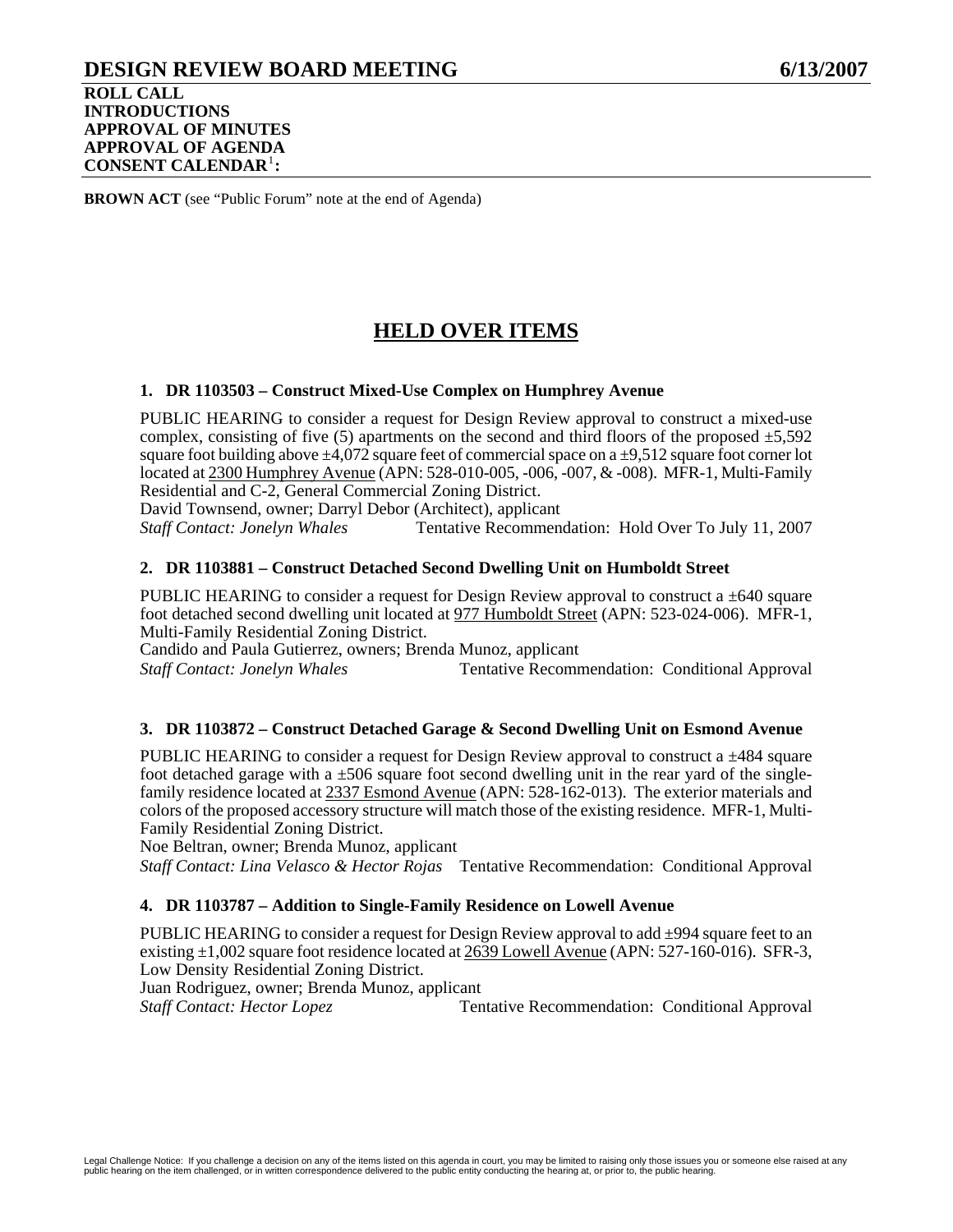## **NEW ITEMS**

**None** 

## **BOARD BUSINESS**

### **5. Reports of Officers, Board Members, and Staff**

#### **Public Forum - Brown Act**

**Anyone who wishes to address the Design Review Board on a topic relevant to the Design Review Board's purpose that is not already on the agenda must submit a speaker form to Planning Department staff prior to the start of Design Review Board meeting. A three-minutes-per-speaker time limit shall apply.** 

<span id="page-30-0"></span> $\mathbf{1}$ Items recommended for denial will not be on the Consent Calendar.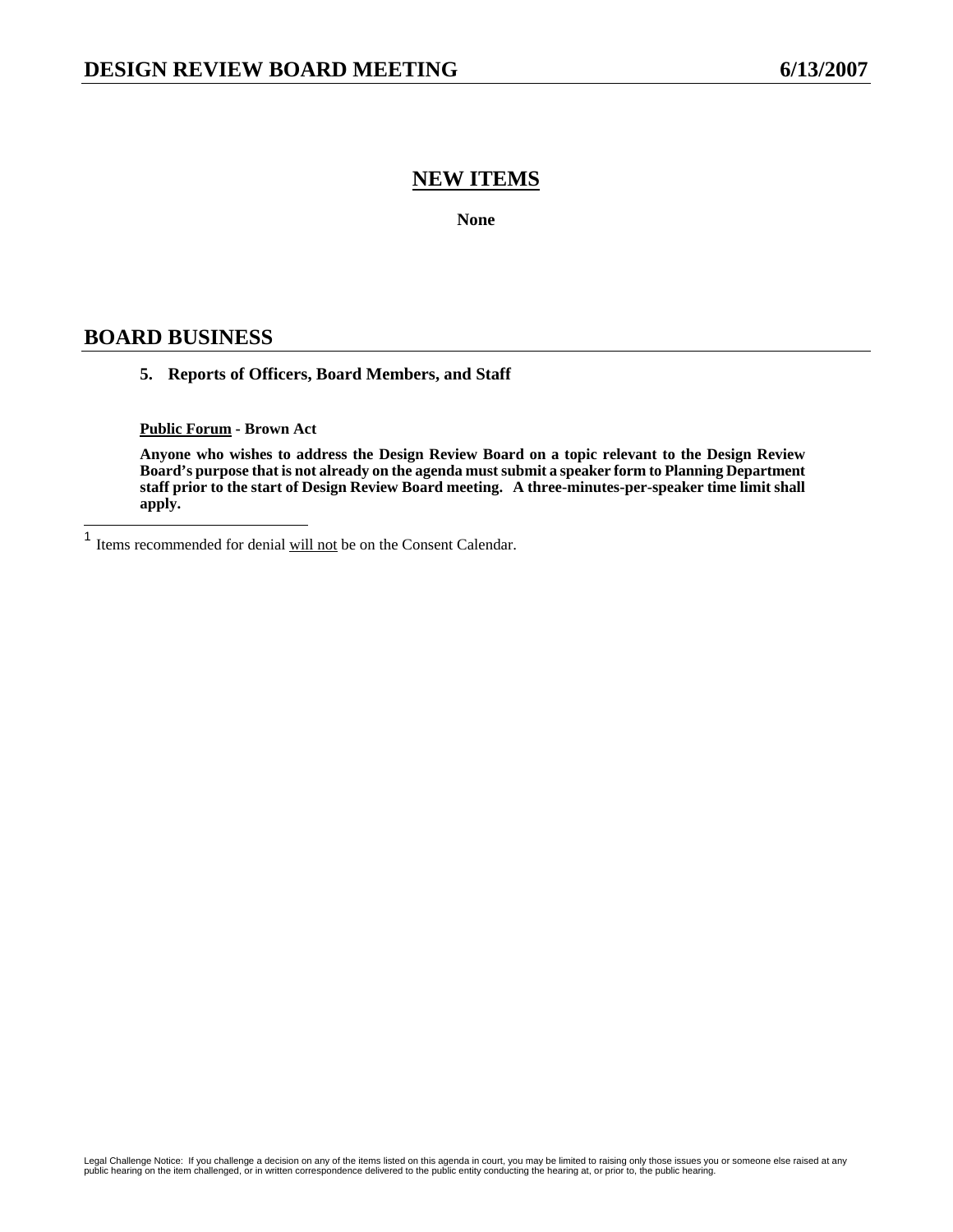# **Wednesday, June 27, 2007, 6:00 p.m.**

**Design Review Board Officers Design Review Board Members**

Eileen Whitty, Chair **Diane Bloom** Donald Woodrow Robert Avellar, Vice Chair Ted J. Smith Jonathan Livingston

## **PUBLIC HEARING INFORMATION**

**Function of a Public Hearing:** A public hearing is intended to inform the public of proposals and to enable members of the public to present relevant information and viewpoints before Design Review Board action.

**Speaker Registration:** Persons wishing to speak on a particular item on the agenda shall file a speaker form with Planning staff **PRIOR** to the Board's consideration of the item. Once discussion of the agenda item begins, only those persons who have previously submitted speaker forms shall be permitted to speak on the item. Speakers will be called to address the Board after the project applicant has made a presentation. Anyone who wishes to address the Design Review Board on a topic that is not on the agenda and is relevant to the Design Review Board's purpose may file a speaker form with Planning Department staff at any time during the meeting and will be called to address the Board during the Public Forum portion of the meeting.

**Agenda Order:** At the discretion of the Board, items on the agenda may not be heard in the order they appear on the agenda.

**Consent Calendar Items:** In order to allow the Design Review Board to complete their reviews within the time they have offered to serve, applications that are considered routine will be placed on the consent calendar with a staff recommendation to approve, conditionally approve or to continue the item to the next meeting. The Board may act in one motion to adopt the staff recommendations on those items. Before voting on the consent calendar, the Chair will ask if any members of the public wish to speak on any of the items on the consent calendar. If you wish to speak on an item on the consent calendar, you need to rise and request that it be removed from the consent calendar. The item will then be discussed in the numerical order in which it appears. Staff and Board members may also remove items from the consent calendar.

## **Public Hearing Procedure:**

- (1) Chair opens the hearing;
- (2) City staff identifies project being reviewed and presents a preliminary analysis;
- (3) Applicant explains proposal for up to five minutes;
- (4) Members of the Public wishing to speak have up to two minutes to express their viewpoint;
- (5) Applicant may respond to specific allegations made for up to two minutes;
- (6) The Board may ask follow-up questions of any of the speakers;
- (7) Hearing is closed;
- (8) City staff presents its summary and recommendations;
- (9) The Board discusses the application and votes to approve, approve in modified form, continue or deny the application or to make such a recommendation to the Planning Commission when the action of the Planning Commission is also required;
- (10) The Chair informs the audience of the Board's action.

If all items are not completed by 9:00 pm, the items remaining will be continued to the next meeting unless the Board votes to extend the meeting.

**Appeals:** Decisions of the Design Review Board may be appealed to the City Council within ten days. Appeals are submitted to the City Clerk in writing and must state the reasons the action is considered to be in error. An appeal fee of \$150 must accompany the appeal. If action is required by the Planning Commission on the proposal, the decision will be made by the Planning Commission in consideration of the Design Review Board recommendation. Planning Commission decisions are also appealable to the City Council.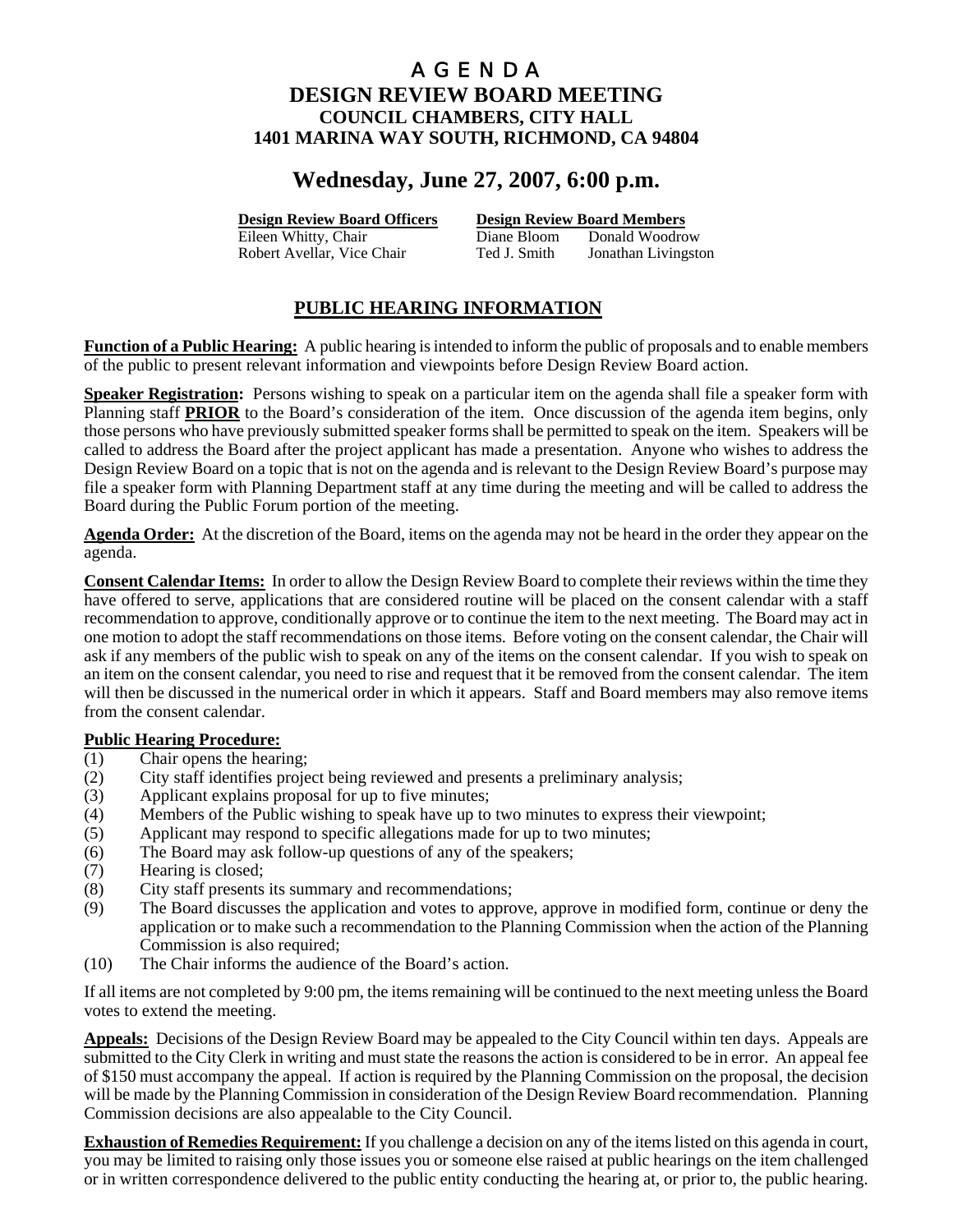## **DESIGN REVIEW BOARD MEETING 6/27/2007 ROLL CALL INTRODUCTIONS APPROVAL OF MINUTES APPROVAL OF AGENDA CONSENT CALENDAR**[1](#page-33-0) **: 3, 4, 5, 6**

**BROWN ACT** (see "Public Forum" note at the end of Agenda)

# **HELD OVER ITEMS**

### **1. DR 1102710 – Construct Single-Family Dwelling on Montana Street**

PUBLIC HEARING to consider a request for Design Review approval to construct a new  $\pm 3.167$ square foot single-family dwelling on a vacant lot located on Montana Street between Buena Vista and Nevada Avenue (APN: 556-141-002). SFR-3, Single-Family Low Density Residential Zoning District.

Bulmare Gonzales, owner/applicant *Staff Contact: Jonelyn Whales* Tentative Recommendation: Hold Over To August 22, 2007

## **2. DR 1102861 – Construct new Single-Family Residence with Garage on East Scenic Avenue**

PUBLIC HEARING to consider a request for Design Review approval to construct a new  $\pm 3.554$ square foot single-family residence with a ±567 square foot garage on a vacant lot located at 60 East Scenic Avenue (APN: 556-151-006). SFR-2, Very Low Density Single-Family Residential Zoning District.

Michael O'Mahony, owner; David S. Vaughan, applicant *Staff Contact: Lina Velasco* Tentative Recommendation: Conditional Approval

# **NEW ITEMS**

#### **3. DR 1103944 – Revise Approved Design of Apartment Complex on Contra Costa Ave.**

PUBLIC HEARING to consider a request for Design Review approval that would modify the previously approved design of an eight-unit apartment complex on a  $\pm 15,000$  square foot parcel located at 234 Contra Costa Avenue at the intersection of Vacca Street and Golden Gate Avenue (APN: 558-263-004). MFR-1, Multi-Family Residential Zoning District. Anthony Murphy, owner; Ming Lee, applicant

*Staff Contact: Joe Light* **Tentative Recommendation: Conditional Approval** 

## 4. DR 1103987 – Second Story Addition to Single-Family Residence on South 50<sup>th</sup> Street

PUBLIC HEARING to consider a request for Design Review approval to construct a  $\pm$ 228 square foot second story addition to the back of a single-family residence located at 366 South  $50<sup>th</sup>$  Street (APN: 513-318-013). Residential Low-Density (Knox Cutting Specific Plan) Zoning District. Juan C. Mancheno, owner/applicant *Staff Contact: Hector Lopez* **Tentative Recommendation: Conditional Approval**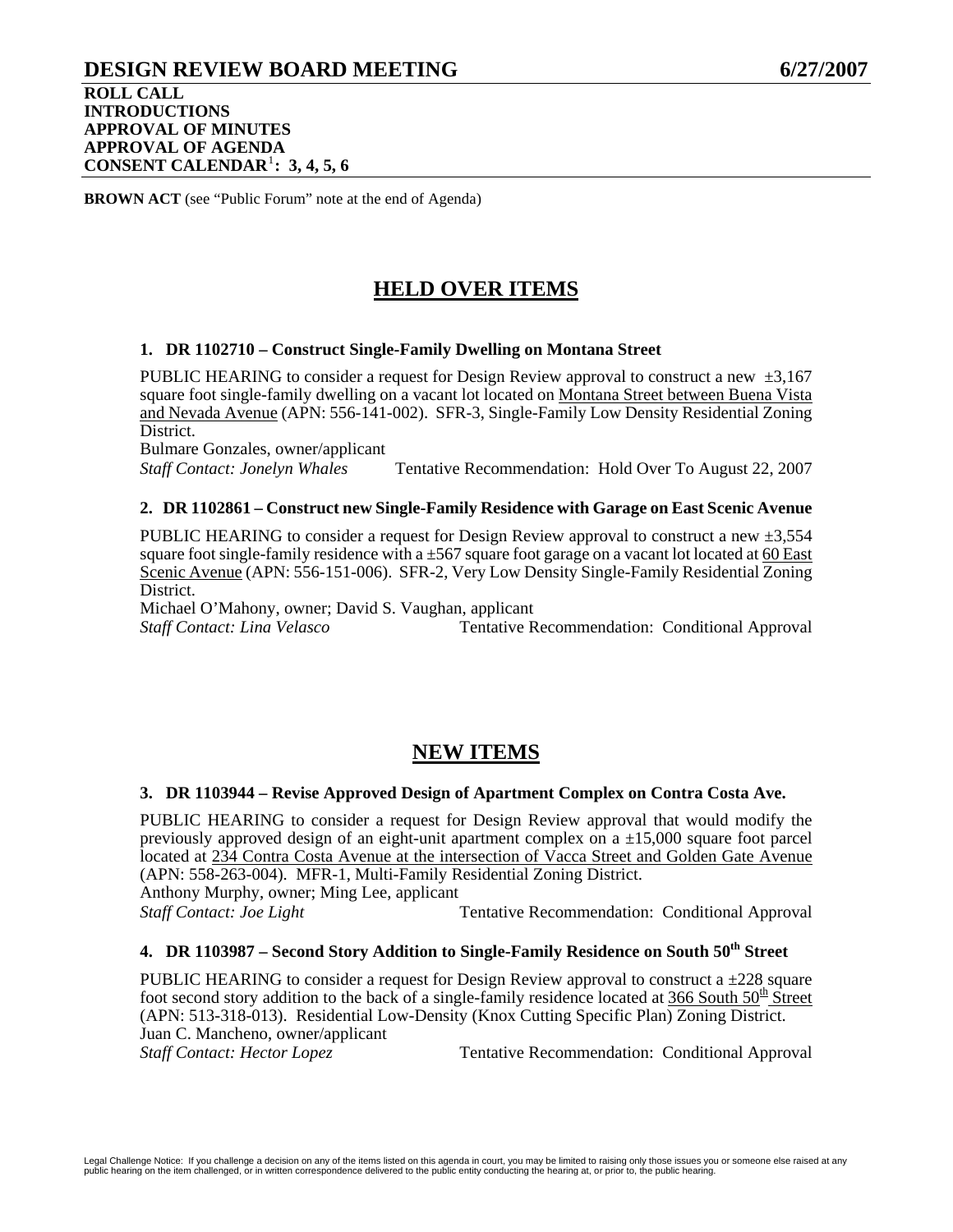## **5. DR 1104021 – Two-Story Office Addition to Warehouse Building on West Ohio Ave.**

PUBLIC HEARING to consider a request for Design Review approval to construct a two-story  $\pm$ 3,940 square foot office addition to an existing warehouse building located at 506 West Ohio Avenue (APN: 550-020-020). Other site improvements include parking and landscaping. Light Industrial (Knox Cutting Specific Plan) Zoning District.

National Court Properties, owner; Lourdes Garica, applicant

*Staff Contact: Lina Velasco* Tentative Recommendation: Conditional Approval

#### **6. DR 1103730 – Two-Story Addition to Single-Family Dwelling on San Benito Street**

PUBLIC HEARING to consider a request for Design Review approval to construct a  $\pm$ 724 square foot two-story addition to the back of a single-family dwelling located at 1828 San Benito Street (APN: 507-070-021). SFR-3, Single-Family Low Density Residential Zoning District**.** Alex Mangubi, owner/applicant *Staff Contact: Hector Rojas* Tentative Recommendation: Conditional Approval

## **BOARD BUSINESS**

 $\overline{a}$ 

- **7. Reports of Officers, Board Members, and Staff** 
	- **a. DRB meeting scheduled on July 11, 2007 will be cancelled.**
	- **b. Next DRB meeting will be held on July 25, 2007.**

**Public Forum - Brown Act** 

**Anyone who wishes to address the Design Review Board on a topic relevant to the Design Review Board's purpose that is not already on the agenda must submit a speaker form to Planning Department staff prior to the start of Design Review Board meeting. A three-minutes-per-speaker time limit shall apply.** 

<span id="page-33-0"></span><sup>&</sup>lt;sup>1</sup> Items recommended for denial will not be on the Consent Calendar.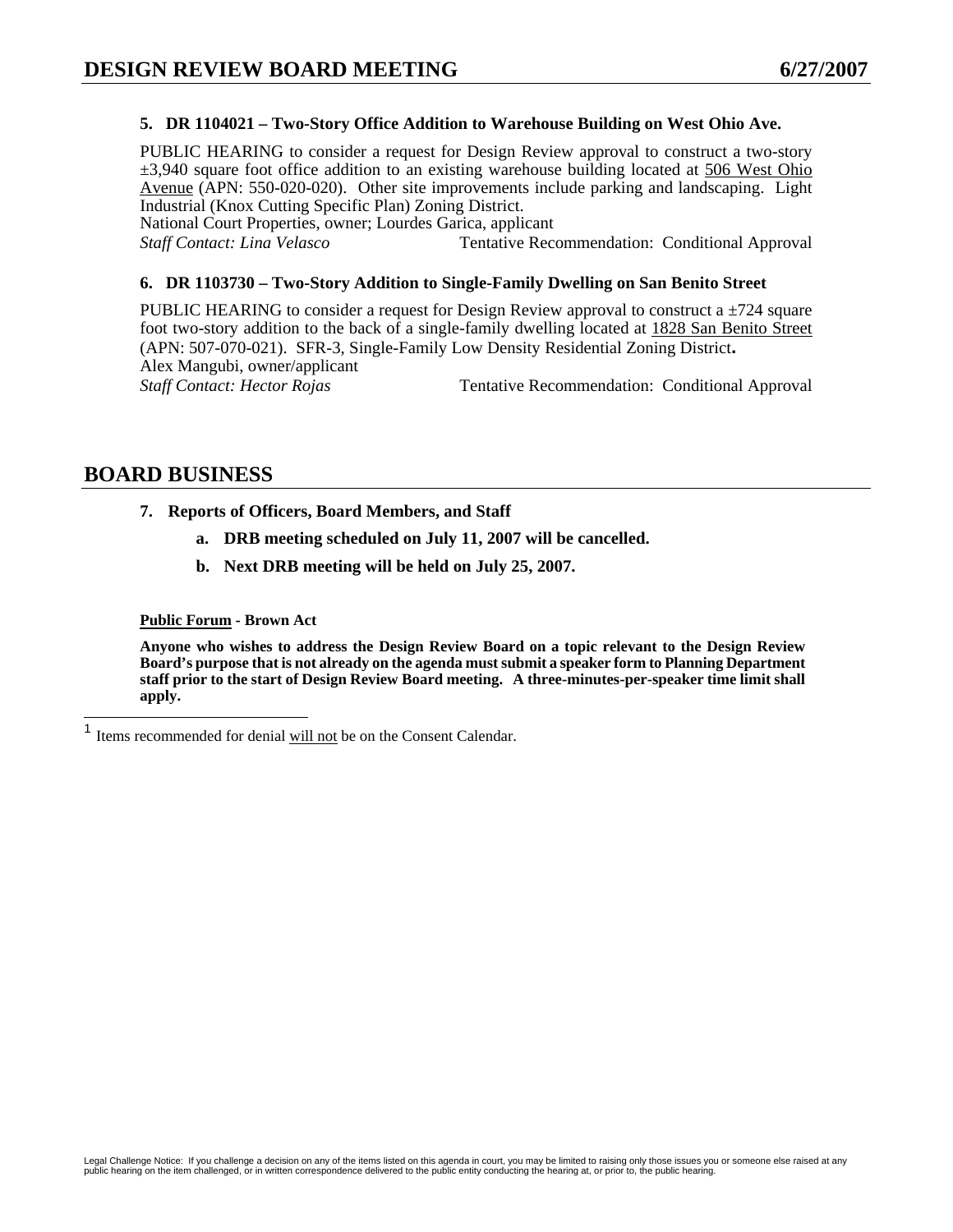# **Wednesday, July 25, 2007, 6:00 p.m.**

**Design Review Board Officers Design Review Board Members**

Vacant, Chair Diane Bloom Donald Woodrow Robert Avellar, Vice Chair Ted J. Smith Jonathan Livingston

## **PUBLIC HEARING INFORMATION**

**Function of a Public Hearing:** A public hearing is intended to inform the public of proposals and to enable members of the public to present relevant information and viewpoints before Design Review Board action.

**Speaker Registration:** Persons wishing to speak on a particular item on the agenda shall file a speaker form with Planning staff **PRIOR** to the Board's consideration of the item. Once discussion of the agenda item begins, only those persons who have previously submitted speaker forms shall be permitted to speak on the item. Speakers will be called to address the Board after the project applicant has made a presentation. Anyone who wishes to address the Design Review Board on a topic that is not on the agenda and is relevant to the Design Review Board's purpose may file a speaker form with Planning Department staff at any time during the meeting and will be called to address the Board during the Public Forum portion of the meeting.

**Agenda Order:** At the discretion of the Board, items on the agenda may not be heard in the order they appear on the agenda.

**Consent Calendar Items:** In order to allow the Design Review Board to complete their reviews within the time they have offered to serve, applications that are considered routine will be placed on the consent calendar with a staff recommendation to approve, conditionally approve or to continue the item to the next meeting. The Board may act in one motion to adopt the staff recommendations on those items. Before voting on the consent calendar, the Chair will ask if any members of the public wish to speak on any of the items on the consent calendar. If you wish to speak on an item on the consent calendar, you need to rise and request that it be removed from the consent calendar. The item will then be discussed in the numerical order in which it appears. Staff and Board members may also remove items from the consent calendar.

## **Public Hearing Procedure:**

- (1) Chair opens the hearing;
- (2) City staff identifies project being reviewed and presents a preliminary analysis;
- (3) Applicant explains proposal for up to five minutes;
- (4) Members of the Public wishing to speak have up to two minutes to express their viewpoint;
- (5) Applicant may respond to specific allegations made for up to two minutes;
- (6) The Board may ask follow-up questions of any of the speakers;
- (7) Hearing is closed;
- (8) City staff presents its summary and recommendations;
- (9) The Board discusses the application and votes to approve, approve in modified form, continue or deny the application or to make such a recommendation to the Planning Commission when the action of the Planning Commission is also required;
- (10) The Chair informs the audience of the Board's action.

If all items are not completed by 9:00 pm, the items remaining will be continued to the next meeting unless the Board votes to extend the meeting.

**Appeals:** Decisions of the Design Review Board may be appealed to the City Council within ten days. Appeals are submitted to the City Clerk in writing and must state the reasons the action is considered to be in error. An appeal fee of \$150 must accompany the appeal. If action is required by the Planning Commission on the proposal, the decision will be made by the Planning Commission in consideration of the Design Review Board recommendation. Planning Commission decisions are also appealable to the City Council.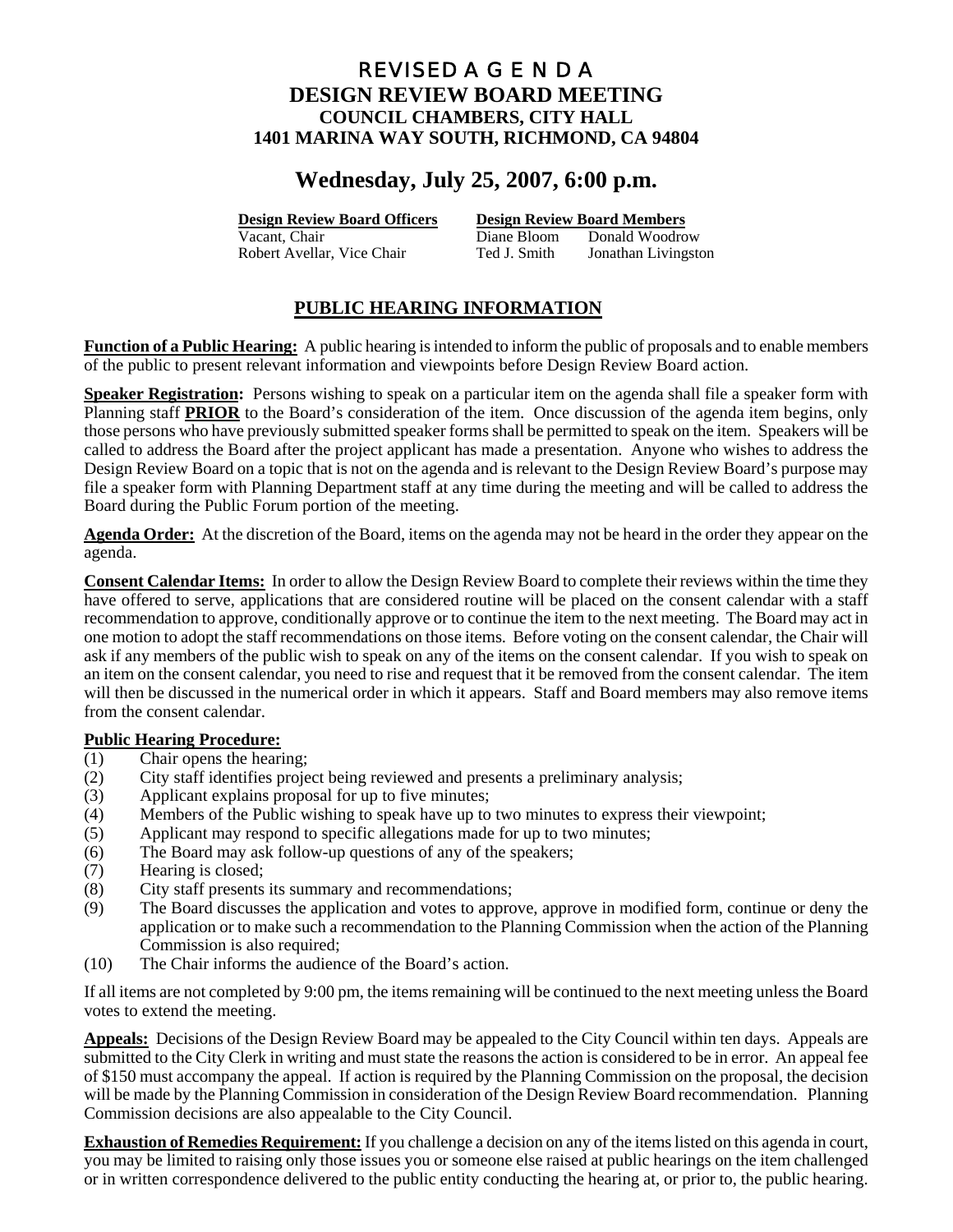## **DESIGN REVIEW BOARD MEETING - REVISED 7/25/2007**

**ROLL CALL INTRODUCTIONS APPROVAL OF MINUTES APPROVAL OF AGENDA CONSENT CALENDAR**[1](#page-36-0) **: 1, 2, 3, 4** 

**BROWN ACT** (see "Public Forum" note at the end of Agenda)

# **HELD OVER ITEMS**

None

## **NEW ITEMS**

## **CC 1. DR 1103581 – Construct Two-Story Second Dwelling Unit on 22nd Street**

PUBLIC HEARING to consider a request for Design Review approval to construct a  $\pm$ 390 square foot second dwelling unit above the existing accessory structure located at 759 22nd Street (APN: 529-192-007). SFR-3, Single-Family Low Density Residential Zoning District. Genaro Raya Sanchez, owner/applicant<br>Staff Contact: Hector Roias *Staff Contact: Hector Rojas* Tentative Recommendation: Conditional Approval

## **CC 2. DR 1104107 – Addition to the Church on South 43rd Street**

PUBLIC HEARING to consider a request for Design Review approval to construct a  $\pm$ 730 square foot second floor addition to the church, renovation of the front façade, and Title 24 handicap accessibility upgrades to the parking lot located at 831 South 43rd Street (APN: 509-380-026). SFR-3, Low Density Residential Zoning and General Plan Designations.

Pilgrim Rest Missionary Baptist Church, owner; Zachary Hilliard, applicant Staff Contact: Jonelyn Whales Tentative Recommendation: *Staff Contact: Jonelyn Whales* Tentative Recommendation: Conditional approval

## **CC 3. DR 1103895 – Construct Mixed-Use Building on San Pablo Avenue**

PUBLIC HEARING to consider a request for Design Review approval to construct a  $\pm 9,000$  square foot mixed-use building (residential and commercial) over a basement level 8-car garage. The project consists of five (5) residential units with  $\pm 4,700$  square feet of commercial space (offices and ground level retail) on a ±5,900 square foot lot located at 10879 San Pablo Avenue (APN: 508-340-001). C-2, General Commercial Zoning District.

Athan Magganas, owner; Sharad Lal, applicant

**Staff Contact: Hector Lopez <b>Tentative Recommendation: Conditional Approval** 

## **CC 4. DR 1104032 – Construct Mixed-Use Senior Housing Development on Cutting Blvd.**

PUBLIC HEARING to consider a request for Design Review approval to construct a mixed-use development consisting of twenty-three (23) low-income senior restricted units and ±4,235 square feet of ground floor commercial at the properties located at 3601 and 3627 Cutting Boulevard (APNs: 513-152-001 and 513-152-002). The project would require approval of a density bonus and exception to the off-street parking requirements. Neighborhood Commercial (Knox Cutting Specific Plan) Zoning District.

Eastbay Community Development Corp., owner; Durrelle S. Ali, applicant *Staff Contact: Lina Velasco* Tentative Recommendation: Hold Over To August 8, 2007

Legal Challenge Notice: If you challenge a decision on any of the items listed on this agenda in court, you may be limited to raising only those issues you or someone else raised at any<br>public hearing on the item challenge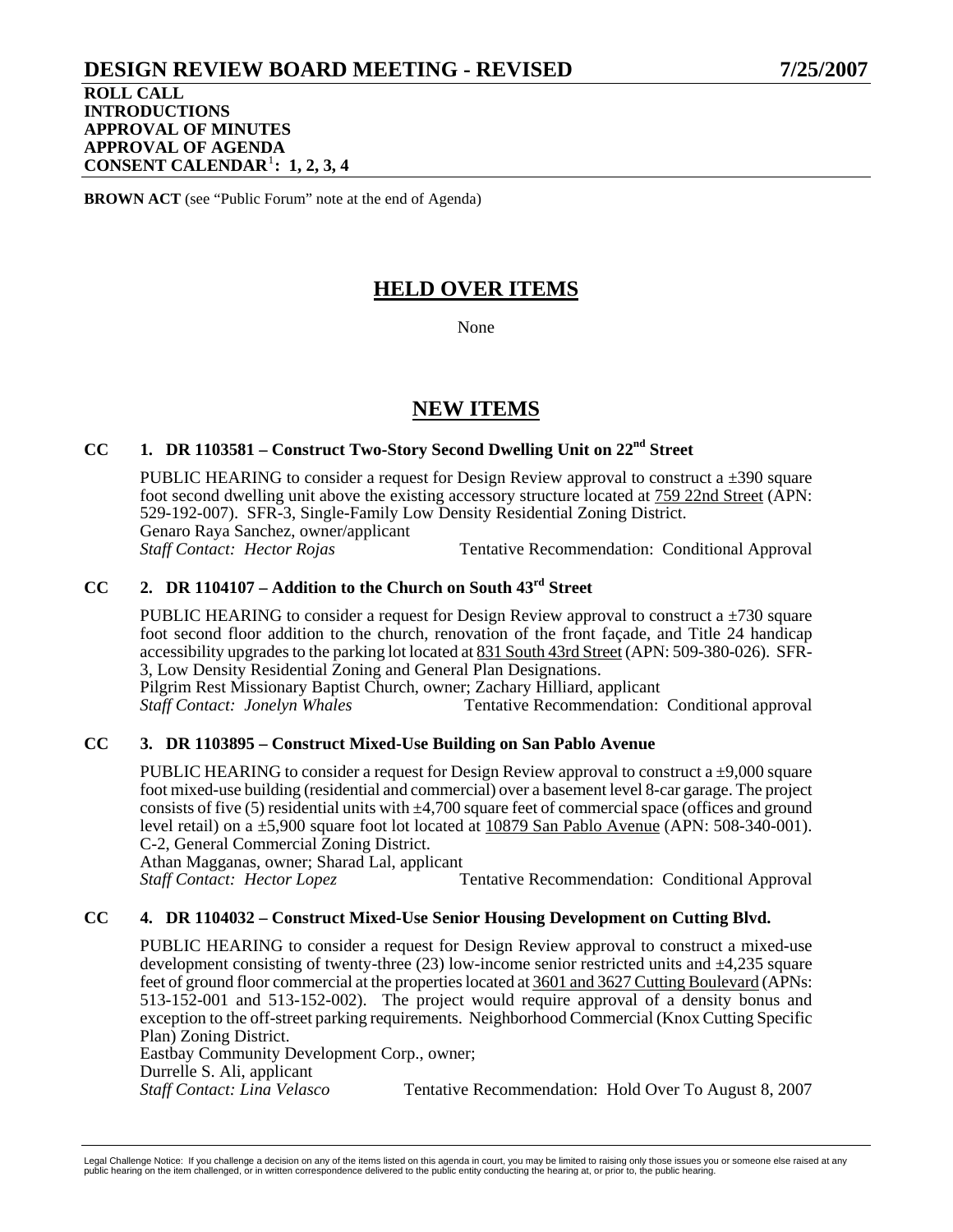## **BOARD BUSINESS**

- **5. Reports of Officers, Board Members, and Staff** 
	- **a. Vice Chairman's appointment of Nominating Committee**

**Public Forum - Brown Act** 

**Anyone who wishes to address the Design Review Board on a topic relevant to the Design Review Board's purpose that is not already on the agenda must submit a speaker form to Planning Department staff prior to the start of Design Review Board meeting. A three-minutes-per-speaker time limit shall apply.** 

<span id="page-36-0"></span> $\overline{1}$ Items recommended for denial will not be on the Consent Calendar.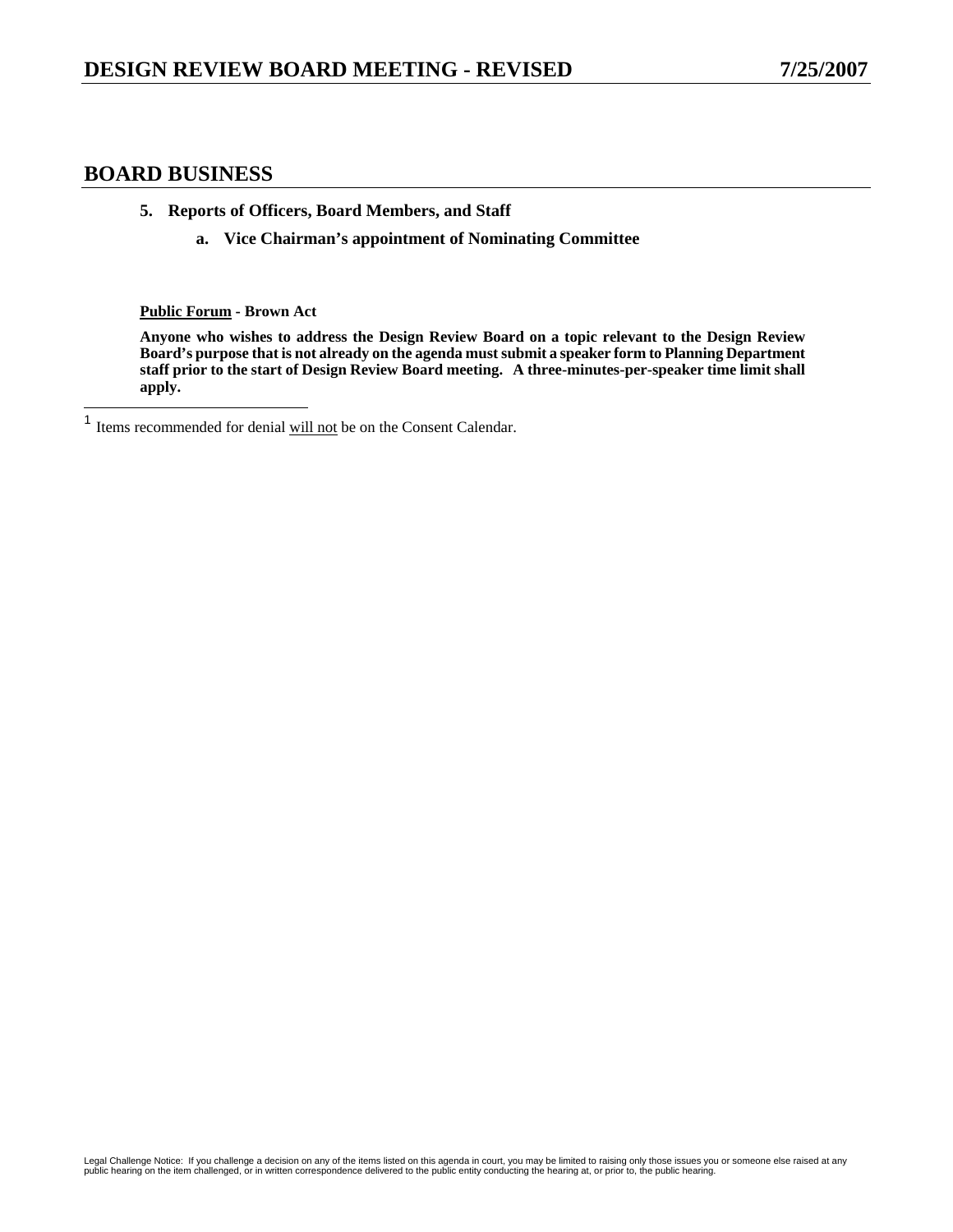# **Wednesday, August 8, 2007, 6:00 p.m.**

**Design Review Board Officers Design Review Board Members**

Vacant, Chair Diane Bloom Donald Woodrow Robert Avellar, Vice Chair Ted J. Smith Jonathan Livingston

## **PUBLIC HEARING INFORMATION**

**Function of a Public Hearing:** A public hearing is intended to inform the public of proposals and to enable members of the public to present relevant information and viewpoints before Design Review Board action.

**Speaker Registration:** Persons wishing to speak on a particular item on the agenda shall file a speaker form with Planning staff **PRIOR** to the Board's consideration of the item. Once discussion of the agenda item begins, only those persons who have previously submitted speaker forms shall be permitted to speak on the item. Speakers will be called to address the Board after the project applicant has made a presentation. Anyone who wishes to address the Design Review Board on a topic that is not on the agenda and is relevant to the Design Review Board's purpose may file a speaker form with Planning Department staff at any time during the meeting and will be called to address the Board during the Public Forum portion of the meeting.

**Agenda Order:** At the discretion of the Board, items on the agenda may not be heard in the order they appear on the agenda.

**Consent Calendar Items:** In order to allow the Design Review Board to complete their reviews within the time they have offered to serve, applications that are considered routine will be placed on the consent calendar with a staff recommendation to approve, conditionally approve or to continue the item to the next meeting. The Board may act in one motion to adopt the staff recommendations on those items. Before voting on the consent calendar, the Chair will ask if any members of the public wish to speak on any of the items on the consent calendar. If you wish to speak on an item on the consent calendar, you need to rise and request that it be removed from the consent calendar. The item will then be discussed in the numerical order in which it appears. Staff and Board members may also remove items from the consent calendar.

## **Public Hearing Procedure:**

- (1) Chair opens the hearing;
- (2) City staff identifies project being reviewed and presents a preliminary analysis;
- (3) Applicant explains proposal for up to five minutes;
- (4) Members of the Public wishing to speak have up to two minutes to express their viewpoint;
- (5) Applicant may respond to specific allegations made for up to two minutes;
- (6) The Board may ask follow-up questions of any of the speakers;
- (7) Hearing is closed;
- (8) City staff presents its summary and recommendations;
- (9) The Board discusses the application and votes to approve, approve in modified form, continue or deny the application or to make such a recommendation to the Planning Commission when the action of the Planning Commission is also required;
- (10) The Chair informs the audience of the Board's action.

If all items are not completed by 9:00 pm, the items remaining will be continued to the next meeting unless the Board votes to extend the meeting.

**Appeals:** Decisions of the Design Review Board may be appealed to the City Council within ten days. Appeals are submitted to the City Clerk in writing and must state the reasons the action is considered to be in error. An appeal fee of \$150 must accompany the appeal. If action is required by the Planning Commission on the proposal, the decision will be made by the Planning Commission in consideration of the Design Review Board recommendation. Planning Commission decisions are also appealable to the City Council.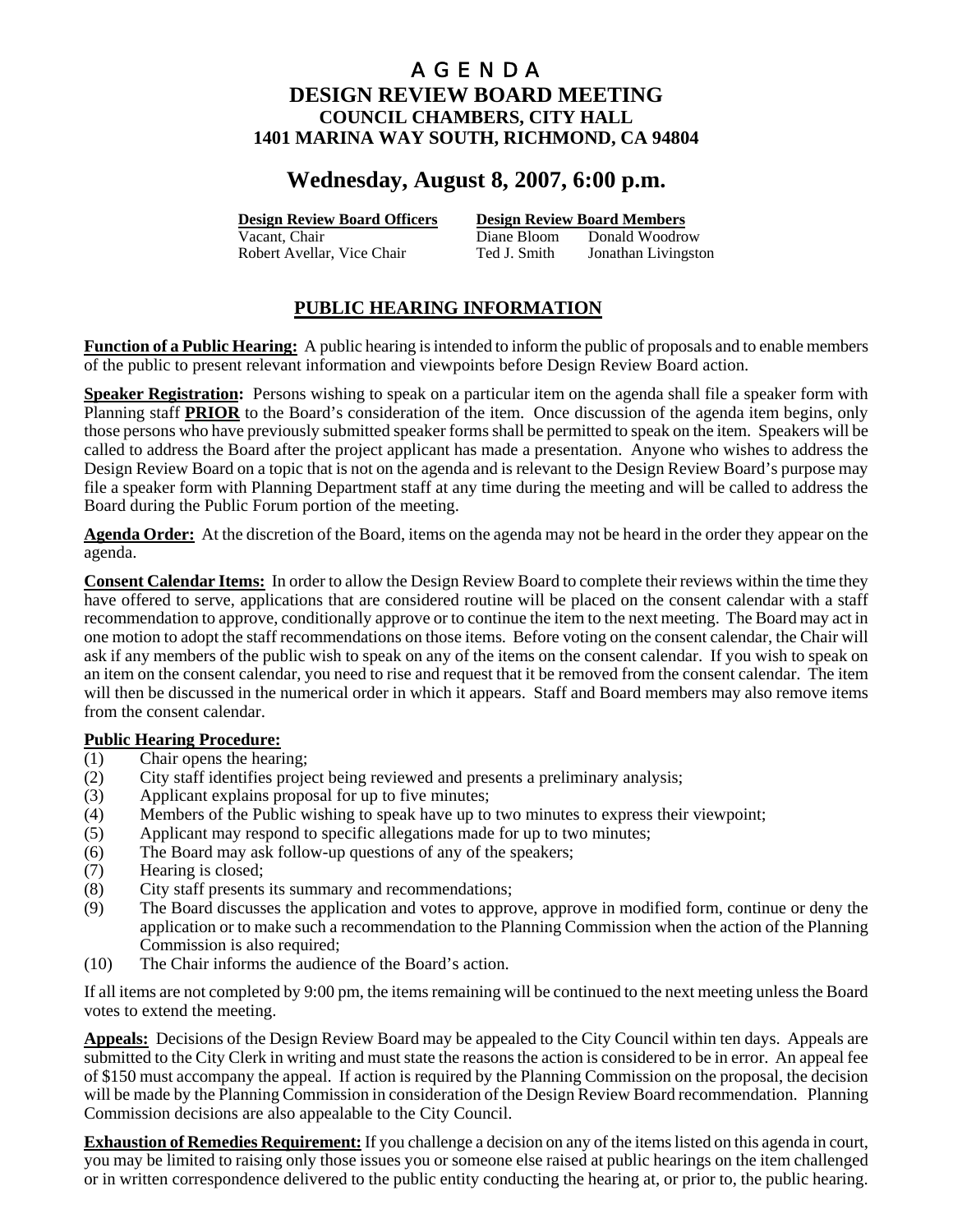## **DESIGN REVIEW BOARD MEETING 8/8/2007 ROLL CALL INTRODUCTIONS APPROVAL OF MINUTES APPROVAL OF AGENDA CONSENT CALENDAR**[1](#page-39-0) **: 3, 4, 5, 6, 7**

**BROWN ACT** (see "Public Forum" note at the end of Agenda)

# **HELD OVER ITEMS**

## **1. DR 1103503 – Construct Mixed-Use Complex on Humphrey Avenue**

PUBLIC HEARING to consider a request for Design Review approval to construct a mixed-use complex, consisting of five apartments on the second and third floors of the proposed  $\pm$ 5,592 square foot building above  $\pm 4.072$  square feet of commercial space on a  $\pm 9.512$  square foot corner lot located at 2300 Humphrey Avenue (APNs: 528-010-005, -006, -007, & -008). MFR-1 (Multi-Family Residential) and C-2 (General Commercial) Zoning Districts.

David Townsend, owner; Darryl Debor (Architect), applicant

*Staff Contact: Jonelyn Whales* Tentative Recommendation: Hold Over To 9/12/2007

### **2. DR 1104032 – Construct Mixed-Use Senior Housing Development on Cutting Blvd.**

PUBLIC HEARING to consider a request for Design Review approval to construct a mixed-use development consisting of twenty-three (23) low-income senior restricted units and ±4,235 square feet of ground floor commercial at the properties located at 3601 and 3627 Cutting Boulevard (APNs: 513-152-001 and 513-152-002). The project would require approval of a density bonus and exception to the off-street parking requirements. Neighborhood Commercial (Knox Cutting Specific Plan) Zoning District. Eastbay Community Development Corp., owner;

Durrelle S. Ali, applicant<br>Staff Contact: Lina Velasco Tentative Recommendation: Hold Over To 8/22/2007

## **NEW ITEMS**

## **CC 3. DR 1104109 – Second-Story Addition to Detached Garage on Rheem Avenue**

PUBLIC HEARING to consider a request for Design Review approval to construct a  $\pm 640$  square foot second-story addition to the existing detached garage located at 3107 Rheem Avenue (APN: 526-220-012). The proposed second dwelling unit consists of two bedrooms, 1 full bathroom, kitchen, and great room. SFR-3 (Low Density Residential) Zoning District. Norman Garver, owner; Stan Ginn (Design Consultant), applicant

*Staff Contact: Lina Velasco* Tentative Recommendation: Conditional Approval

## **CC 4. DR 1104111 – Addition to Single-Family Residence on Dimm Street**

PUBLIC HEARING to consider a request for Design Review approval to construct a  $\pm 500$  square foot addition at the rear of the existing  $\pm 1,500$  square foot residence located at 415 Dimm Street (APN: 519-271-012). The addition consists of a second dwelling unit, provision of an additional parking space in the front yard, and a second-story roof deck that will serve the main residence. SFR-3 (Low Density Residential) Zoning District.

Giuseppe Salvato, owner/applicant

*Staff Contact: Hector Lopez* **Tentative Recommendation: Conditional Approval**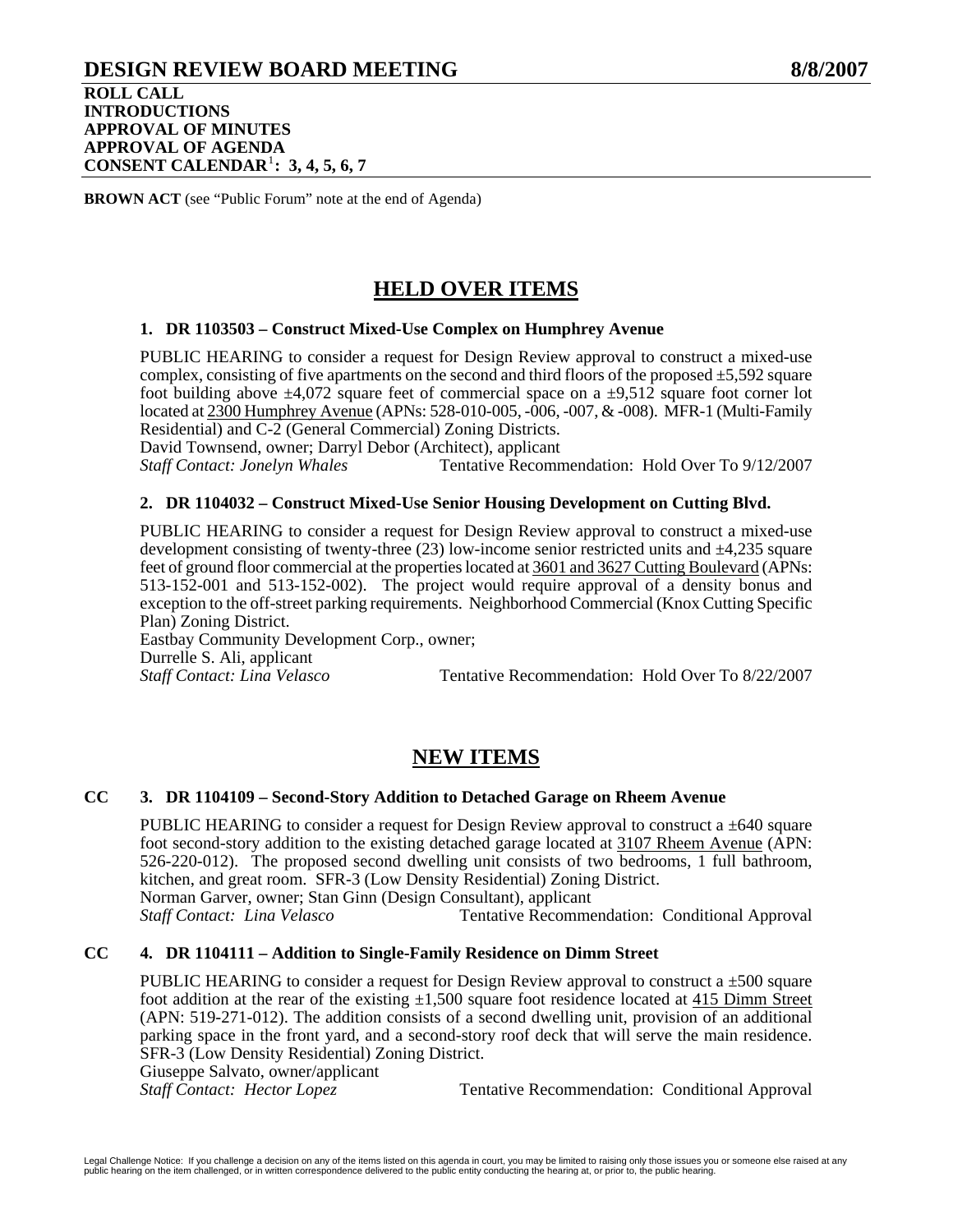## **CC 5. DR 1103979 – Construct Three Dwellings on Espee Avenue**

PUBLIC HEARING to consider a request for Design Review approval to construct three proposed dwellings with reduced front setbacks because of an irregularly shaped lot located at 247 Espee Avenue (APN: 540-182-008). The project applicant has also applied for a variance to reduce the front setback to allow development of the dwellings within the City Center Specific Plan Area; Urban High Density Zoning District.

Napolean Diaz, owner; Bill Brobisky, applicant

*Staff Contact: Jonelyn Whales* Tentative Recommendation: Recommend Conditional Approval to the Planning Commission

## **CC 6. DR 1103947 – Construct Self Storage Facility on West Ohio Street**

PUBLIC HEARING to consider a request for Design Review approval to construct a  $\pm 85,864$  square foot Self Storage facility with  $\pm 2.110$  square feet of office and living space for an on-site manager, plus  $\pm 83,764$  square feet of storage area divided into 618 units on a 1.43 acre triangular-shaped parcel. The applicant is also proposing to add a second floor to the front building (Bldg. B) in the future, during the second phase of the project. The site is located at 300 West Ohio Street (APN: 550- 050-021). M-2 (Light Industrial) Zoning and General Plan Designations.

West Ohio Ave Land Co., Inc., owner:

Chris Patchin of Cubix Construction Company, applicant

*Staff Contact: Jonelyn Whales* Tentative Recommendation: Conditional Approval

### **CC 7. DR 1102306 – Canyon Oaks II Development on San Pablo Dam Road**

PUBLIC HEARING to consider a request for Design Review approval of the proposed residential designs for 32 homes, located on the south side of San Pablo Dam Road at its intersection with Castro Ranch Road within the El Sobrante Valley area (APN: 573-020-009). The project applicant received entitlements for a tentative subdivision map to construct 36 detached single-family dwellings, including 4 custom home sites; associated utilities infrastructure and roadways for the subdivision. The City Council approved a General Plan Amendment and a rezoning for the project. New zoning districts are SFR-1, SFR-3, and CRR (Single-Family Residential and Community and Regional Recreation) Zoning Districts.

FRB Inc., owner; Tom Simonson of Eden Bridge Homes, applicant

*Staff Contact: Jonelyn Whales* Tentative Recommendation: Hold Over To 8/22/2007

## **BOARD BUSINESS**

<span id="page-39-0"></span> $\overline{\phantom{a}}$ 

- **8. Reports of Officers, Board Members, and Staff** 
	- **a. Nominate and Vote to Elect New Chair and Vice Chair**

#### **Public Forum - Brown Act**

**Anyone who wishes to address the Design Review Board on a topic relevant to the Design Review Board's purpose that is not already on the agenda must submit a speaker form to Planning Department staff prior to the start of Design Review Board meeting. A three-minutes-per-speaker time limit shall apply.** 

Items recommended for denial will not be on the Consent Calendar.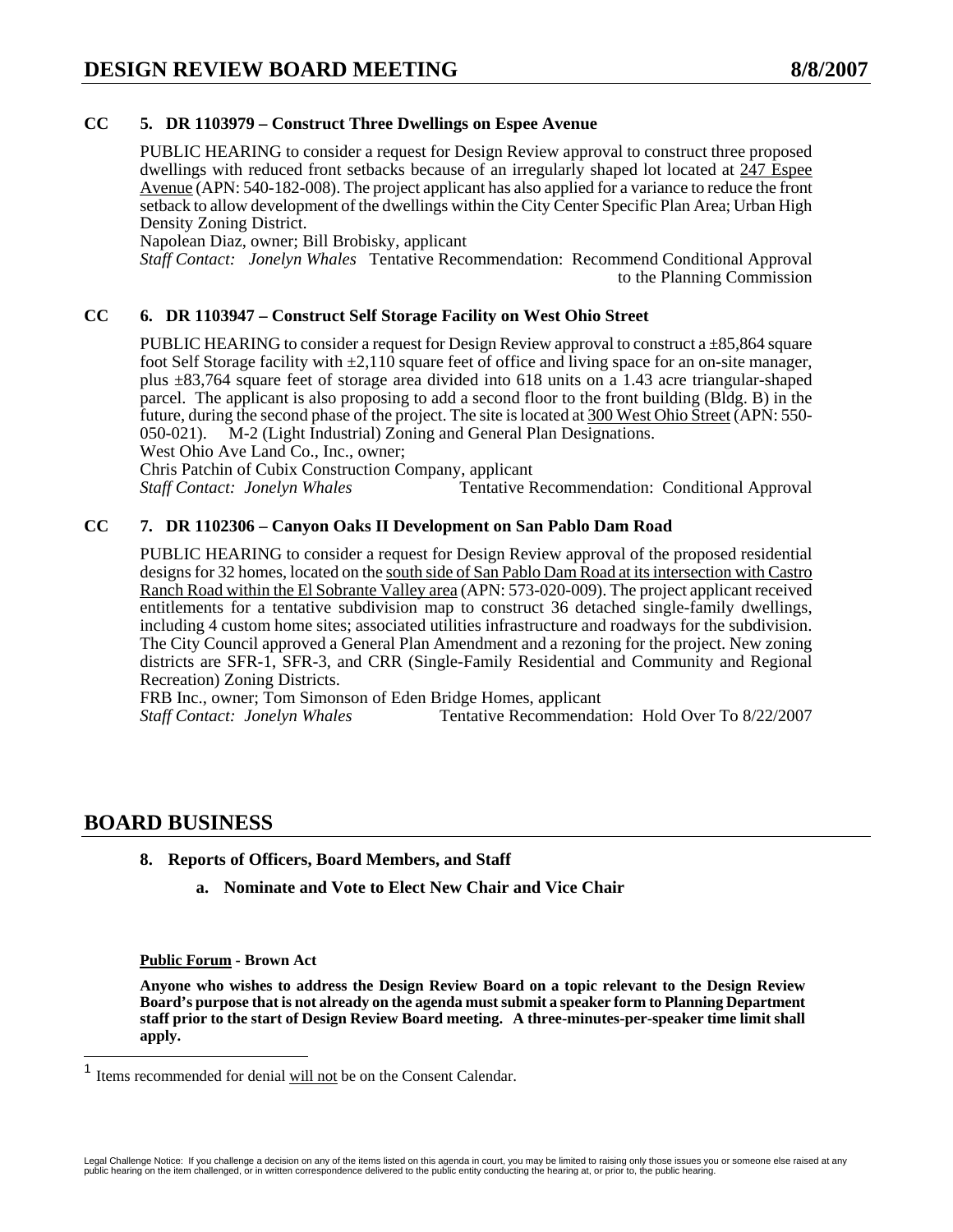# **Wednesday, August 22, 2007, 6:00 p.m.**

**Design Review Board Officers Design Review Board Members**

Vacant, Chair **Diane Bloom** Donald Woodrow Robert Avellar, Vice Chair Ted J. Smith Jonathan Livingston

## **PUBLIC HEARING INFORMATION**

**Function of a Public Hearing:** A public hearing is intended to inform the public of proposals and to enable members of the public to present relevant information and viewpoints before Design Review Board action.

**Speaker Registration:** Persons wishing to speak on a particular item on the agenda shall file a speaker form with Planning staff **PRIOR** to the Board's consideration of the item. Once discussion of the agenda item begins, only those persons who have previously submitted speaker forms shall be permitted to speak on the item. Speakers will be called to address the Board after the project applicant has made a presentation. Anyone who wishes to address the Design Review Board on a topic that is not on the agenda and is relevant to the Design Review Board's purpose may file a speaker form with Planning Department staff at any time during the meeting and will be called to address the Board during the Public Forum portion of the meeting.

**Agenda Order:** At the discretion of the Board, items on the agenda may not be heard in the order they appear on the agenda.

**Consent Calendar Items:** In order to allow the Design Review Board to complete their reviews within the time they have offered to serve, applications that are considered routine will be placed on the consent calendar with a staff recommendation to approve, conditionally approve or to continue the item to the next meeting. The Board may act in one motion to adopt the staff recommendations on those items. Before voting on the consent calendar, the Chair will ask if any members of the public wish to speak on any of the items on the consent calendar. If you wish to speak on an item on the consent calendar, you need to rise and request that it be removed from the consent calendar. The item will then be discussed in the numerical order in which it appears. Staff and Board members may also remove items from the consent calendar.

## **Public Hearing Procedure:**

- (1) Chair opens the hearing;
- (2) City staff identifies project being reviewed and presents a preliminary analysis;
- (3) Applicant explains proposal for up to five minutes;
- (4) Members of the Public wishing to speak have up to two minutes to express their viewpoint;
- (5) Applicant may respond to specific allegations made for up to two minutes;
- (6) The Board may ask follow-up questions of any of the speakers;
- (7) Hearing is closed;
- (8) City staff presents its summary and recommendations;
- (9) The Board discusses the application and votes to approve, approve in modified form, continue or deny the application or to make such a recommendation to the Planning Commission when the action of the Planning Commission is also required;
- (10) The Chair informs the audience of the Board's action.

If all items are not completed by 9:00 pm, the items remaining will be continued to the next meeting unless the Board votes to extend the meeting.

**Appeals:** Decisions of the Design Review Board may be appealed to the City Council within ten days. Appeals are submitted to the City Clerk in writing and must state the reasons the action is considered to be in error. An appeal fee of \$150 must accompany the appeal. If action is required by the Planning Commission on the proposal, the decision will be made by the Planning Commission in consideration of the Design Review Board recommendation. Planning Commission decisions are also appealable to the City Council.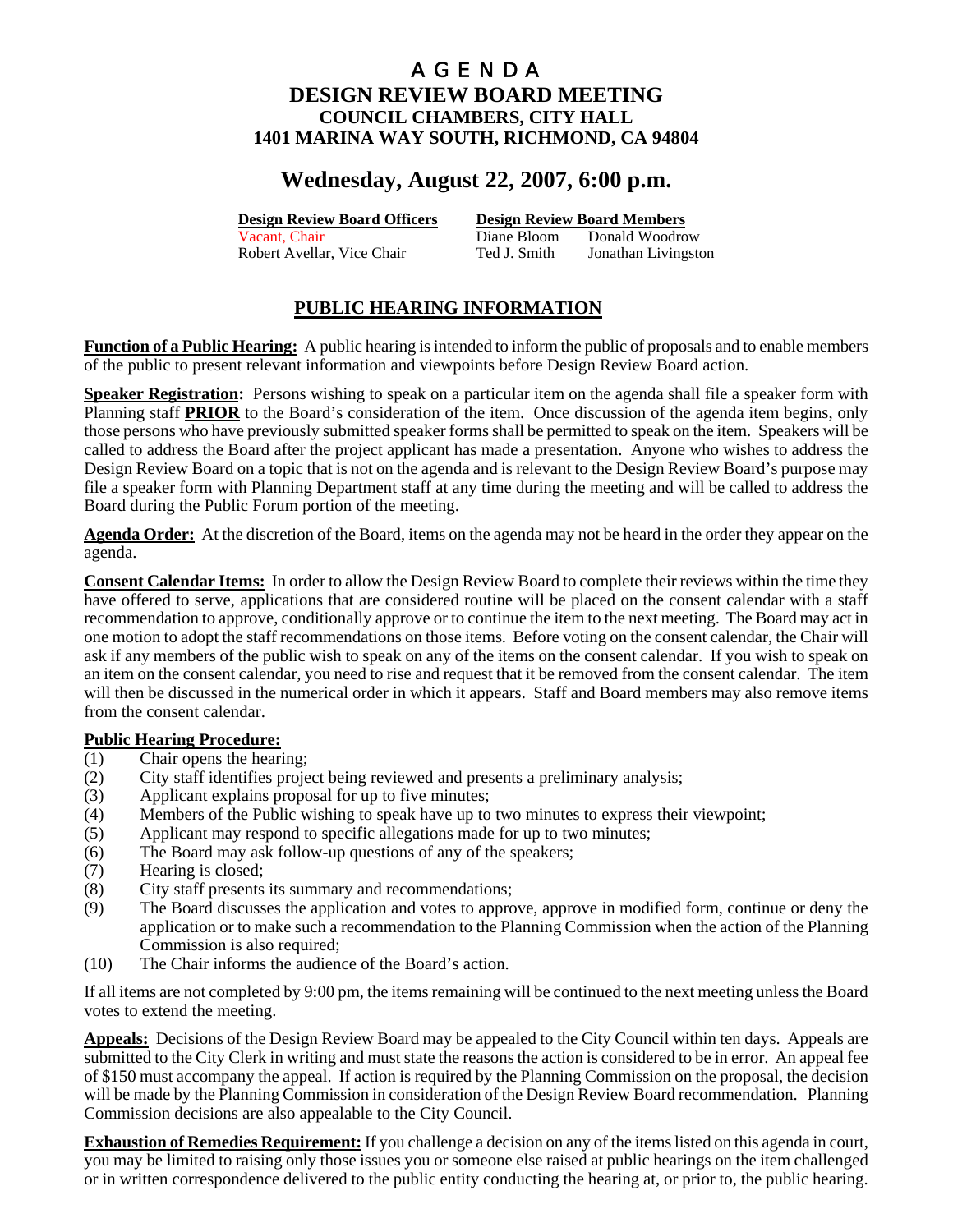## **DESIGN REVIEW BOARD MEETING 8/22/2007 ROLL CALL INTRODUCTIONS APPROVAL OF MINUTES APPROVAL OF AGENDA CONSENT CALENDAR**[1](#page-42-0) **: 7, 8, 9**

**BROWN ACT** (see "Public Forum" note at the end of Agenda)

# **HELD OVER ITEMS**

## **1. DR 1102710 – Construct Single-Family Dwelling on Montana Street**

PUBLIC HEARING to consider a request for Design Review approval to construct a new  $\pm 3.167$ square foot single-family dwelling on Montana Street between Buena Vista and Nevada Avenue (APN: 556-141-002). SFR-3 (Single-Family Low Density Residential) Zoning District. Bulmare Gonzales, owner/applicant *Staff Contact: Jonelyn Whales* Tentative Recommendation: Hold Over To 9/26/2007

### **2. DR 1104032 – Construct Mixed-Use Senior Housing Development on Cutting Blvd.**

PRESENTATION AND STUDY SESSION to discuss the construction of a mixed-use development consisting of twenty-four (24) low-income senior restricted units and  $\pm 6,549$  square feet of ground floor commercial at the properties located at 3601 and 3627 Cutting Boulevard (APNs: 513-152-001 and 513-152-002). The project would require approval of a density bonus and exceptions to the offstreet parking requirements, floor area ratio, and site coverage. Neighborhood Commercial (Knox Cutting Specific Plan) Zoning District.

Eastbay Community Development Corp., owner; Durrelle S. Ali, applicant<br>Staff Contact: Lina Velasco Tentative Recommendation: No Action – Comments Only

## **3. DR 1103581 – Construct Two-Story Second Dwelling Unit on 22nd Street**

PUBLIC HEARING to consider a request for Design Review approval to construct a  $\pm$ 390 square foot second dwelling unit above the existing accessory structure located at 759 22nd Street (APN: 529-192-007). SFR-3 (Single-Family Low Density Residential) Zoning District. Genaro Raya Sanchez, owner/applicant *Staff Contact: Hector Rojas* Tentative Recommendation: Conditional Approval

## **4. DR 1104107 – Addition to the Church on South 43rd Street**

PUBLIC HEARING to consider a request for Design Review approval to construct a  $\pm$ 730 square foot second floor addition to the church, renovation of the front façade, and Title 24 handicap accessibility upgrades to the parking lot located at 831 South 43rd Street (APN: 509-380-026). SFR-3 (Single-Family Low Density Residential) Zoning and General Plan Designations. Pilgrim Rest Missionary Baptist Church, owner; Zachary Hilliard, applicant<br>Staff Contact: Jonelyn Whales Tentative Recommendation: Hold Over To  $9/26/2007$ 

#### **5. DR 1103895 – Construct Mixed-Use Building on San Pablo Avenue**

PUBLIC HEARING to consider a request for Design Review approval to construct a  $\pm 9,000$  square foot mixed-use building (residential and commercial) above a basement level 8-car garage. The project consists of five (5) residential units with  $\pm 4,700$  square feet of commercial space (offices and ground level retail) on a ±5,900 square foot lot located at 10879 San Pablo Avenue (APN: 508-340- 001). C-2 (General Commercial) Zoning District.

Athan Magganas, owner; Sharad Lal, applicant

**Staff Contact: Hector Lopez Tentative Recommendation: Conditional Approval**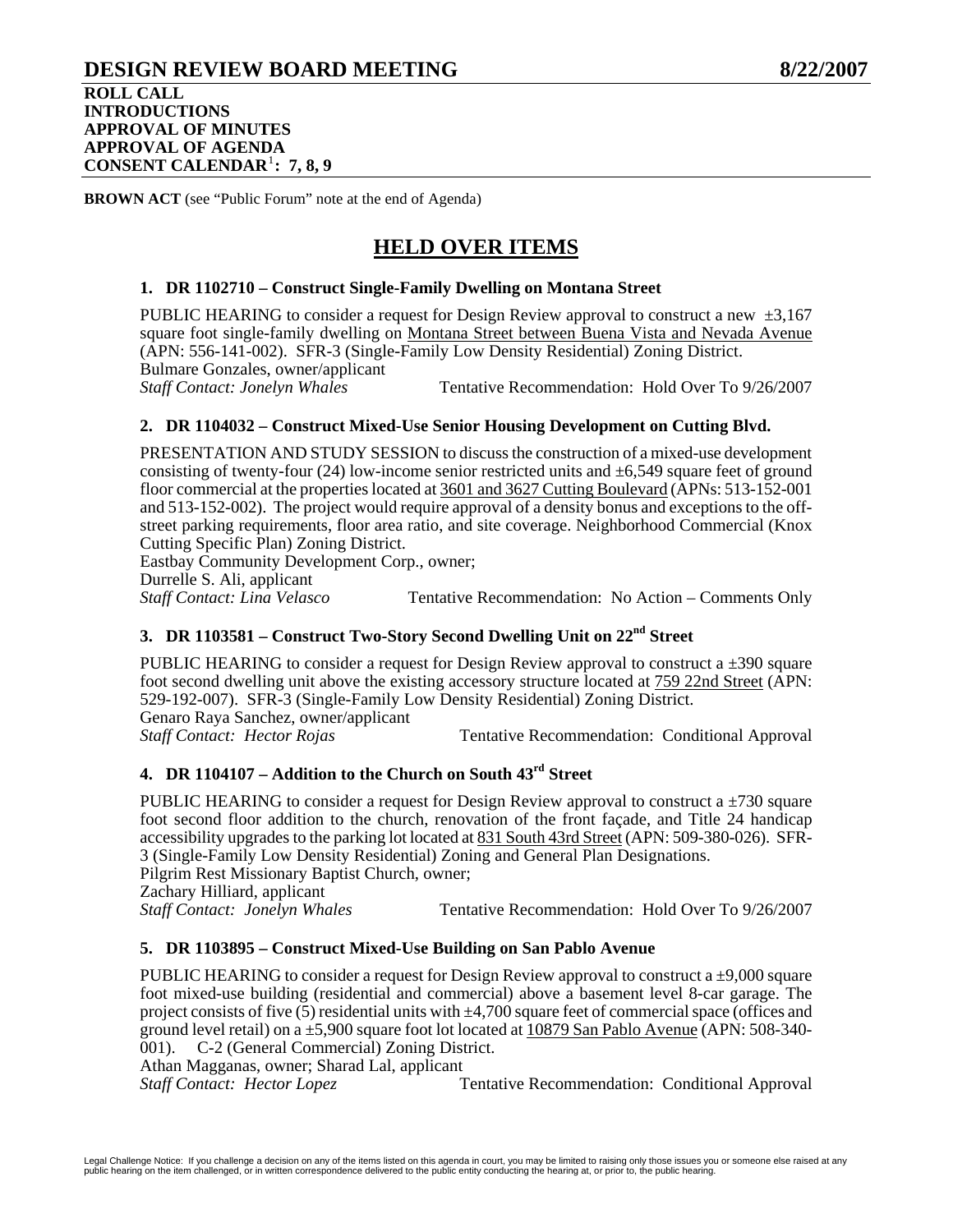## **6. DR 1102306 – Canyon Oaks II Development on San Pablo Dam Road**

PUBLIC HEARING to consider a request for Design Review approval of the proposed residential designs for 32 homes, located on the south side of San Pablo Dam Road at its intersection with Castro Ranch Road within the El Sobrante Valley area (APN: 573-020-009). The project applicant received entitlements for a tentative subdivision map to construct 36 detached single-family dwellings, including 4 custom home sites; associated utilities infrastructure and roadways for the subdivision. The City Council approved a General Plan Amendment and a rezoning for the project. New zoning districts are SFR-1, SFR-3, and CRR (Single-Family Residential and Community and Regional Recreation) Zoning Districts.

FRB Inc., owner; Tom Simonson of Eden Bridge Homes, applicant

*Staff Contact: Jonelyn Whales* **Tentative Recommendation: Hold Over To 9/12/2007** 

## **NEW ITEMS**

## **CC 7. DR 1104131 – Replace Single-Family Dwelling Exterior Siding on Lobos Court**

PUBLIC HEARING to consider a request for Design Review approval to replace the exterior siding on a single-family dwelling located at 233 Lobos Court (APN: 558-243-010). The applicant proposes to change the dwelling's existing vertical wood siding to stucco. SFR-2 (Single-Family Very Low Density Residential) Zoning District. Jose Luis Corral, owner/applicant

*Staff Contact: Hector Rojas* Tentative Recommendation: Conditional Approval

#### **CC 8. DR 1103130 – Construct Two-Story Single-Family Residence on Tremont Avenue**

PUBLIC HEARING to consider a request for Design Review approval to construct  $a \pm 2,400$  square foot two-story residence located on Tremont Avenue between Contra Costa Avenue and California Street in the Tiscornia Estates planning area (APN: 558-282-020). SFR-3 (Single-Family Low Density Residential) Zoning District and General Plan designation. Robert Clear, owner; Stuart Littell of Stuart Construction, applicant; L2 Studio of San Francisco, architect **Staff Contact: Janet Harbin Tentative Recommendation: Conditional Approval** 

## **CC 9. DR 1102841R – Richmond Senior Housing & Commercial Building on Macdonald Avenue**

PUBLIC HEARING to consider a request for Design Review approval to construct  $a \pm 1,600$  square foot commercial building located at 300 Macdonald Avenue (APN: 538-200-002). C-1 (Neighborhood Commercial) Zoning District.

Macdonald Housing Partners, owner/applicant *Staff Contact: Joe Light* **Tentative Recommendation: Conditional Approval** 

## **BOARD BUSINESS**

#### **10. Reports of Officers, Board Members, and Staff**

**a. Nominate and Vote to Elect New Chair and Vice Chair** 

#### **Public Forum - Brown Act**

**Anyone who wishes to address the Design Review Board on a topic relevant to the Design Review Board's purpose that is not already on the agenda must submit a speaker form to Planning Department staff prior to the start of Design Review Board meeting. A three-minutes-per-speaker time limit shall apply.** 

<span id="page-42-0"></span> $\mathbf{1}$ Items recommended for denial will not be on the Consent Calendar.

Legal Challenge Notice: If you challenge a decision on any of the items listed on this agenda in court, you may be limited to raising only those issues you or someone else raised at any<br>public hearing on the item challenge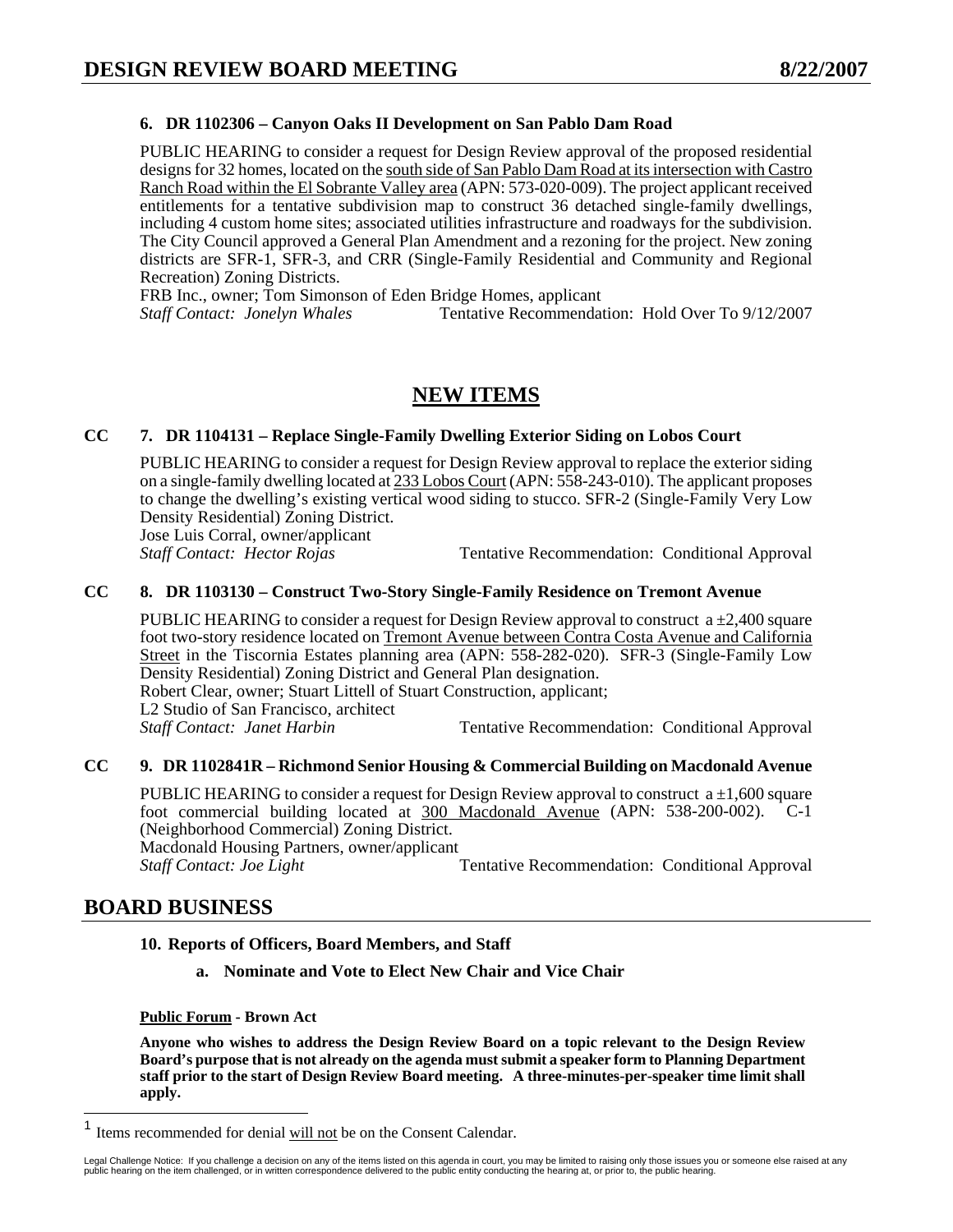# **Wednesday, September 12, 2007, 6:00 p.m.**

Robert Avellar, Chair Diane Bloom Jonathan Livingston, Vice Chair Ted J. Smith Vacant

**Design Review Board Officers Design Review Board Members**

Don Woodrow

## **PUBLIC HEARING INFORMATION**

**Function of a Public Hearing:** A public hearing is intended to inform the public of proposals and to enable members of the public to present relevant information and viewpoints before Design Review Board action.

**Speaker Registration:** Persons wishing to speak on a particular item on the agenda shall file a speaker form with Planning staff **PRIOR** to the Board's consideration of the item. Once discussion of the agenda item begins, only those persons who have previously submitted speaker forms shall be permitted to speak on the item. Speakers will be called to address the Board after the project applicant has made a presentation. Anyone who wishes to address the Design Review Board on a topic that is not on the agenda and is relevant to the Design Review Board's purpose may file a speaker form with Planning Department staff at any time during the meeting and will be called to address the Board during the Public Forum portion of the meeting.

**Agenda Order:** At the discretion of the Board, items on the agenda may not be heard in the order they appear on the agenda.

**Consent Calendar Items:** In order to allow the Design Review Board to complete their reviews within the time they have offered to serve, applications that are considered routine will be placed on the consent calendar with a staff recommendation to approve, conditionally approve or to continue the item to the next meeting. The Board may act in one motion to adopt the staff recommendations on those items. Before voting on the consent calendar, the Chair will ask if any members of the public wish to speak on any of the items on the consent calendar. If you wish to speak on an item on the consent calendar, you need to rise and request that it be removed from the consent calendar. The item will then be discussed in the numerical order in which it appears. Staff and Board members may also remove items from the consent calendar.

## **Public Hearing Procedure:**

- (1) Chair opens the hearing;
- (2) City staff identifies project being reviewed and presents a preliminary analysis;
- (3) Applicant explains proposal for up to five minutes;
- (4) Members of the Public wishing to speak have up to two minutes to express their viewpoint;
- (5) Applicant may respond to specific allegations made for up to two minutes;
- (6) The Board may ask follow-up questions of any of the speakers;
- (7) Hearing is closed;
- (8) City staff presents its summary and recommendations;
- (9) The Board discusses the application and votes to approve, approve in modified form, continue or deny the application or to make such a recommendation to the Planning Commission when the action of the Planning Commission is also required;
- (10) The Chair informs the audience of the Board's action.

If all items are not completed by 9:00 pm, the items remaining will be continued to the next meeting unless the Board votes to extend the meeting.

**Appeals:** Decisions of the Design Review Board may be appealed to the City Council within ten days. Appeals are submitted to the City Clerk in writing and must state the reasons the action is considered to be in error. An appeal fee of \$150 must accompany the appeal. If action is required by the Planning Commission on the proposal, the decision will be made by the Planning Commission in consideration of the Design Review Board recommendation. Planning Commission decisions are also appealable to the City Council.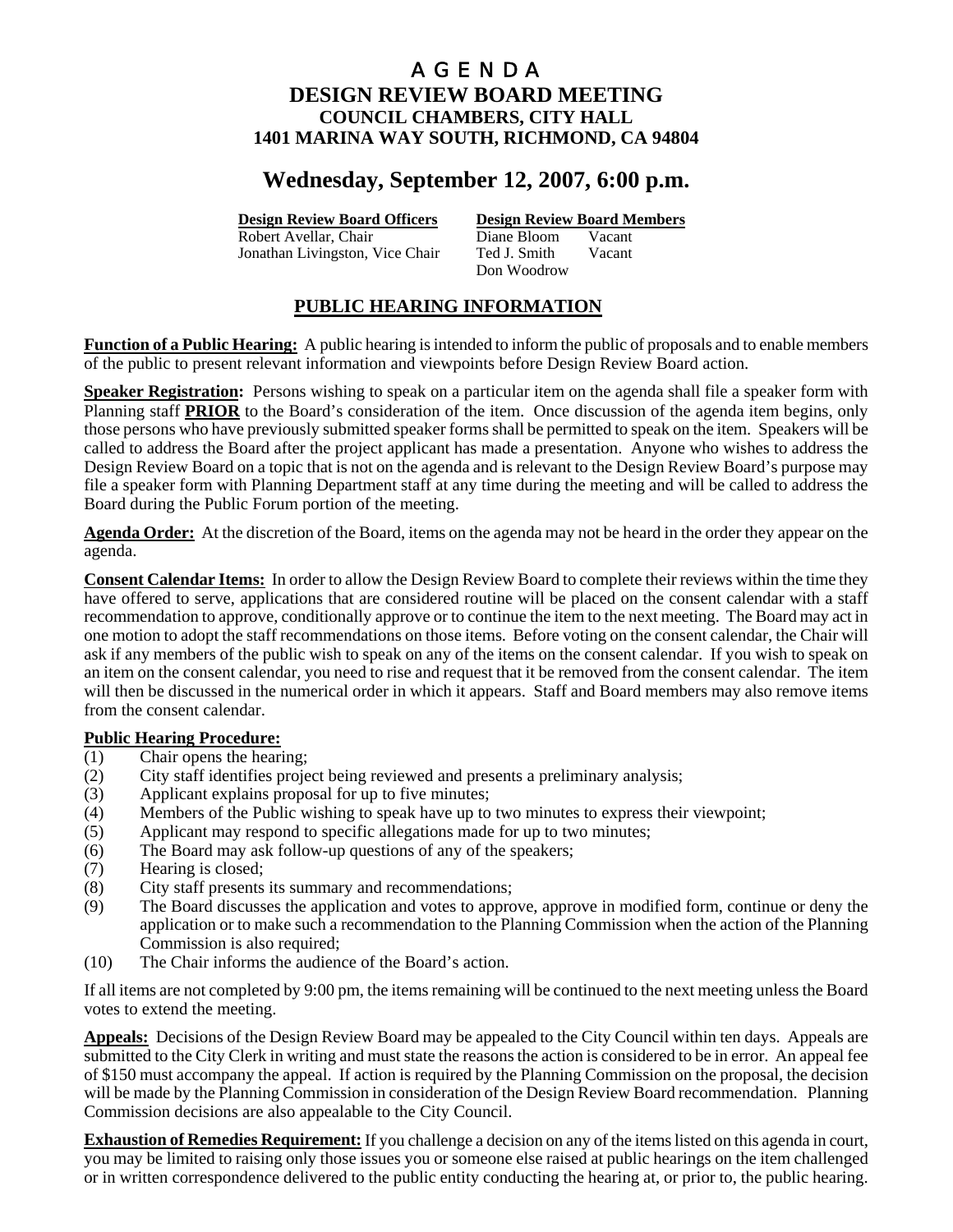## **DESIGN REVIEW BOARD MEETING 9/12/2007 ROLL CALL INTRODUCTIONS APPROVAL OF MINUTES**

**APPROVAL OF AGENDA CONSENT CALENDAR**[1](#page-45-0) **: 5, 6, 7, 8**

**BROWN ACT** (see "Public Forum" note at the end of Agenda)

# **STUDY SESSION**

## **1. Proposed Richmond Residential Design Guidelines (20 minutes)**

PRESENTATION of the draft Richmond Residential Design Guidelines, proposed for additions and alterations to single-family dwellings, complements the revised zoning regulations and the residential design review procedures of the Richmond Planning Code. The purpose of the Design Guidelines is to provide certainty and predictability in the design review process through the establishment of uniform citywide decision-making criteria for all residential projects within the City's thirty-seven neighborhoods. These guidelines will provide project sponsors, neighbors, and the general public with clear documentation of the City's design objectives and expectations.

Presented by: John Miki of Opticos Design, Inc. (Consultant) *Staff Contact: Richard Mitchell*

# **HELD OVER ITEMS**

## **2. DR 1103979 – Construct Three Dwellings on Espee Avenue**

PUBLIC HEARING to consider a request for Design Review approval to construct three proposed dwellings with reduced front setbacks because of an irregularly shaped lot located at  $247$  Espee Avenue (APN: 540-182-008). The project applicant has also applied for a variance to reduce the front setback to allow development of the dwellings within the City Center Specific Plan Area; Urban High Density Zoning District.

Napolean Diaz, owner; Bill Brobisky, applicant

*Staff Contact: Jonelyn Whales* Tentative Recommendation: Hold Over To 9/26/07

## **3. DR 1104107 – Addition to the Church on South 43rd Street**

PUBLIC HEARING to consider a request for Design Review approval to construct a  $\pm$ 730 square foot second floor addition to the church, renovation of the front façade, and Title 24 handicap accessibility upgrades to the parking lot located at 831 South 43rd Street (APN: 509-380-026). SFR-3 (Single-Family Low Density Residential) Zoning and General Plan Designations. Pilgrim Rest Missionary Baptist Church, owner; Zachary Hilliard, applicant<br>Staff Contact: Jonelyn Whales

Tentative Recommendation: Hold Over To  $9/26/07$ 

## **4. DR 1102306 – Canyon Oaks II Development on San Pablo Dam Road**

PUBLIC HEARING to consider a request for Design Review approval of the proposed residential designs for 32 homes, located on the south side of San Pablo Dam Road at its intersection with Castro Ranch Road within the El Sobrante Valley area (APN: 573-020-009). The project applicant received entitlements for a tentative subdivision map to construct 36 detached single-family dwellings, including 4 custom home sites; associated utilities infrastructure and roadways for the subdivision. The City Council approved a General Plan Amendment and a rezoning for the project. New zoning districts are SFR-1, SFR-3, and CRR (Single-Family Residential and Community and Regional Recreation) Zoning Districts.

FRB Inc., owner; Tom Simonson of Eden Bridge Homes, applicant

*Staff Contact: Jonelyn Whales* Tentative Recommendation: Hold Over To 10/10/07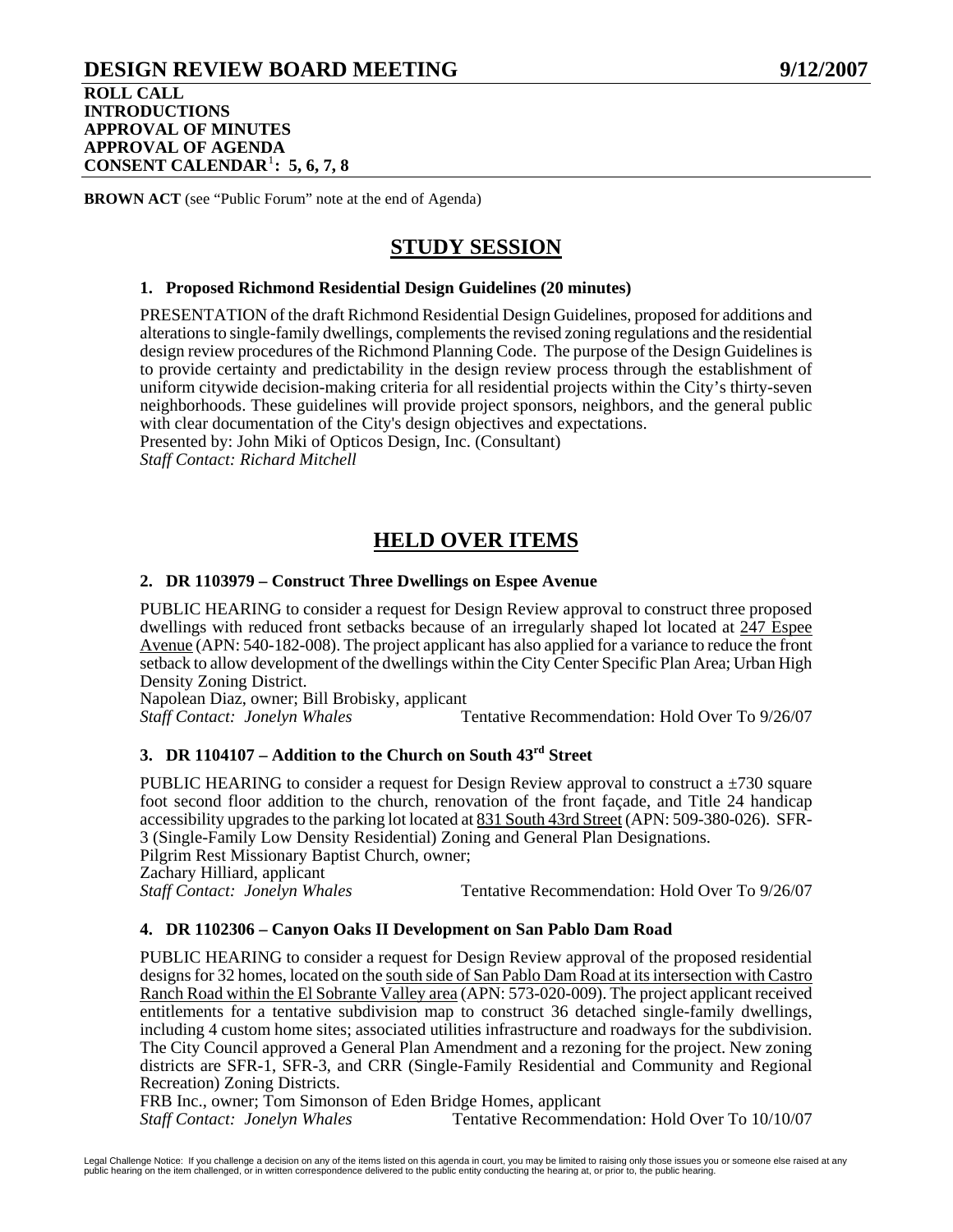# **NEW ITEMS**

## **CC 5. DR 1103947 – Construct Self Storage Facility on West Ohio Street**

PUBLIC HEARING to consider a request for Design Review approval to construct an  $\pm 85,864$ square foot Self Storage facility, with  $\pm 2,110$  square feet of office/living space for an on-site manager, creating 618 self-storage units on 1.43 acres. The applicant is also proposing to add a second floor in the future to the front building (Bldg. B). The site is located at 300 West Ohio Avenue (APN: 550-050-021). M-2 (Light Industrial) Zoning and General Plan Designations. West Ohio Ave Land Co., Inc., owner;

Chris Patchin of Cubix Construction Company, applicant

*Staff Contact: Jonelyn Whales* Tentative Recommendation: Conditional Approval

## **CC 6. DR 1103503 – Construct Mixed-Use Complex on Humphrey Avenue**

PUBLIC HEARING to consider a request for Design Review approval to construct a mixed-use complex, consisting of five (5) apartments on the second and third floors of the proposed building  $(\pm 5,592$  square feet) above  $\pm 4,072$  square feet of commercial space on a  $\pm 9,512$  square foot corner lot located at 2300 Humphrey Avenue (APN: 528-010-005). C-2 (General Commercial) Zoning and General Plan Designations.

David Townsend, owner; Darryl Debor (Architect), applicant

*Staff Contact: Jonelyn Whales* Tentative Recommendation: Hold Over To 9/26/07

## **CC 7. DR 1104032 – Construct Mixed-Use Senior Housing Development on Cutting Blvd.**

PUBLIC HEARING to consider recommending Design Review approval to the Planning Commission to construct a mixed-use development consisting of twenty-four (24) low-income senior restricted rental housing units and ±6,549 square feet of ground floor commercial at the properties located at 3601 and 3627 Cutting Boulevard (APNs: 513-152-001 and 513-152-002). The project would require approval of a density bonus and exceptions to the off-street parking requirements, floor area ratio, and site coverage. Neighborhood Commercial (Knox Cutting Specific Plan) Zoning District.

Eastbay Community Development Corp., owner/applicant *Staff Contact: Lina Velasco* Tentative Recommendation: Hold Over To 9/26/07

## **CC 8. DR 1104205 – Construct Two-Story Addition on Lincoln Avenue**

PUBLIC HEARING to consider a request for Design Review approval to construct  $a \pm 1,115$  square foot two-story addition at the rear of the residence located at 2707 Lincoln Avenue (APN: 528-110- 017). SFR-3 (Low Density Residential) Zoning District. Geardo Ortega, owner; Brenda Munoz, applicant

*Staff Contact: Kieron Slaughter* Tentative Recommendation: Conditional Approval

## **BOARD BUSINESS**

## **9. Reports of Officers, Board Members, and Staff**

#### **Public Forum - Brown Act**

**Anyone who wishes to address the Design Review Board on a topic relevant to the Design Review Board's purpose that is not already on the agenda must submit a speaker form to Planning Department staff prior to the start of Design Review Board meeting. A three-minutes-per-speaker time limit shall apply.** 

<span id="page-45-0"></span> $\mathbf{1}$ Items recommended for denial will not be on the Consent Calendar.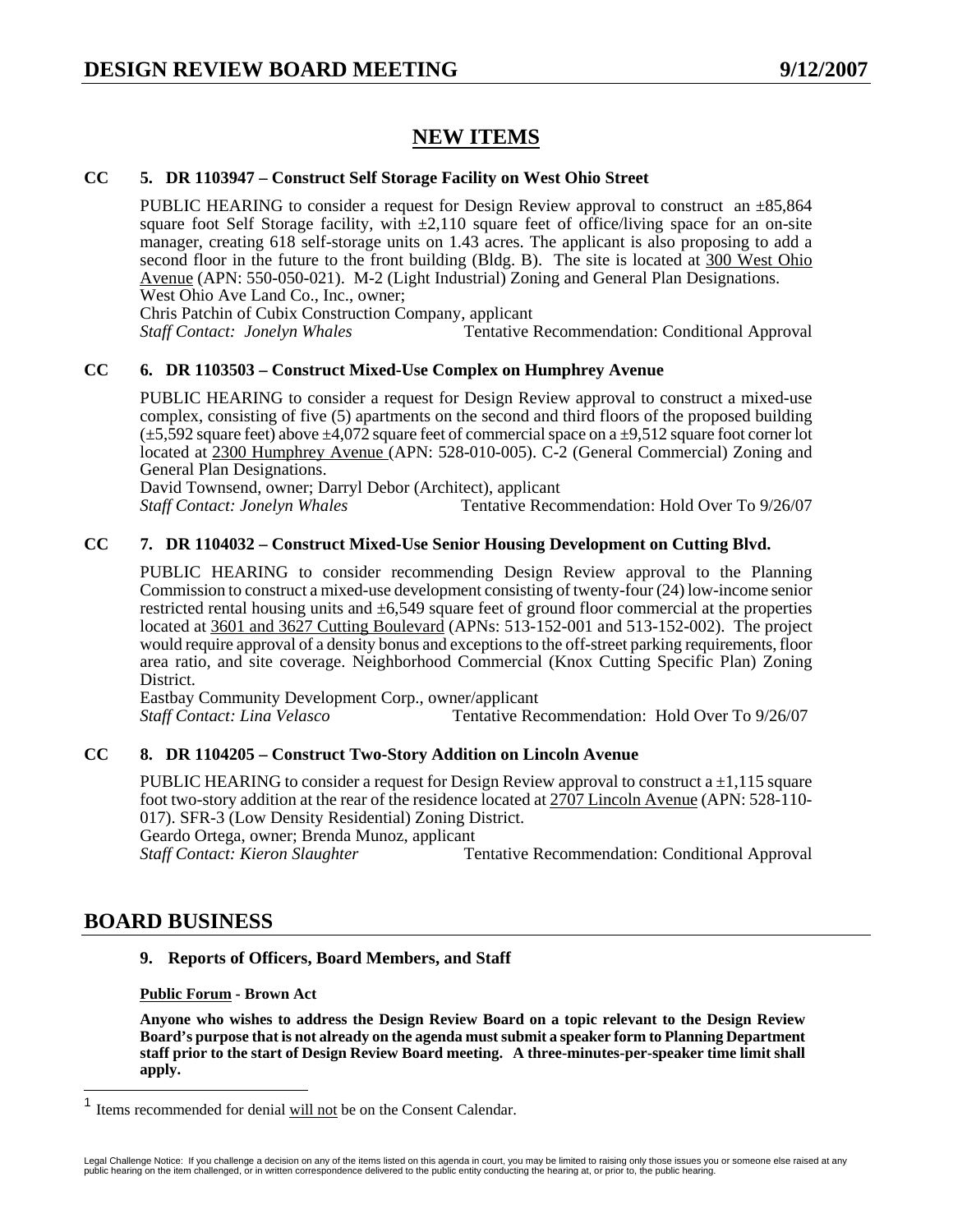# **Wednesday, September 26, 2007, 6:00 p.m.**

Robert Avellar, Chair Diane Bloom Jonathan Livingston, Vice Chair Ted J. Smith Vacant

**Design Review Board Officers Design Review Board Members**

Donald Woodrow

## **PUBLIC HEARING INFORMATION**

**Function of a Public Hearing:** A public hearing is intended to inform the public of proposals and to enable members of the public to present relevant information and viewpoints before Design Review Board action.

**Speaker Registration:** Persons wishing to speak on a particular item on the agenda shall file a speaker form with Planning staff **PRIOR** to the Board's consideration of the item. Once discussion of the agenda item begins, only those persons who have previously submitted speaker forms shall be permitted to speak on the item. Speakers will be called to address the Board after the project applicant has made a presentation. Anyone who wishes to address the Design Review Board on a topic that is not on the agenda and is relevant to the Design Review Board's purpose may file a speaker form with Planning Department staff at any time during the meeting and will be called to address the Board during the Public Forum portion of the meeting.

**Agenda Order:** At the discretion of the Board, items on the agenda may not be heard in the order they appear on the agenda.

**Consent Calendar Items:** In order to allow the Design Review Board to complete their reviews within the time they have offered to serve, applications that are considered routine will be placed on the consent calendar with a staff recommendation to approve, conditionally approve or to continue the item to the next meeting. The Board may act in one motion to adopt the staff recommendations on those items. Before voting on the consent calendar, the Chair will ask if any members of the public wish to speak on any of the items on the consent calendar. If you wish to speak on an item on the consent calendar, you need to rise and request that it be removed from the consent calendar. The item will then be discussed in the numerical order in which it appears. Staff and Board members may also remove items from the consent calendar.

## **Public Hearing Procedure:**

- (1) Chair opens the hearing;
- (2) City staff identifies project being reviewed and presents a preliminary analysis;
- (3) Applicant explains proposal for up to five minutes;
- (4) Members of the Public wishing to speak have up to two minutes to express their viewpoint;
- (5) Applicant may respond to specific allegations made for up to two minutes;
- (6) The Board may ask follow-up questions of any of the speakers;
- (7) Hearing is closed;
- (8) City staff presents its summary and recommendations;
- (9) The Board discusses the application and votes to approve, approve in modified form, continue or deny the application or to make such a recommendation to the Planning Commission when the action of the Planning Commission is also required;
- (10) The Chair informs the audience of the Board's action.

If all items are not completed by 9:00 pm, the items remaining will be continued to the next meeting unless the Board votes to extend the meeting.

**Appeals:** Decisions of the Design Review Board may be appealed to the City Council within ten days. Appeals are submitted to the City Clerk in writing and must state the reasons the action is considered to be in error. An appeal fee of \$150 must accompany the appeal. If action is required by the Planning Commission on the proposal, the decision will be made by the Planning Commission in consideration of the Design Review Board recommendation. Planning Commission decisions are also appealable to the City Council.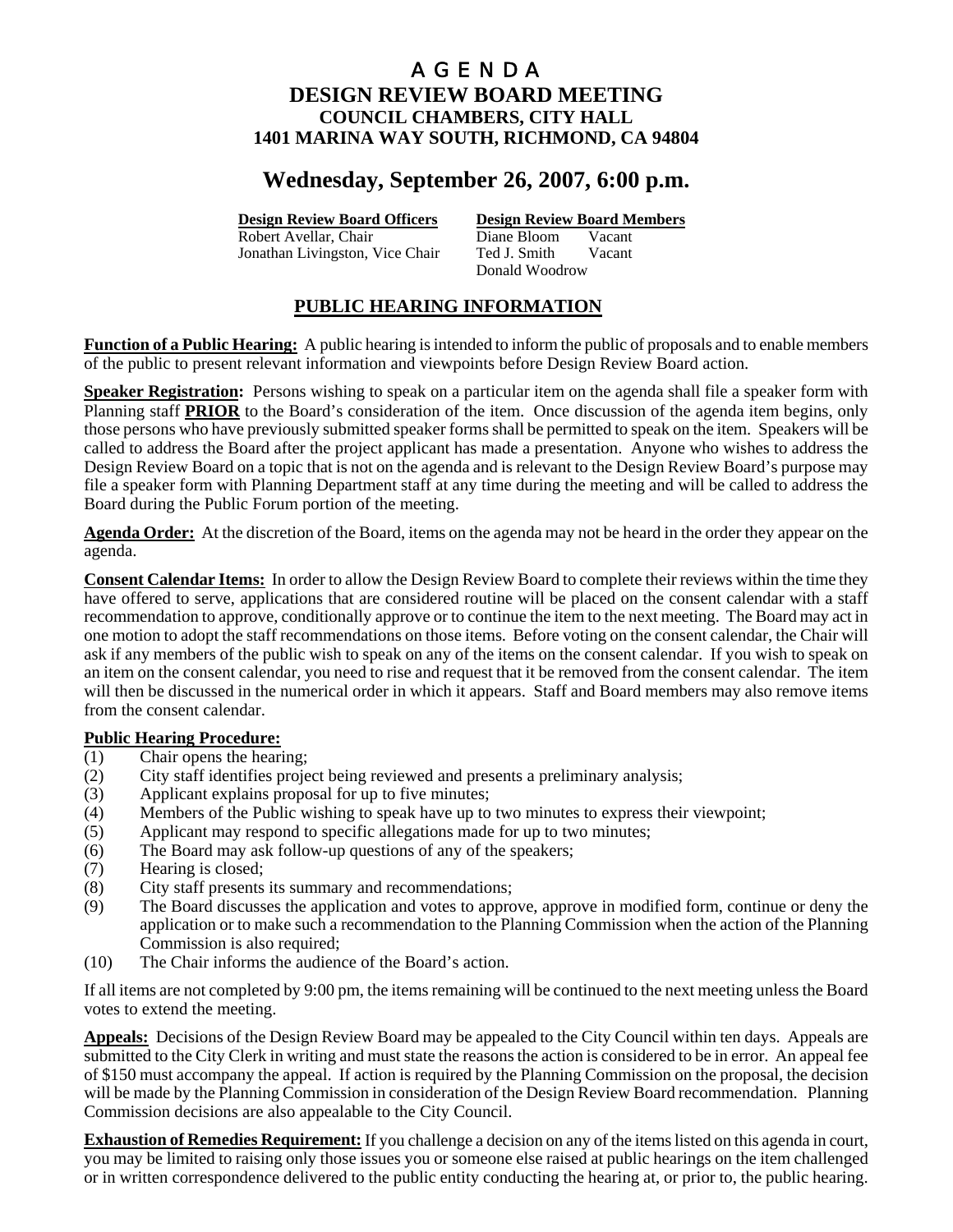## **DESIGN REVIEW BOARD MEETING 9/26/2007 ROLL CALL INTRODUCTIONS APPROVAL OF MINUTES APPROVAL OF AGENDA CONSENT CALENDAR**[1](#page-48-0) **: 7, 8, 9**

**BROWN ACT** (see "Public Forum" note at the end of Agenda)

# **HELD OVER ITEMS**

### **1. DR 1103947 – Construct Self Storage Facility on West Ohio Street**

PUBLIC HEARING to consider a request for Design Review approval to construct an  $\pm 85,864$ square foot Self Storage facility, with  $\pm 2,110$  square feet of office/living space for an on-site manager, creating 618 self-storage units on 1.43 acres. The applicant is also proposing to add a second floor in the future to the front building (Bldg. B). The site is located at 300 West Ohio Avenue (APN: 550-050-021). M-2 (Light Industrial) Zoning and General Plan Designations.

West Ohio Ave Land Co., Inc., owner;

Chris Patchin of Cubix Construction Company, applicant

*Staff Contact: Jonelyn Whales* Tentative Recommendation: Conditional Approval

### **2. DR 1103503 – Construct Mixed-Use Complex on Humphrey Avenue**

PUBLIC HEARING to consider a request for Design Review approval to construct a mixed-use complex, consisting of five (5) apartments on the second and third floors of the proposed building  $(\pm 5.592$  square feet) above  $\pm 4.072$  square feet of commercial space on a  $\pm 9.512$  square foot corner lot located at 2300 Humphrey Avenue (APN: 528-010-005). C-2 (General Commercial) Zoning and General Plan Designations.

David Townsend, owner; Darryl Debor (Architect), applicant

*Staff Contact: Jonelyn Whales* Tentative Recommendation: Conditional Approval

#### **3. DR 1104032 – Construct Mixed-Use Senior Housing Development on Cutting Blvd.**

PUBLIC HEARING to consider recommending Design Review approval to the Planning Commission to construct a mixed-use development consisting of twenty-four (24) low-income senior restricted rental housing units and ±6,549 square feet of ground floor commercial at the properties located at 3601 and 3627 Cutting Boulevard (APNs: 513-152-001 and 513-152-002). The project would require approval of a density bonus and exceptions to the off-street parking requirements, floor area ratio, and site coverage. Neighborhood Commercial (Knox Cutting Specific Plan) Zoning District.

Eastbay Community Development Corp., owner/applicant *Staff Contact: Lina Velasco* **Tentative Recommendation: Varies** 

## **4. DR 1104107 – Addition to the Church on South 43rd Street**

PUBLIC HEARING to consider a request for Design Review approval to construct a  $\pm$ 730 square foot second floor addition to the church, renovation of the front façade, and Title 24 handicap accessibility upgrades to the parking lot located at 831 South 43rd Street (APN: 509-380-026). SFR-3 (Single-Family Low Density Residential) Zoning and General Plan Designations. Pilgrim Rest Missionary Baptist Church, owner; Zachary Hilliard, applicant

*Staff Contact: Jonelyn Whales* Tentative Recommendation: Hold Over To 10/24/2007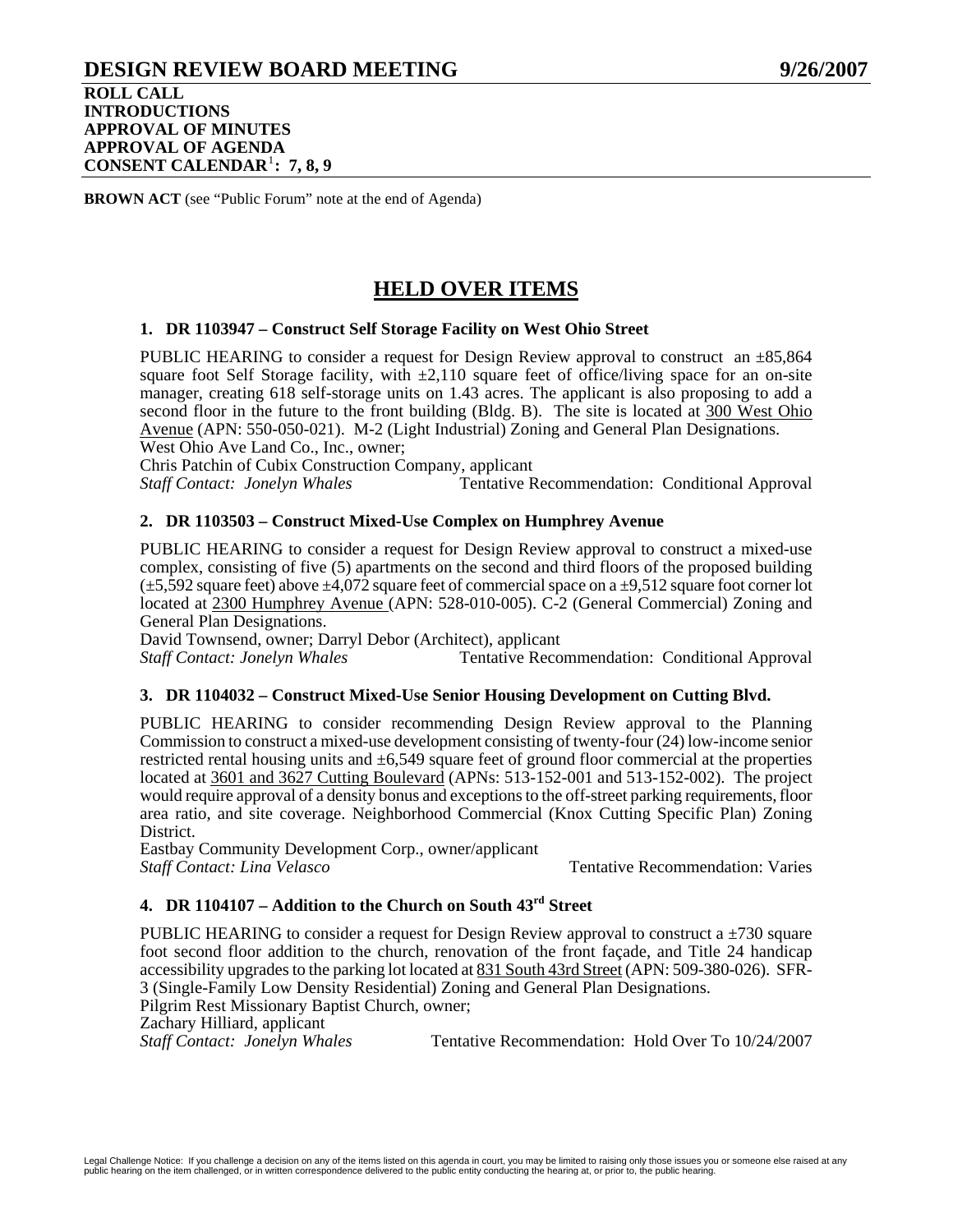## **5. DR 1103130 – Construct Two-Story Single-Family Residence on Tremont Avenue**

PUBLIC HEARING to consider a request for Design Review approval to construct  $a \pm 2,400$  square foot two-story residence located on Tremont Avenue between Contra Costa Avenue and California Street in the Tiscornia Estates planning area (APN: 558-282-020). SFR-3 (Single-Family Low Density Residential) Zoning District and General Plan designation. Robert Clear, owner; Stuart Littell of Stuart Construction, applicant;

L2 Studio of San Francisco, architect

*Staff Contact: Janet Harbin* Tentative Recommendation: Hold Over To 10/10/2007

#### **6. DR 1103979 – Construct Three Dwellings on Espee Avenue**

PUBLIC HEARING to consider a request for Design Review approval to construct three proposed dwellings with reduced front setbacks because of an irregularly shaped lot located at 247 Espee Avenue (APN: 540-182-008). The project applicant has also applied for a variance to reduce the front setback to allow development of the dwellings within the City Center Specific Plan Area; Urban High Density Zoning District.

Napolean Diaz, owner; Bill Brobisky, applicant *Staff Contact: Jonelyn Whales* Tentative Recommendation: Hold Over To 10/24/2007

## **NEW ITEMS**

### **CC 7. DR 1104174 – Construct Two-Story Warehouse and Office Building on Goodrick Avenue**

PUBLIC HEARING to consider a request for Design Review approval to construct a two-story  $\pm$ 7,520 square foot warehouse and office building located at 2780 Goodrick Avenue (APN: 408-082-020). M-3, Heavy Industrial Zoning District.

Johns-Fahy, LLC, owner; Gardener's Guild, Inc., applicant

*Staff Contact: Hector Rojas* Tentative Recommendation: Hold Over to 10/10/2007

## CC 8. DR 1104110 – Two-Story Addition to Single-Family Residence on 30<sup>th</sup> Street

PUBLIC HEARING to consider a request for Design Review approval to construct a  $\pm$ 895 square foot second-story addition to a single-family residence located at 333 30th Street (APN: 516-171- 005). MFR-3, Multi-Family High Density Residential Zoning District. Wayne Chang, owner; Jason Tran, applicant **Staff Contact: Hector Rojas Tentative Recommendation: Conditional Approval** 

#### **CC 9. DR 1104245 – Construct Two-Story Mixed-Use Building on Macdonald Avenue**

PUBLIC HEARING to consider a request for Design Review approval to construct a two-story mixed-use building located at 3405 Macdonald Avenue (APN 516-192-012). C-2, General Commercial Zoning District. Ramon Ramirez, owner/applicant<br>Staff Contact: Hector Rojas

Tentative Recommendation: Conditional Approval

## **BOARD BUSINESS**

 $\overline{a}$ 

#### **10. Reports of Officers, Board Members, and Staff**

#### **Public Forum - Brown Act**

**Anyone who wishes to address the Design Review Board on a topic relevant to the Design Review Board's purpose that is not already on the agenda must submit a speaker form to Planning Department staff prior to the start of Design Review Board meeting. A three-minutes-per-speaker time limit shall apply.** 

<span id="page-48-0"></span><sup>1</sup> Items recommended for denial will not be on the Consent Calendar.

Legal Challenge Notice: If you challenge a decision on any of the items listed on this agenda in court, you may be limited to raising only those issues you or someone else raised at any<br>public hearing on the item challenge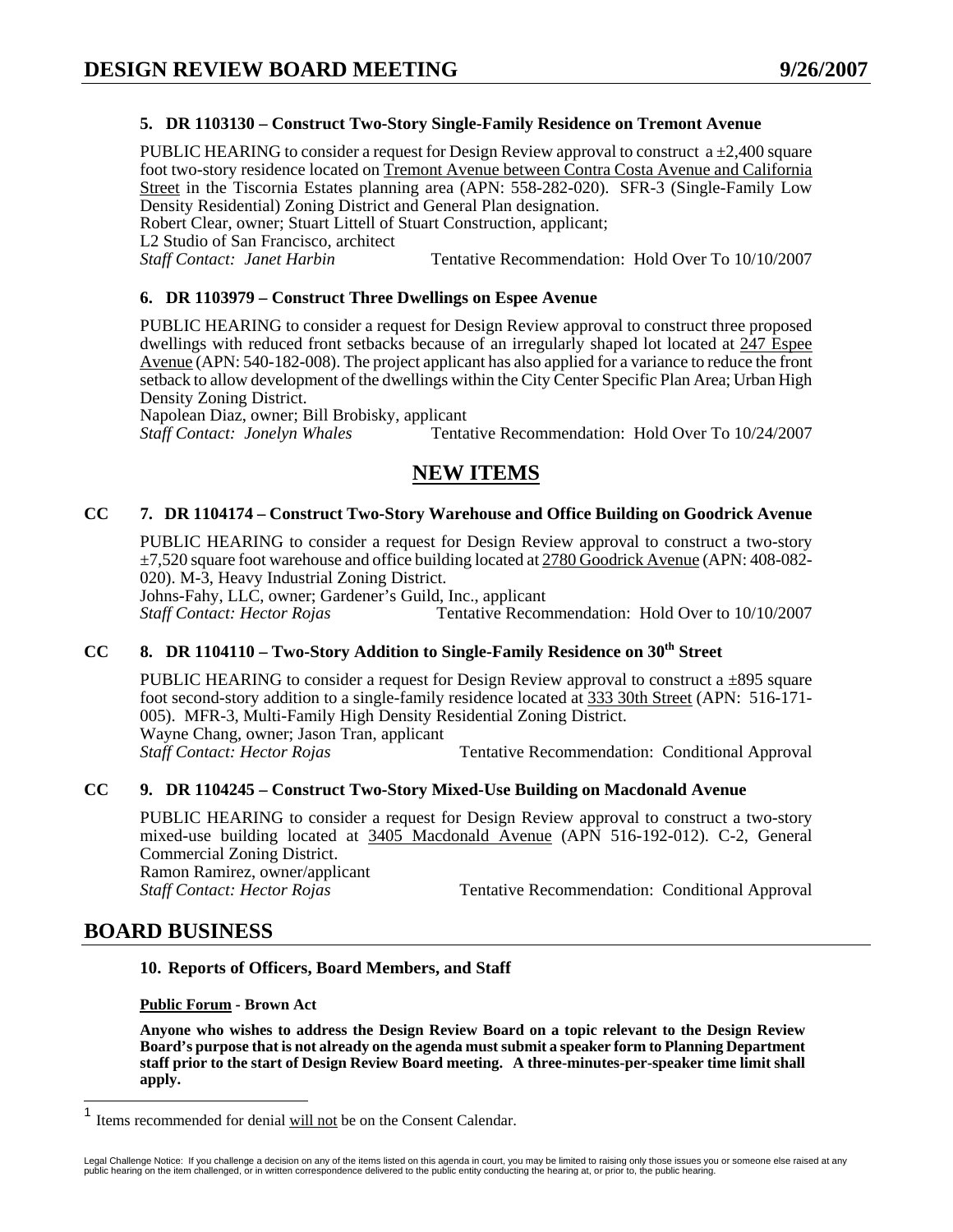## REVISED A G E N D A **DESIGN REVIEW BOARD MEETING CITY OF RICHMOND COUNCIL CHAMBERS, CITY HALL 1401 MARINA WAY SOUTH, RICHMOND, CA 94804**

# **Wednesday, October 10, 2007, 6:00 p.m.**

Robert Avellar, Chair Diane Bloom Jonathan Livingston, Vice Chair Ted J. Smith Vacant

**Design Review Board Officers Design Review Board Members**

Don Woodrow

## **PUBLIC HEARING INFORMATION**

**Function of a Public Hearing:** A public hearing is intended to inform the public of proposals and to enable members of the public to present relevant information and viewpoints before Design Review Board action.

**Speaker Registration:** Persons wishing to speak on a particular item on the agenda shall file a speaker form with Planning staff **PRIOR** to the Board's consideration of the item. Once discussion of the agenda item begins, only those persons who have previously submitted speaker forms shall be permitted to speak on the item. Speakers will be called to address the Board after the project applicant has made a presentation. Anyone who wishes to address the Design Review Board on a topic that is not on the agenda and is relevant to the Design Review Board's purpose may file a speaker form with Planning Department staff at any time during the meeting and will be called to address the Board during the Public Forum portion of the meeting.

**Agenda Order:** At the discretion of the Board, items on the agenda may not be heard in the order they appear on the agenda.

**Consent Calendar Items:** In order to allow the Design Review Board to complete their reviews within the time they have offered to serve, applications that are considered routine will be placed on the consent calendar with a staff recommendation to approve, conditionally approve or to continue the item to the next meeting. The Board may act in one motion to adopt the staff recommendations on those items. Before voting on the consent calendar, the Chair will ask if any members of the public wish to speak on any of the items on the consent calendar. If you wish to speak on an item on the consent calendar, you need to rise and request that it be removed from the consent calendar. The item will then be discussed in the numerical order in which it appears. Staff and Board members may also remove items from the consent calendar.

## **Public Hearing Procedure:**

- (1) Chair opens the hearing;
- (2) City staff identifies project being reviewed and presents a preliminary analysis;
- (3) Applicant explains proposal for up to five minutes;
- (4) Members of the Public wishing to speak have up to two minutes to express their viewpoint;
- (5) Applicant may respond to specific allegations made for up to two minutes;
- (6) The Board may ask follow-up questions of any of the speakers;
- (7) Hearing is closed;
- (8) City staff presents its summary and recommendations;
- (9) The Board discusses the application and votes to approve, approve in modified form, continue or deny the application or to make such a recommendation to the Planning Commission when the action of the Planning Commission is also required;
- (10) The Chair informs the audience of the Board's action.

If all items are not completed by 9:00 pm, the items remaining will be continued to the next meeting unless the Board votes to extend the meeting.

**Appeals:** Decisions of the Design Review Board may be appealed to the City Council within ten days. Appeals are submitted to the City Clerk in writing and must state the reasons the action is considered to be in error. An appeal fee of \$150 must accompany the appeal. If action is required by the Planning Commission on the proposal, the decision will be made by the Planning Commission in consideration of the Design Review Board recommendation. Planning Commission decisions are also appealable to the City Council.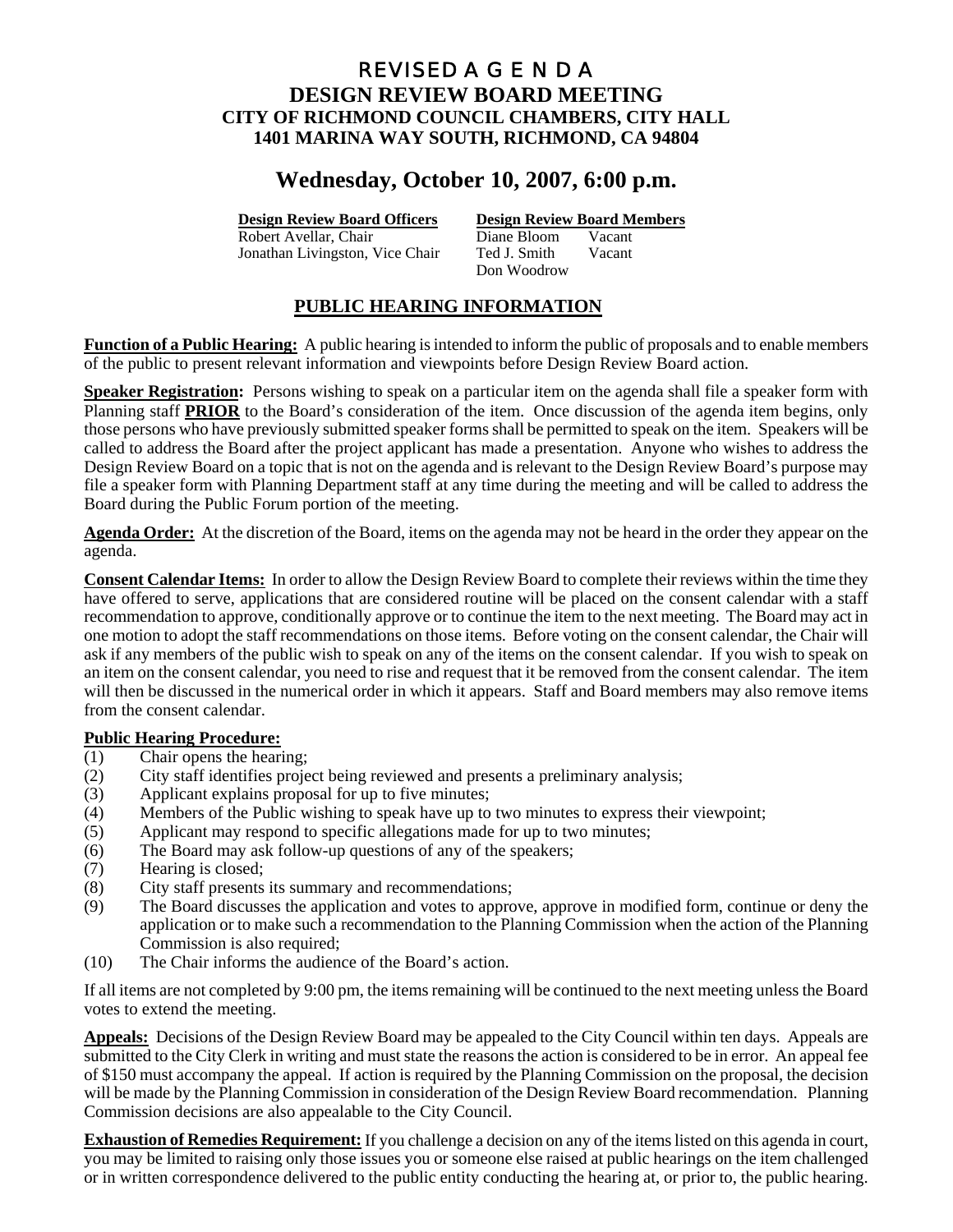**ROLL CALL INTRODUCTIONS APPROVAL OF MINUTES APPROVAL OF AGENDA CONSENT CALENDAR**[1](#page-51-0) **: 4, 5, 6**

**BROWN ACT** (see "Public Forum" note at the end of Agenda)

# **HELD OVER ITEM**

## **1. DR 1102306 – Canyon Oaks II Development on San Pablo Dam Road**

PUBLIC HEARING to consider a request for Design Review approval of the proposed residential designs for 32 homes, located on the south side of San Pablo Dam Road at its intersection with Castro Ranch Road within the El Sobrante Valley area (APN: 573-020-009). The project applicant received entitlements for a tentative subdivision map to construct 36 detached single-family dwellings, including 4 custom home sites; associated utilities infrastructure and roadways for the subdivision. The City Council approved a General Plan Amendment and a rezoning for the project. New zoning districts are SFR-1, SFR-3, and CRR (Single-Family Residential and Community and Regional Recreation) Zoning Districts.

FRB Inc., owner; Tom Simonson of Eden Bridge Homes, applicant

*Staff Contact: Jonelyn Whales* Tentative Recommendation: Hold Over to 11/14/07

## **2. DR 1103130 – Construct Two-Story Single-Family Residence on Tremont Avenue**

PUBLIC HEARING to consider a request for Design Review approval to construct  $a \pm 2,400$  square foot two-story residence located on Tremont Avenue between Contra Costa Avenue and California Street in the Tiscornia Estates planning area (APN: 558-282-020). SFR-3 (Single-Family Low Density Residential) Zoning District and General Plan designation. Robert Clear, owner; Stuart Littell of Stuart Construction, applicant;

L2 Studio of San Francisco, architect

*Staff Contact: Janet Harbin* **Tentative Recommendation: Hold Over to 10/24/07** 

## **3. DR 1104174 – Construct Two-Story Office Building & Restroom/Shelter on Goodrick Ave.**

PUBLIC HEARING to consider a request for Design Review approval to construct a two-story ±6,920 square foot two-story office building and 600 square foot restroom/shelter located at 2780 Goodrick Avenue (APN: 408-082-020). M-3, Heavy Industrial Zoning District. Johns-Fahy, LLC, owner; Gardener's Guild, Inc., applicant

*Staff Contact: Hector Rojas* Tentative Recommendation: Conditional Approval

# **NEW ITEMS**

## **CC 4. DR 1104189 – Chevron Pre-Fabricated Steel Warehouse within the Refinery**

PUBLIC HEARING to consider a request for Design Review approval to construct an 80 foot by 150 foot pre-fabricated steel warehouse that would be approximately 27 feet high located at 841 Chevron Way (APNs: 561-040-016; 561-100-003, -001, -003, -008, -009, -010, -011, -012, -013, -017, -020, - 025, -026, -029, -034, -035, -036, -036, -037, -038, -040; 561-400-008; 561-410-002; 561-410-003). The proposed warehouse would be situated within the Refinery's property boundary and would not be visible to persons located off site. M-2 (Light Industrial) and M-3 (Heavy Industrial) Zoning Districts.

Chevron Products Company, owner; John Jensen, applicant

*Staff Contact: Lamont Thompson* Tentative Recommendation: Conditional Approval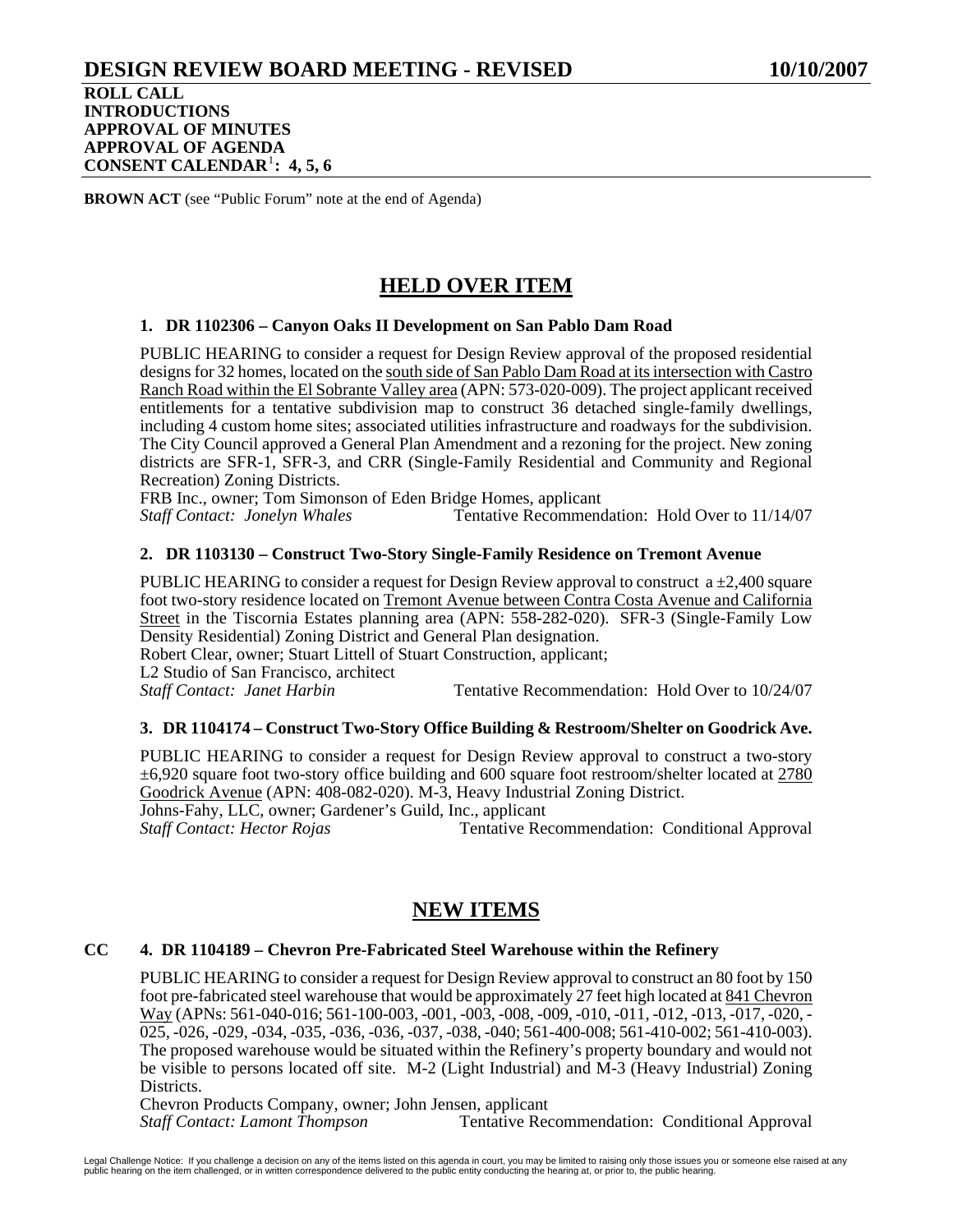## **CC 5. DR 1104313 – Second Story Addition to Single-Family Residence on Sanderling Island**

PUBLIC HEARING to consider a request for Design Review approval to construct a  $\pm 153$  square foot second level at the front of the residence located at 1302 Sanderling Island (APN: 560-410- 043). SFR-3 (Single-Family Low Density Residential) Zoning District. Thomas Bachman, owner/applicant<br>Staff Contact: Kieron Slaughter *Staff Contact: Kieron Slaughter* Tentative Recommendation: Withdrawal

#### **CC 6. DR 1104193 – Building Façade and Site Improvements on San Pablo Avenue**

PUBLIC HEARING to consider a request for Design Review approval of building façade and site improvements to the shared parking lot at the properties located at 12432 and 12440 San Pablo Avenue (APNs: 519-010-014 & -015). C-2 (General Commercial) Zoning District. David Bailey, owner; Thomas E. Wright, applicant *Staff Contact: Kieron Slaughter* **Tentative Recommendation: Hold Over to 10/24/07** 

## **BOARD BUSINESS**

#### **7. Reports of Officers, Board Members, and Staff**

#### **Public Forum - Brown Act**

**Anyone who wishes to address the Design Review Board on a topic relevant to the Design Review Board's purpose that is not already on the agenda must submit a speaker form to Planning Department staff prior to the start of Design Review Board meeting. A three-minutes-per-speaker time limit shall apply.** 

3 **Design Review staff reports for this meeting are available online at: <http://www.ci.richmond.ca.us/Archive.asp>**

<span id="page-51-0"></span> $\overline{1}$ Items recommended for denial will not be on the Consent Calendar.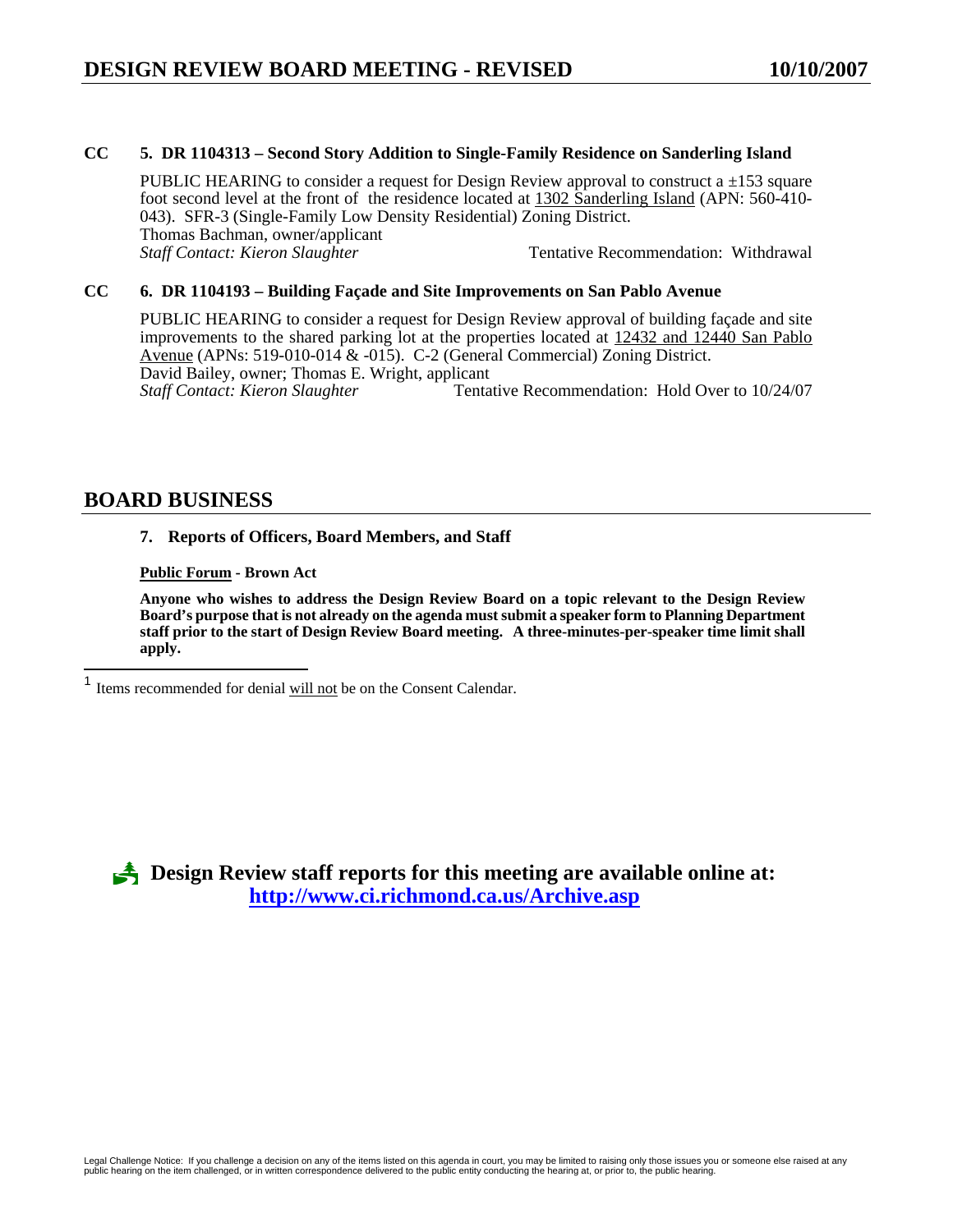# A G E N D A

## **DESIGN REVIEW BOARD MEETING CITY OF RICHMOND COUNCIL CHAMBERS, CITY HALL 1401 MARINA WAY SOUTH, RICHMOND, CA 94804**

# **Wednesday, October 24, 2007, 6:00 p.m.**

Robert Avellar, Chair Diane Bloom Vacant Jonathan Livingston, Vice Chair Ted J. Smith Vacant

**Design Review Board Officers Design Review Board Members**

Don Woodrow

## **PUBLIC HEARING INFORMATION**

**Function of a Public Hearing:** A public hearing is intended to inform the public of proposals and to enable members of the public to present relevant information and viewpoints before Design Review Board action.

**Speaker Registration:** Persons wishing to speak on a particular item on the agenda shall file a speaker form with Planning staff **PRIOR** to the Board's consideration of the item. Once discussion of the agenda item begins, only those persons who have previously submitted speaker forms shall be permitted to speak on the item. Speakers will be called to address the Board after the project applicant has made a presentation. Anyone who wishes to address the Design Review Board on a topic that is not on the agenda and is relevant to the Design Review Board's purpose may file a speaker form with Planning Department staff at any time during the meeting and will be called to address the Board during the Public Forum portion of the meeting.

**Agenda Order:** At the discretion of the Board, items on the agenda may not be heard in the order they appear on the agenda.

**Consent Calendar Items:** In order to allow the Design Review Board to complete their reviews within the time they have offered to serve, applications that are considered routine will be placed on the consent calendar with a staff recommendation to approve, conditionally approve or to continue the item to the next meeting. The Board may act in one motion to adopt the staff recommendations on those items. Before voting on the consent calendar, the Chair will ask if any members of the public wish to speak on any of the items on the consent calendar. If you wish to speak on an item on the consent calendar, you need to rise and request that it be removed from the consent calendar. The item will then be discussed in the numerical order in which it appears. Staff and Board members may also remove items from the consent calendar.

## **Public Hearing Procedure:**

- (1) Chair opens the hearing;
- (2) City staff identifies project being reviewed and presents a preliminary analysis;
- (3) Applicant explains proposal for up to five minutes;
- (4) Members of the Public wishing to speak have up to two minutes to express their viewpoint;
- (5) Applicant may respond to specific allegations made for up to two minutes;
- (6) The Board may ask follow-up questions of any of the speakers;
- (7) Hearing is closed;
- (8) City staff presents its summary and recommendations;
- (9) The Board discusses the application and votes to approve, approve in modified form, continue or deny the application or to make such a recommendation to the Planning Commission when the action of the Planning Commission is also required;
- (10) The Chair informs the audience of the Board's action.

If all items are not completed by 9:00 pm, the items remaining will be continued to the next meeting unless the Board votes to extend the meeting.

**Appeals:** Decisions of the Design Review Board may be appealed to the City Council within ten days. Appeals are submitted to the City Clerk in writing and must state the reasons the action is considered to be in error. An appeal fee of \$150 must accompany the appeal. If action is required by the Planning Commission on the proposal, the decision will be made by the Planning Commission in consideration of the Design Review Board recommendation. Planning Commission decisions are also appealable to the City Council.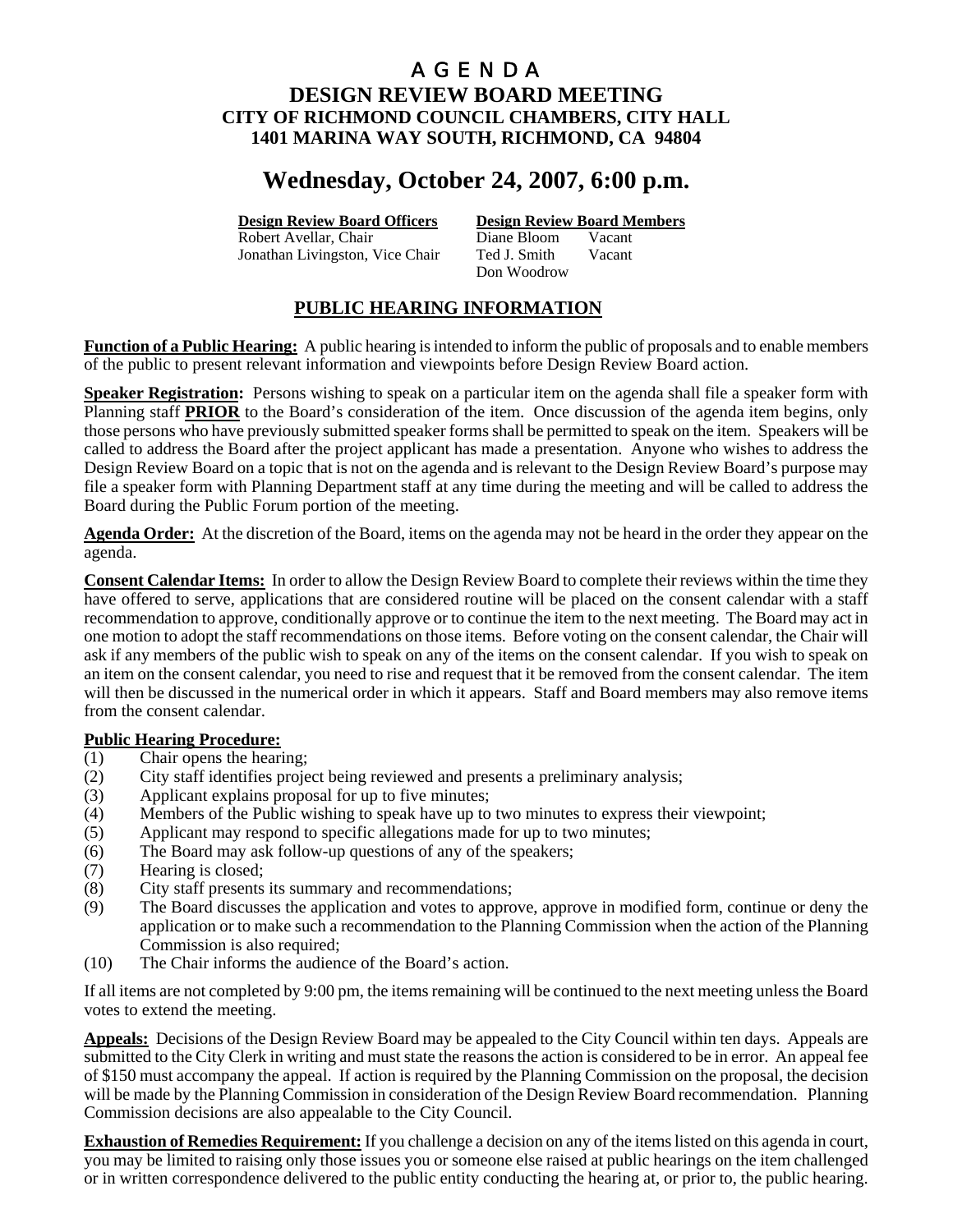## **DESIGN REVIEW BOARD MEETING 10/24/2007 ROLL CALL INTRODUCTIONS APPROVAL OF MINUTES APPROVAL OF AGENDA CONSENT CALENDAR**[1](#page-54-0) **: 5, 6, 7**

**BROWN ACT** (see "Public Forum" note at the end of Agenda)

# **HELD OVER ITEMS**

### **1. DR 1103130 – Construct Two-Story Single-Family Residence on Tremont Avenue**

PUBLIC HEARING to consider a request for Design Review approval to construct  $a \pm 2,400$  square foot two-story residence located on Tremont Avenue between Contra Costa Avenue and California Street in the Tiscornia Estates planning area (APN: 558-282-020). SFR-3 (Single-Family Low Density Residential) Zoning District and General Plan designation.

Robert Clear, owner; Stuart Littell of Stuart Construction, applicant; L2 Studio of San Francisco, architect

**Staff Contact: Janet Harbin**  Tentative Recommendation: Conditional Approval

## **2. DR 1104193 – Building Façade and Site Improvements on San Pablo Avenue**

PUBLIC HEARING to consider a request for Design Review approval of building façade and site improvements to the shared parking lot at the properties located at 12432 and 12440 San Pablo Avenue (APNs: 519-010-014 & -015). C-2 (General Commercial) Zoning District. David Bailey, owner; Thomas E. Wright, applicant *Staff Contact: Kieron Slaughter* Tentative Recommendation: Conditional Approval

## **3. DR 1104107 – Addition to the Church on South 43rd Street**

PUBLIC HEARING to consider a request for Design Review approval to construct a  $\pm$ 730 square foot second floor addition to the church, renovation of the front façade, and Title 24 handicap accessibility upgrades to the parking lot located at 831 South 43rd Street (APN: 509-380-026). SFR-3 (Single-Family Low Density Residential) Zoning and General Plan Designations. Pilgrim Rest Missionary Baptist Church, owner; Zachary Hilliard, applicant

*Staff Contact: Jonelyn Whales* Tentative Recommendation: Hold Over To 12/12/2007

## **4. DR 1103979 – Construct Three Dwellings on Espee Avenue**

PUBLIC HEARING to consider a request for Design Review approval to construct three proposed dwellings with reduced front setbacks because of an irregularly shaped lot located at 247 Espee Avenue (APN: 540-182-008). The project applicant has also applied for a variance to reduce the front setback to allow development of the dwellings within the City Center Specific Plan Area; Urban High Density Zoning District.

Napolean Diaz, owner; Bill Brobisky, applicant<br>Staff Contact: Jonelyn Whales Tenta

Tentative Recommendation: Hold Over To 12/12/2007

## **NEW ITEMS**

#### **CC 5. DR 1103384 – Construct Industrial Building on Giant Road**

PUBLIC HEARING to consider a request for Design Review approval to construct a new ±48,000 square foot industrial building located at 6501 Giant Road (APN: 405-030-036) as part of the overall development plan approved for the Point Pinole Business Park, including a business park, open space and trail, and residential land uses. PA (Planned Area) Zoning District.

Hermann Welm, owner; Stephen Mincey (Architect) applicant

*Staff Contact: Jonelyn Whales* Tentative Recommendation: Conditional Approval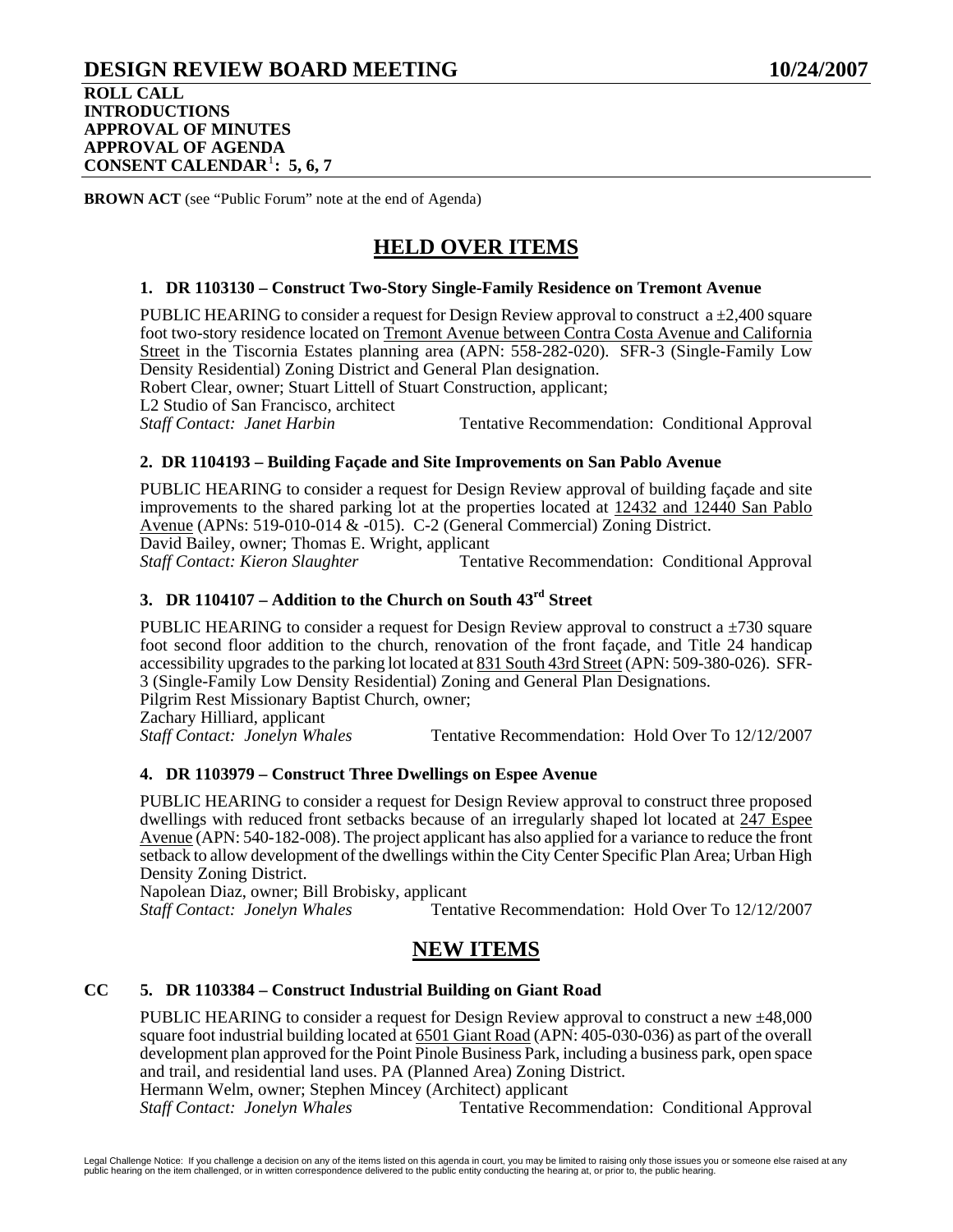# **DESIGN REVIEW BOARD MEETING 10/24/2007**

## **CC 6. DR 11103698 – Construct Two-Story Duplex on Carlos Avenue**

PUBLIC HEARING to consider a request for Design Review approval to construct a  $\pm 3,800$  square foot two-story duplex located at 5640 Carlos Avenue (APN: 509-180-008). The proposed project would include provision of five (5) parking spaces, and a maximum building height of  $27' - 9$ ". MFR-1 (Multi-Family Residential) Zoning District. Saovanee Singharlangpon, owner; Guy Supawit (Designer), applicant *Staff Contact: Hector Lopez* Tentative Recommendation: Hold Over To 11/14/2007

#### **CC 7. DR 1104136 – Construct Accessory Structure on Roosevelt Avenue**

PUBLIC HEARING to consider a request for Design Review approval to construct a  $\pm$ 576 square foot accessory structure that would include a garage and a hobby room located at 4323 Roosevelt Avenue (APN: 518-370-012). SFR-3 (Single-Family Low Density Residential) Zoning District. Michael Stanley, owner/applicant<br>Staff Contact: Hector Lopez Tentative Recommendation: Conditional Approval

## **BOARD BUSINESS**

<span id="page-54-0"></span>1

#### **8. Reports of Officers, Board Members, and Staff**

**a. Report from Board Member Woodrow and discussion to finalize letter from Board to Planning Director.** 

#### **Public Forum - Brown Act**

**Anyone who wishes to address the Design Review Board on a topic relevant to the Design Review Board's purpose that is not already on the agenda must submit a speaker form to Planning Department staff prior to the start of Design Review Board meeting. A three-minutes-per-speaker time limit shall apply.** 

Items recommended for denial will not be on the Consent Calendar.

3 Design Review staff reports for this meeting are available in the City of Richmond's website Document Center at **http://www.ci.richmond.ca.us/documentcenterii.asp** Go to: **Planning and Building Services** Î **Design Review Board** Î **Staff Reports**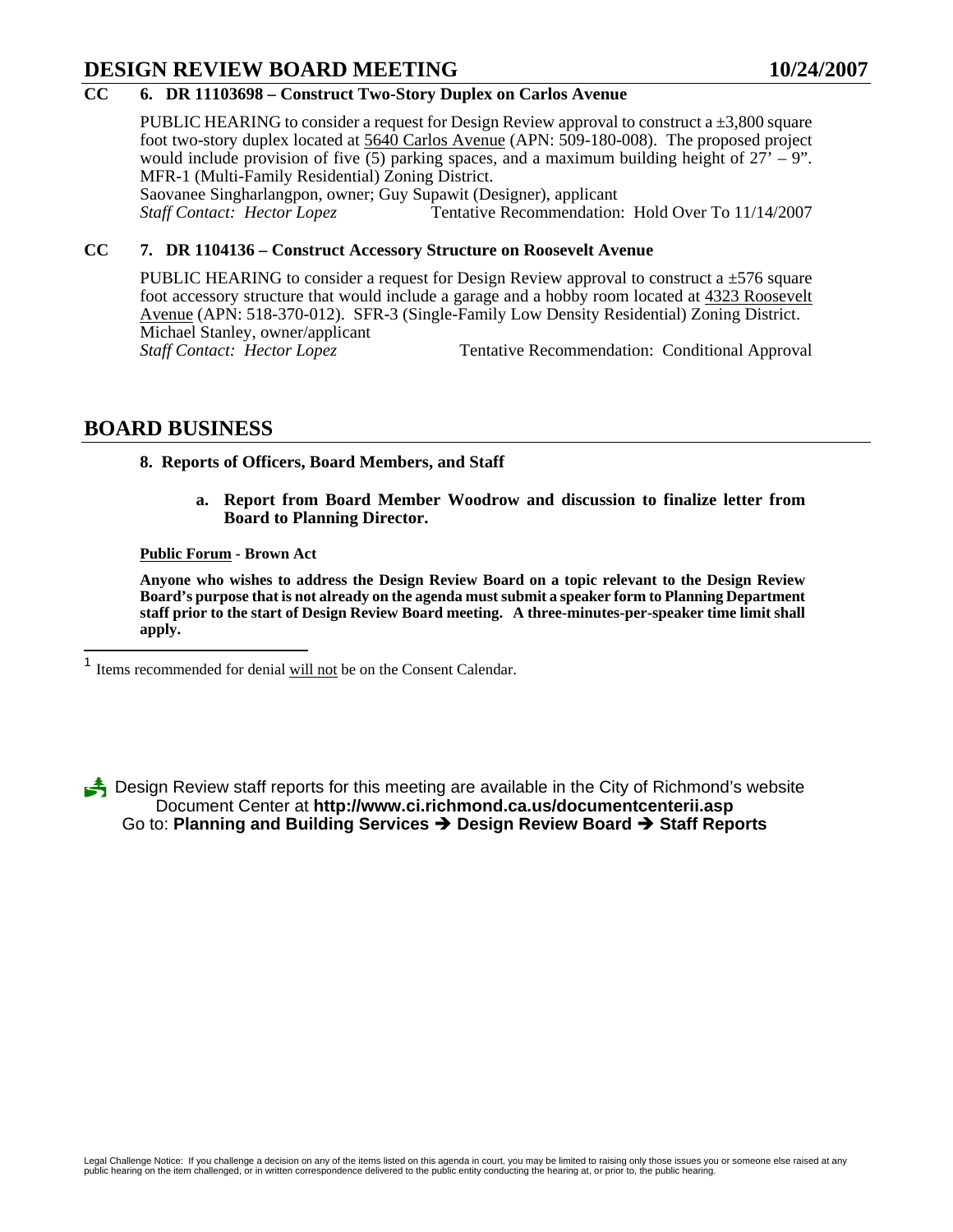# **Wednesday, November 14, 2007, 6:00 p.m.**

Robert Avellar, Chair Diane Bloom Vacant Jonathan Livingston, Vice Chair Ted J. Smith Vacant

**Design Review Board Officers Design Review Board Members**

Don Woodrow

## **PUBLIC HEARING INFORMATION**

**Function of a Public Hearing:** A public hearing is intended to inform the public of proposals and to enable members of the public to present relevant information and viewpoints before Design Review Board action.

**Speaker Registration:** Persons wishing to speak on a particular item on the agenda shall file a speaker form with Planning staff **PRIOR** to the Board's consideration of the item. Once discussion of the agenda item begins, only those persons who have previously submitted speaker forms shall be permitted to speak on the item. Speakers will be called to address the Board after the project applicant has made a presentation. Anyone who wishes to address the Design Review Board on a topic that is not on the agenda and is relevant to the Design Review Board's purpose may file a speaker form with Planning Department staff at any time during the meeting and will be called to address the Board during the Public Forum portion of the meeting.

**Agenda Order:** At the discretion of the Board, items on the agenda may not be heard in the order they appear on the agenda.

**Consent Calendar Items:** In order to allow the Design Review Board to complete their reviews within the time they have offered to serve, applications that are considered routine will be placed on the consent calendar with a staff recommendation to approve, conditionally approve or to continue the item to the next meeting. The Board may act in one motion to adopt the staff recommendations on those items. Before voting on the consent calendar, the Chair will ask if any members of the public wish to speak on any of the items on the consent calendar. If you wish to speak on an item on the consent calendar, you need to rise and request that it be removed from the consent calendar. The item will then be discussed in the numerical order in which it appears. Staff and Board members may also remove items from the consent calendar.

## **Public Hearing Procedure:**

- (1) Chair opens the hearing;
- (2) City staff identifies project being reviewed and presents a preliminary analysis;
- (3) Applicant explains proposal for up to five minutes;
- (4) Members of the Public wishing to speak have up to two minutes to express their viewpoint;
- (5) Applicant may respond to specific allegations made for up to two minutes;
- (6) The Board may ask follow-up questions of any of the speakers;
- (7) Hearing is closed;
- (8) City staff presents its summary and recommendations;
- (9) The Board discusses the application and votes to approve, approve in modified form, continue or deny the application or to make such a recommendation to the Planning Commission when the action of the Planning Commission is also required;
- (10) The Chair informs the audience of the Board's action.

If all items are not completed by 9:00 pm, the items remaining will be continued to the next meeting unless the Board votes to extend the meeting.

**Appeals:** Decisions of the Design Review Board may be appealed to the City Council within ten days. Appeals are submitted to the City Clerk in writing and must state the reasons the action is considered to be in error. An appeal fee of \$150 must accompany the appeal. If action is required by the Planning Commission on the proposal, the decision will be made by the Planning Commission in consideration of the Design Review Board recommendation. Planning Commission decisions are also appealable to the City Council.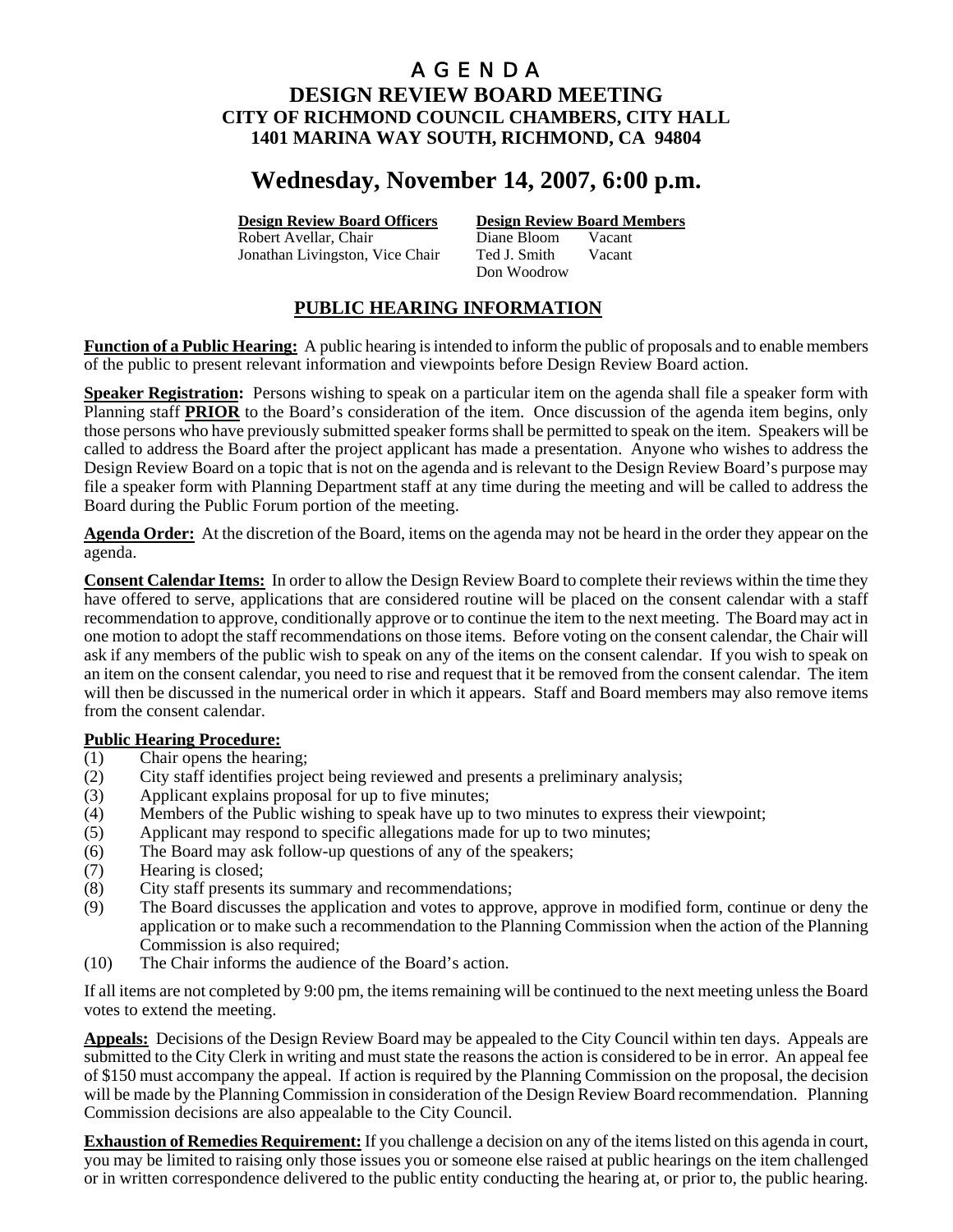## **DESIGN REVIEW BOARD MEETING 11/14/2007 ROLL CALL INTRODUCTIONS APPROVAL OF MINUTES APPROVAL OF AGENDA CONSENT CALENDAR**[1](#page-57-0) **: 4, 5, 6, 7**

**BROWN ACT** (see "Public Forum" note at the end of Agenda)

# **HELD OVER ITEMS**

### **1. DR 1102306 – Canyon Oaks II Development on San Pablo Dam Road**

PUBLIC HEARING to consider a request for Design Review approval of the proposed residential designs for 32 homes, located on the south side of San Pablo Dam Road at its intersection with Castro Ranch Road within the El Sobrante Valley area (APN: 573-020-009). The project applicant received entitlements for a tentative subdivision map to construct 36 detached single-family dwellings, including 4 custom home sites; associated utilities infrastructure and roadways for the subdivision. The City Council approved a General Plan Amendment and a rezoning for the project. New zoning districts are SFR-1, SFR-3, and CRR (Single-Family Residential and Community and Regional Recreation) Zoning Districts.

FRB Inc., owner; Tom Simonson of Eden Bridge Homes, applicant

*Staff Contact: Jonelyn Whales* Tentative Recommendation: Hold Over To 12/12/2007

### **2. DR 11103698 – Construct Two-Story Duplex on Carlos Avenue**

PUBLIC HEARING to consider a request for Design Review approval to construct a  $\pm 3.800$  square foot two-story duplex located at 5640 Carlos Avenue (APN: 509-180-008). The proposed project would include provision of five (5) parking spaces, and a maximum building height of  $27' - 9$ ". MFR-1 (Multi-Family Residential) Zoning District.

Saovanee Singharlangpon, owner; Guy Supawit (Designer), applicant Staff Contact: Hector Lopez Tentative Recommendation: Ho

Tentative Recommendation: Hold Over to a Date Uncertain

## **3. DR 1103503 – Construct Mixed-Use Complex on Humphrey Avenue**

PUBLIC HEARING to consider a request for Design Review approval to construct a mixed-use complex, consisting of five (5) apartments on the second and third floors of the proposed building  $(\pm 5,592)$  square feet) above  $\pm 4,072$  square feet of commercial space on a  $\pm 9,512$  square foot corner lot located at 2300 Humphrey Avenue (APN: 528-010-005). C-2 (General Commercial) Zoning and General Plan Designations.

David Townsend, owner; Darryl Debor (Architect), applicant

*Staff Contact: Jonelyn Whales* Tentative Recommendation: Conditional Approval

## **NEW ITEMS**

## **CC 4. DR 1104378 – Two-Story Addition to Existing Deck at Residence on Dimm Street**

PUBLIC HEARING to consider a request for Design Review approval to construct a split-level deck at the rear of the residence located at  $\frac{567 \text{ Dimm Street}}{222 (100)}$ . The project would add a multi-level deck over 6 feet in height. SFR-3 (Single-Family Low Density Residential) Zoning District.

Linda Donner, owner: Stan Gina, applicant

*Staff Contact: Kieron Slaughter* Tentative Recommendation: Conditional Approval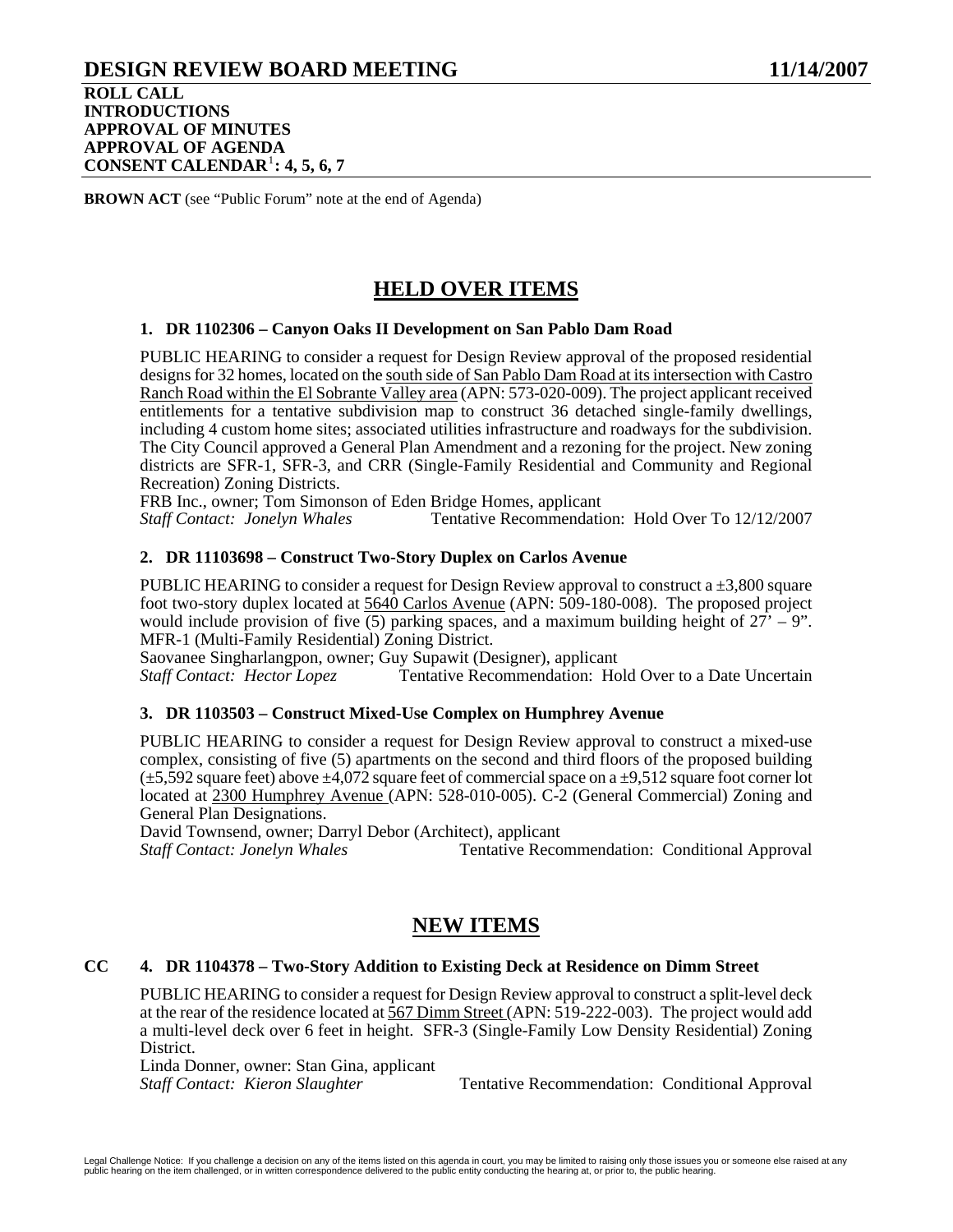## **CC 5. DR 1104344 – Construct Single-Story Residence on Sanford Avenue**

PUBLIC HEARING to consider a request for Design Review approval to construct a  $\pm 1,700$  square foot single-story single-family residence located on Sanford Avenue between Kelsey and Filbert Streets (APN: 561-192-034). SFR-3 (Single-Family Low Density Residential) Zoning District. Gustavo Perez, owner; Roberto Pena, applicant *Staff Contact: Hector Lopez* **Tentative Recommendation: Conditional Approval** 

## **CC 6. DR 1104032 – Easterhill Senior Housing Mixed-Use Development on Cutting Blvd.**

PUBLIC HEARING to consider a request for Design Review approval to construct a mixed-use development consisting of 24 low-income senior restricted dwelling units and  $\pm 6,350$  square feet of ground floor commercial space at the properties located at 3601-3627 Cutting Boulevard (APNs: 513-152-001 & 513-152-002). Neighborhood Commercial (Knox Cutting Specific Plan) Zoning District.

Eastbay Community Development Corp., owner/applicant *Staff Contact: Lina Velasco* Tentative Recommendation: Conditional Approval

#### **CC 7. DR 1104419 – Richmond Ford Assembly Plant Solar Panels Installation on Harbour Way S.**

PUBLIC HEARING to consider a request for Design Review approval to install solar panels on the Richmond Ford Assembly Plant building located at 1414 - 1422 Harbour Way South (APN: 560-181- 103 & -104). Mixed Use (Knox Cutting Specific Plan) Zoning District. Orton Development, Inc., owner/applicant *Staff Contact: Lina Velasco* Tentative Recommendation: Conditional Approval

## **BOARD BUSINESS**

<span id="page-57-0"></span> $\overline{\phantom{a}}$ 

#### **8. Reports of Officers, Board Members, and Staff**

#### **Public Forum - Brown Act**

**Anyone who wishes to address the Design Review Board on a topic relevant to the Design Review Board's purpose that is not already on the agenda must submit a speaker form to Planning Department staff prior to the start of Design Review Board meeting. A three-minutes-per-speaker time limit shall apply.** 

3 Design Review staff reports for this meeting are available in the City of Richmond's website Document Center at **http://www.ci.richmond.ca.us/documentcenterii.asp** Go to: **Planning and Building Services** Î **Design Review Board** Î **Staff Reports** 

Items recommended for denial will not be on the Consent Calendar.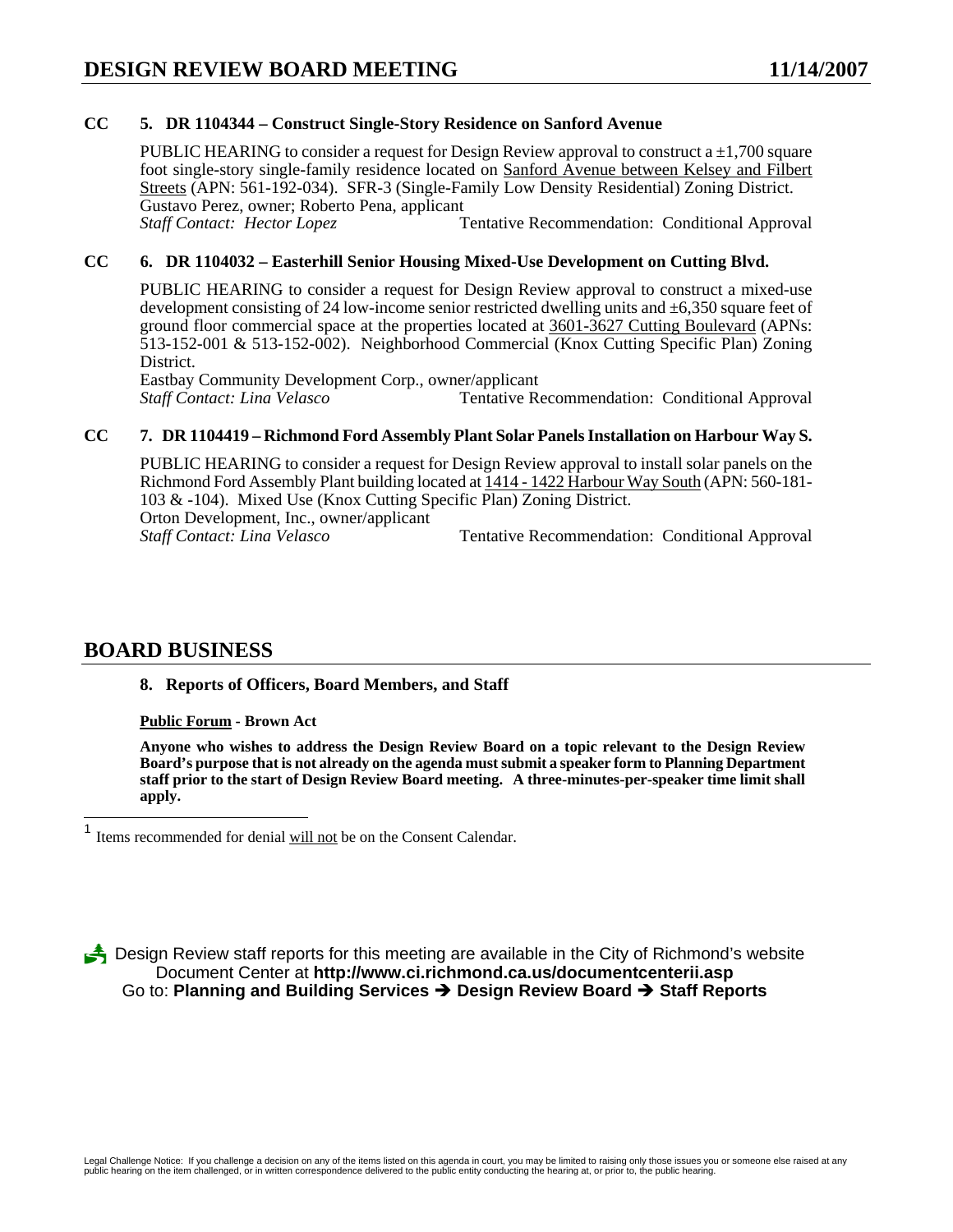## REVISED A G E N D A **DESIGN REVIEW BOARD MEETING CITY OF RICHMOND COUNCIL CHAMBERS, CITY HALL 1401 MARINA WAY SOUTH, RICHMOND, CA 94804**

# **Wednesday, November 28, 2007, 6:00 p.m.**

Robert Avellar, Chair Diane Bloom Vacant

**Design Review Board Officers Design Review Board Members**

Jonathan Livingston, Vice Chair Ted J. Smith Vacant Don Woodrow

## **PUBLIC HEARING INFORMATION**

**Function of a Public Hearing:** A public hearing is intended to inform the public of proposals and to enable members of the public to present relevant information and viewpoints before Design Review Board action.

**Speaker Registration:** Persons wishing to speak on a particular item on the agenda shall file a speaker form with Planning staff **PRIOR** to the Board's consideration of the item. Once discussion of the agenda item begins, only those persons who have previously submitted speaker forms shall be permitted to speak on the item. Speakers will be called to address the Board after the project applicant has made a presentation. Anyone who wishes to address the Design Review Board on a topic that is not on the agenda and is relevant to the Design Review Board's purpose may file a speaker form with Planning Department staff at any time during the meeting and will be called to address the Board during the Public Forum portion of the meeting.

**Agenda Order:** At the discretion of the Board, items on the agenda may not be heard in the order they appear on the agenda.

**Consent Calendar Items:** In order to allow the Design Review Board to complete their reviews within the time they have offered to serve, applications that are considered routine will be placed on the consent calendar with a staff recommendation to approve, conditionally approve or to continue the item to the next meeting. The Board may act in one motion to adopt the staff recommendations on those items. Before voting on the consent calendar, the Chair will ask if any members of the public wish to speak on any of the items on the consent calendar. If you wish to speak on an item on the consent calendar, you need to rise and request that it be removed from the consent calendar. The item will then be discussed in the numerical order in which it appears. Staff and Board members may also remove items from the consent calendar.

## **Public Hearing Procedure:**

- (1) Chair opens the hearing;
- (2) City staff identifies project being reviewed and presents a preliminary analysis;
- (3) Applicant explains proposal for up to five minutes;
- (4) Members of the Public wishing to speak have up to two minutes to express their viewpoint;
- (5) Applicant may respond to specific allegations made for up to two minutes;
- (6) The Board may ask follow-up questions of any of the speakers;
- (7) Hearing is closed;
- (8) City staff presents its summary and recommendations;
- (9) The Board discusses the application and votes to approve, approve in modified form, continue or deny the application or to make such a recommendation to the Planning Commission when the action of the Planning Commission is also required;
- (10) The Chair informs the audience of the Board's action.

If all items are not completed by 9:00 pm, the items remaining will be continued to the next meeting unless the Board votes to extend the meeting.

**Appeals:** Decisions of the Design Review Board may be appealed to the City Council within ten days. Appeals are submitted to the City Clerk in writing and must state the reasons the action is considered to be in error. An appeal fee of \$150 must accompany the appeal. If action is required by the Planning Commission on the proposal, the decision will be made by the Planning Commission in consideration of the Design Review Board recommendation. Planning Commission decisions are also appealable to the City Council.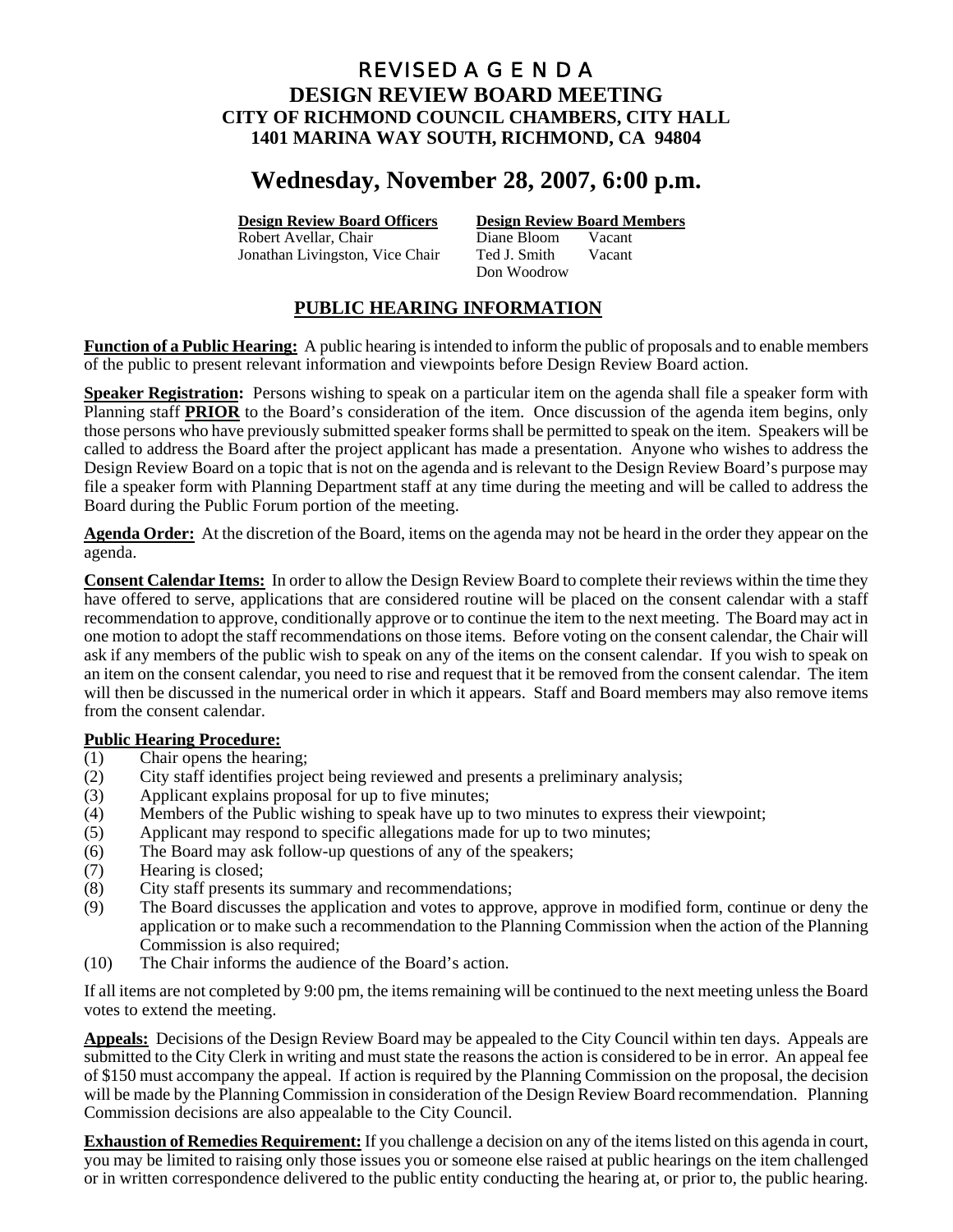# **DESIGN REVIEW BOARD MEETING - REVISED 11/28/2007**

**ROLL CALL INTRODUCTIONS APPROVAL OF MINUTES APPROVAL OF AGENDA CONSENT CALENDAR**[1](#page-59-0) **: 1, 2, 3**

**BROWN ACT** (see "Public Forum" note at the end of Agenda)

# **NO HELD OVER ITEMS**

## **NEW ITEMS**

## **1. DR 1104388 – Replace Church Steeple on Hilltop Drive**

PUBLIC HEARING to consider a request for Design Review approval to construct a fiberglass steeple on top of the church located at 4555 Hilltop Drive (APN: 426-330-002). The project would replace the damaged steeple. SFR-3 (Single-Family Low Density Residential) Zoning District. First Baptist Church of El Sobrante, owner; Milton Clem, applicant Staff Contact: Kieron Slaughter Tentative Recommen Tentative Recommendation: Conditional Approval

## **2. DR 1104277 – Two-Story Addition to the Residence on Thunderhead Court**

PUBLIC HEARING to consider a request for Design Review approval to construct a  $\pm 2,034$  square foot two-story addition to the 2,100 square foot residence located at 4917 Thunderhead Court (APN: 431-411-018). SFR-3 (Single-Family Low Density Residential) Zoning District. Sal Ruso, owner; Doug Davis, applicant<br>Staff Contact: Hector Lopez Tentative Recommendation: Conditional Approval

## **3. DR 1104442 – Study Session for Mixed-Use Building on Garrity Way**

STUDY SESSION for a proposed mixed-use building consisting of 100 residences and  $\pm 1,500$ square feet of commercial space, on the vacant lot, located at 3151 Garrity Way (APN: 405-290-069). C-3 (Regional Commercial) Zoning District.

Wasatch Advantage Group, owner; Tony Hladek, applicant

*Staff Contact: Hector Lopez* Tentative Recommendation: Hold Over to a Date Uncertain

## **BOARD BUSINESS**

 $\overline{\phantom{a}}$ 

#### **4. Reports of Officers, Board Members, and Staff**

**Public Forum - Brown Act** 

**Anyone who wishes to address the Design Review Board on a topic relevant to the Design Review Board's purpose that is not already on the agenda must submit a speaker form to Planning Department staff prior to the start of Design Review Board meeting. A three-minutes-per-speaker time limit shall apply.** 

<span id="page-59-0"></span><sup>1</sup> Items recommended for denial will not be on the Consent Calendar.

**3** Design Review staff reports for this meeting are available in the City of Richmond's website Document Center at **http://www.ci.richmond.ca.us/documentcenterii.asp** Go to: **Planning and Building Services** Î **Design Review Board** Î **Staff Reports**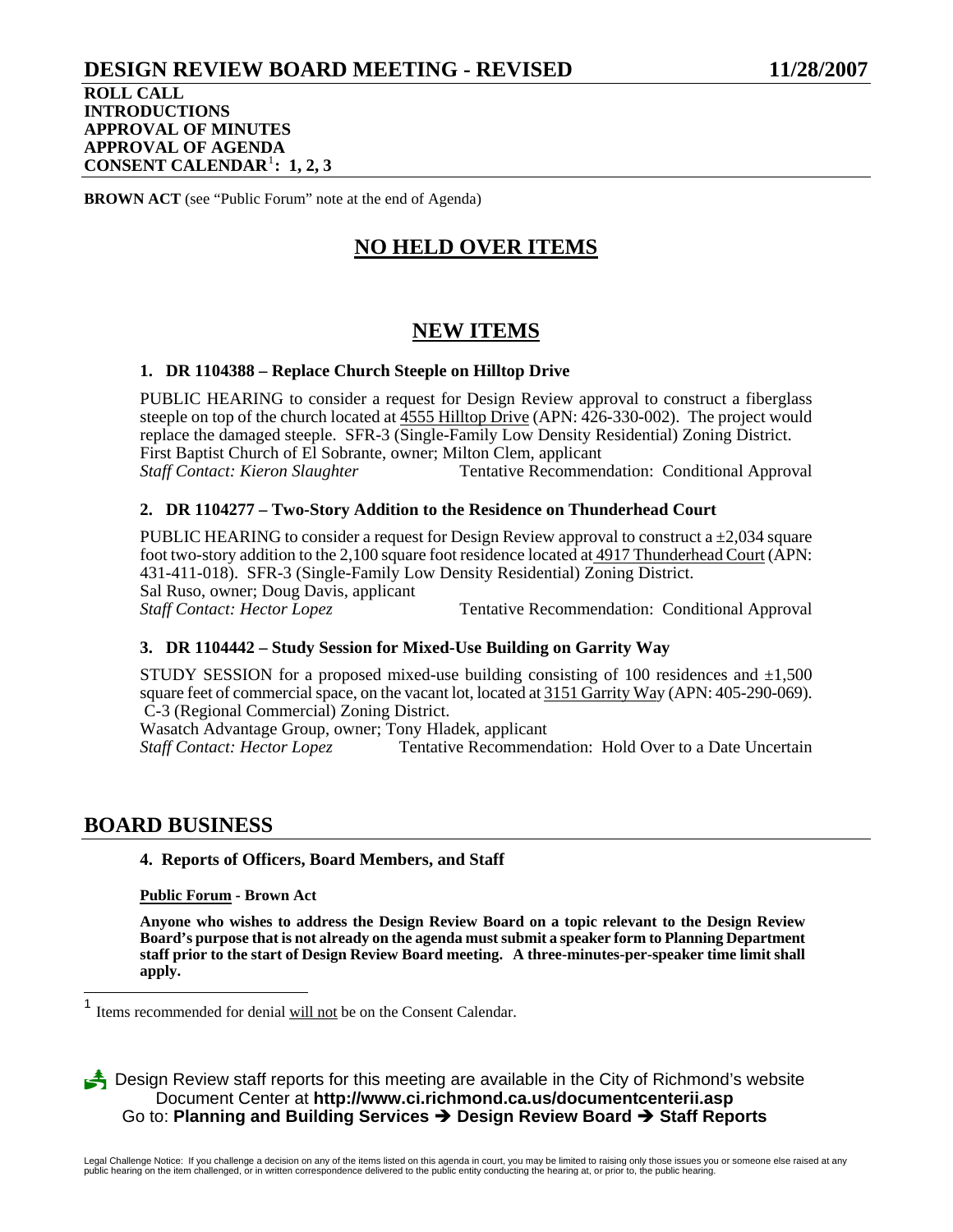# **Wednesday, December 12, 2007, 6:00 p.m.**

Robert Avellar, Chair Diane Bloom Vacant Jonathan Livingston, Vice Chair Ted J. Smith Vacant

**Design Review Board Officers Design Review Board Members**

Don Woodrow

## **PUBLIC HEARING INFORMATION**

**Function of a Public Hearing:** A public hearing is intended to inform the public of proposals and to enable members of the public to present relevant information and viewpoints before Design Review Board action.

**Speaker Registration:** Persons wishing to speak on a particular item on the agenda shall file a speaker form with Planning staff **PRIOR** to the Board's consideration of the item. Once discussion of the agenda item begins, only those persons who have previously submitted speaker forms shall be permitted to speak on the item. Speakers will be called to address the Board after the project applicant has made a presentation. Anyone who wishes to address the Design Review Board on a topic that is not on the agenda and is relevant to the Design Review Board's purpose may file a speaker form with Planning Department staff at any time during the meeting and will be called to address the Board during the Public Forum portion of the meeting.

**Agenda Order:** At the discretion of the Board, items on the agenda may not be heard in the order they appear on the agenda.

**Consent Calendar Items:** In order to allow the Design Review Board to complete their reviews within the time they have offered to serve, applications that are considered routine will be placed on the consent calendar with a staff recommendation to approve, conditionally approve or to continue the item to the next meeting. The Board may act in one motion to adopt the staff recommendations on those items. Before voting on the consent calendar, the Chair will ask if any members of the public wish to speak on any of the items on the consent calendar. If you wish to speak on an item on the consent calendar, you need to rise and request that it be removed from the consent calendar. The item will then be discussed in the numerical order in which it appears. Staff and Board members may also remove items from the consent calendar.

## **Public Hearing Procedure:**

- (1) Chair opens the hearing;
- (2) City staff identifies project being reviewed and presents a preliminary analysis;
- (3) Applicant explains proposal for up to five minutes;
- (4) Members of the Public wishing to speak have up to two minutes to express their viewpoint;
- (5) Applicant may respond to specific allegations made for up to two minutes;
- (6) The Board may ask follow-up questions of any of the speakers;
- (7) Hearing is closed;
- (8) City staff presents its summary and recommendations;
- (9) The Board discusses the application and votes to approve, approve in modified form, continue or deny the application or to make such a recommendation to the Planning Commission when the action of the Planning Commission is also required;
- (10) The Chair informs the audience of the Board's action.

If all items are not completed by 9:00 pm, the items remaining will be continued to the next meeting unless the Board votes to extend the meeting.

**Appeals:** Decisions of the Design Review Board may be appealed to the City Council within ten days. Appeals are submitted to the City Clerk in writing and must state the reasons the action is considered to be in error. An appeal fee of \$150 must accompany the appeal. If action is required by the Planning Commission on the proposal, the decision will be made by the Planning Commission in consideration of the Design Review Board recommendation. Planning Commission decisions are also appealable to the City Council.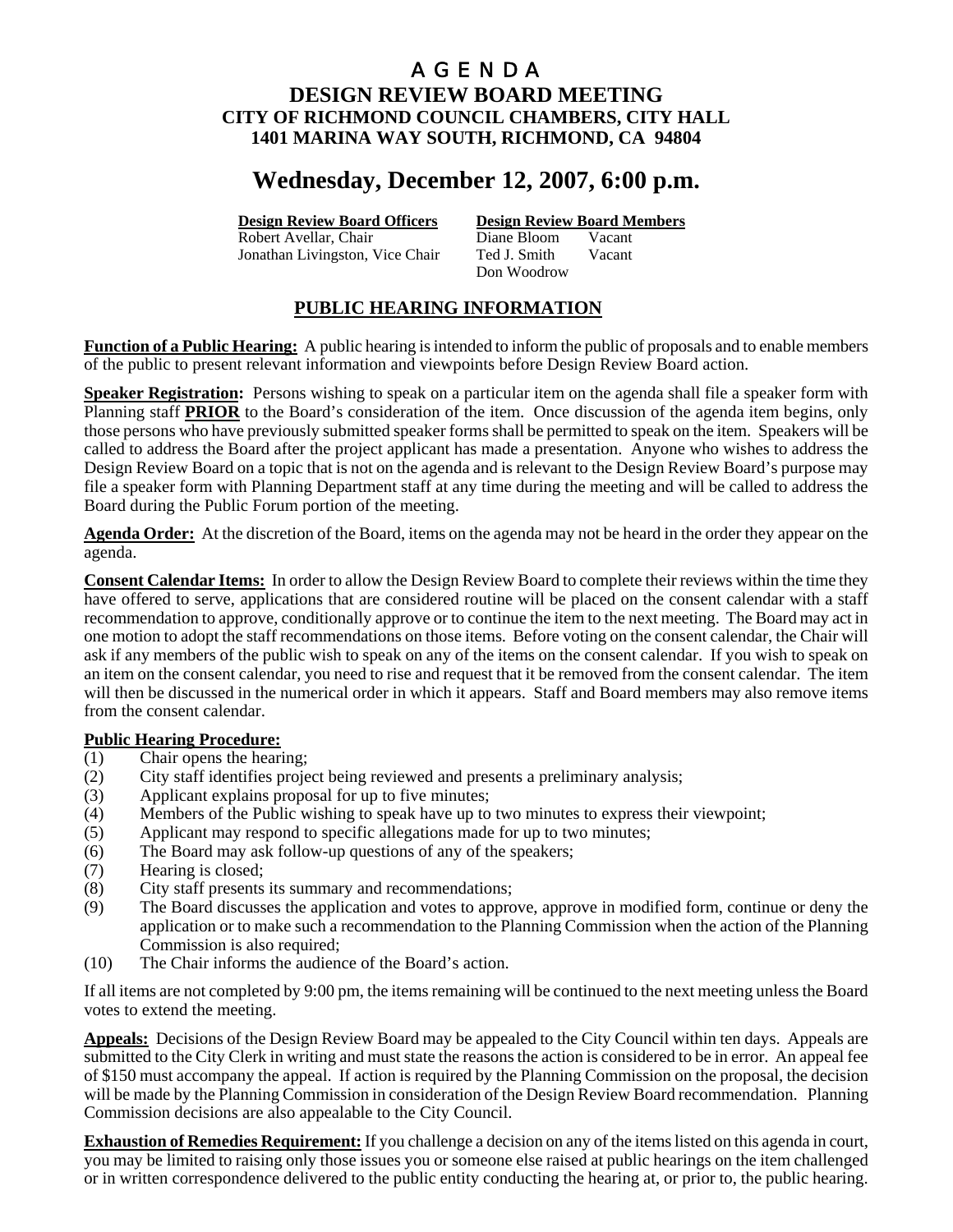## **DESIGN REVIEW BOARD MEETING 12/12/2007 ROLL CALL INTRODUCTIONS APPROVAL OF MINUTES APPROVAL OF AGENDA**

**CONSENT CALENDAR**[1](#page-62-0) **: 7**

**BROWN ACT** (see "Public Forum" note at the end of Agenda)

# **HELD OVER ITEMS**

## **1. DR 1103130 – Construct Two-Story Single-Family Residence on Tremont Avenue**

PUBLIC HEARING to consider a request for Design Review approval to construct  $a \pm 2,400$  square foot two-story residence located on Tremont Avenue between Contra Costa Avenue and California Street in the Tiscornia Estates planning area (APN: 558-282-020). SFR-3 (Single-Family Low Density Residential) Zoning District and General Plan designation.

Robert Clear, owner; Stuart Littell of Stuart Construction, applicant;

L2 Studio of San Francisco, architect

*Staff Contact: Janet Harbin* **Tentative Recommendation: Hold Over To 1/23/2008** 

## **2. DR 1104107 – Addition to the Church on South 43rd Street**

PUBLIC HEARING to consider a request for Design Review approval to construct a  $\pm$ 730 square foot second floor addition to the church, renovation of the front façade, and Title 24 handicap accessibility upgrades to the parking lot located at 831 South 43rd Street (APN: 509-380-026). SFR-3 (Single-Family Low Density Residential) Zoning and General Plan Designations. Pilgrim Rest Missionary Baptist Church, owner; Zachary Hilliard, applicant *Staff Contact: Jonelyn Whales* Tentative Recommendation: Hold Over To 1/23/2008

## **3. DR 1103979 – Construct Three Dwellings on Espee Avenue**

PUBLIC HEARING to consider a request for Design Review approval to construct three proposed dwellings with reduced front setbacks because of an irregularly shaped lot located at 247 Espee Avenue (APN: 540-182-008). The project applicant has also applied for a variance to reduce the front setback to allow development of the dwellings within the City Center Specific Plan Area; Urban High Density Zoning District.

Napolean Diaz, owner; Bill Brobisky, applicant *Staff Contact: Jonelyn Whales* Tentative Recommendation: Hold Over To 1/23/2008

## **4. DR 1102710 – Construct Single-Family Dwelling on Montana Street**

PUBLIC HEARING to consider a request for Design Review approval to construct a new  $\pm 3.167$ square foot single-family dwelling on Montana Street between Buena Vista and Nevada Avenue (APN: 556-141-002). SFR-3 (Single-Family Low Density Residential) Zoning District. Bulmare Gonzales, owner/applicant<br>Staff Contact: Jonelyn Whales Tentative Recommendation: Hold Over To  $1/23/2008$ 

## **5. DR 1104277 – Two-Story Addition to the Residence on Thunderhead Court**

PUBLIC HEARING to consider a request for Design Review approval to construct a  $\pm 2,034$  square foot two-story addition to the 2,100 square foot residence located at 4917 Thunderhead Court (APN: 431-411-018). SFR-3 (Single-Family Low Density Residential) Zoning District. Sal Ruso, owner; Doug Davis, applicant *Staff Contact: Hector Lopez* Tentative Recommendation: Hold Over To 1/9/2008